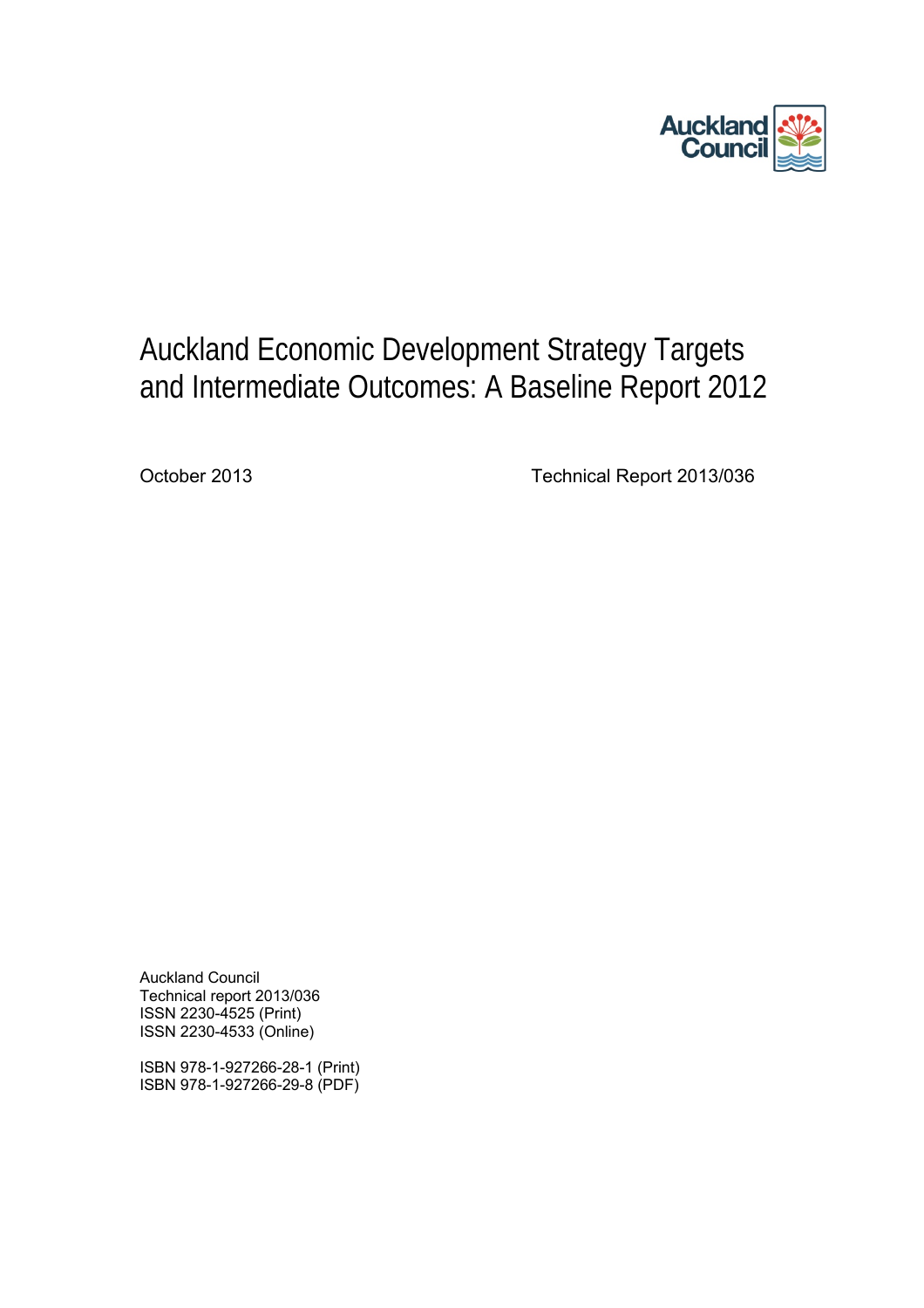This report has been peer reviewed by the Peer Review Panel using the Panel's terms of reference.

Submitted for review on 26 August 2013 Review completed on 3 October 2013 Reviewed by two reviewers

Approved for Auckland Council publication by:

Name: Greg Holland Position: Manager, Research, Investigations and Monitoring Unit

Date: 3 October 2013

Recommended citation:

Tuatagaloa, P and Hitchins, H (2013). Auckland Economic Development Strategy Targets and intermediate outcomes: a baseline report 2012. Auckland Council technical report, Auckland Council TR2013/036

© 2013 Auckland Council

This publication is provided strictly subject to Auckland Council's (AC) copyright and other intellectual property rights (if any) in the publication. Users of the publication may only access, reproduce and use the publication, in a secure digital medium or hard copy, for responsible genuine non-commercial purposes relating to personal, public service or educational purposes, provided that the publication is only ever accurately reproduced and proper attribution of its source, publication date and authorship is attached to any use or reproduction. This publication must not be used in any way for any commercial purpose without the prior written consent of AC. AC does not give any warranty whatsoever, including without limitation, as to the availability, accuracy, completeness, currency or reliability of the information or data (including third party data) made available via the publication and expressly disclaim (to the maximum extent permitted in law) all liability for any damage or loss resulting from your use of, or reliance on the publication or the information and data provided via the publication. The publication and information and data contained within it are provided on an "as is" basis.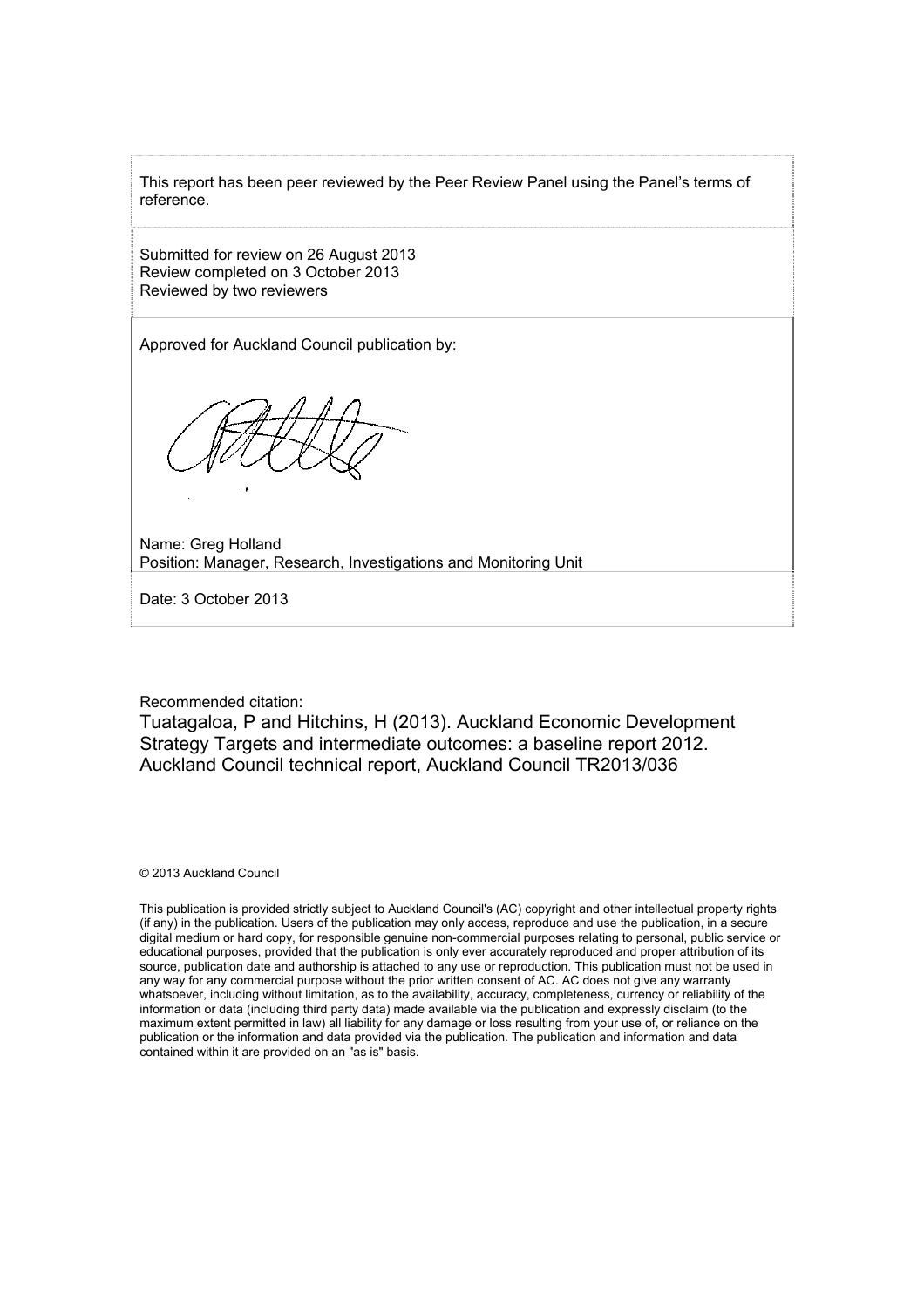## **Table of Contents**

| <b>Introduction</b> |                                                                                  | 5  |
|---------------------|----------------------------------------------------------------------------------|----|
|                     | Tier 1: Headline Economic Targets for Auckland                                   | 10 |
|                     | Tier 2: Intermediate Economic Outcomes for Auckland                              | 16 |
|                     |                                                                                  |    |
|                     |                                                                                  |    |
|                     |                                                                                  |    |
|                     | PRIORITY 4: Enhance investment in people to grow skills and a local workforce 34 |    |
|                     |                                                                                  |    |
|                     | Tier 3: Actions and Key Performance Indicators                                   | 49 |
| <b>Next Steps</b>   |                                                                                  | 50 |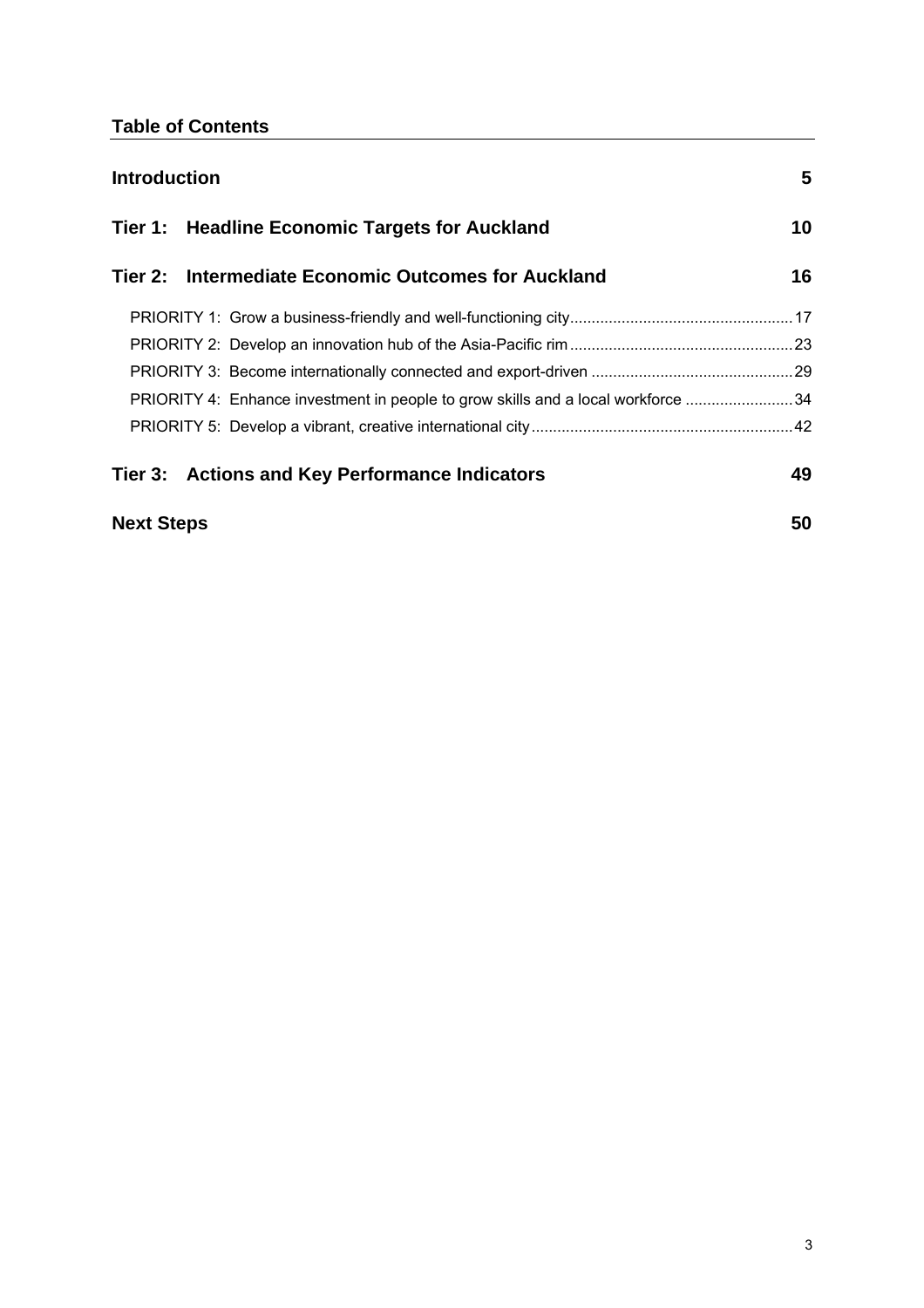# **List of Tables and Figures**

### **Tables**

| Table 3: Business opportunities through Council's international relationships, 2011/12 and 2012/13 32      |  |
|------------------------------------------------------------------------------------------------------------|--|
|                                                                                                            |  |
| Table 5: Students graduating with post-graduate qualifications from Auckland tertiary institutions, 201240 |  |
|                                                                                                            |  |
|                                                                                                            |  |
|                                                                                                            |  |

### **Figures**

| Figure 3: Ranking of OECD metropolitan areas by income (US\$, GDP per capita in PPPs), 2003 11             |
|------------------------------------------------------------------------------------------------------------|
|                                                                                                            |
|                                                                                                            |
|                                                                                                            |
| Figure 7: Science and technology workforce as a percentage of the employed population in Auckland, 2006 24 |
|                                                                                                            |
| Figure 9: Value of private financing deals in Auckland and Rest of New Zealand, 2006-2012  28              |
| Figure 10: Level of FDI, in term of population size (LHS) and total number of deals (RHS), 2003-2009  31   |
| Figure 11: Labour force participation rate (annual average) for Auckland, by ethnicity, 2002 - 201235      |
|                                                                                                            |
| Figure 13: People aged 25-65 (%) with higher prose literacy and numeracy (Levels 3-5) by region, 2006 37   |
|                                                                                                            |
|                                                                                                            |
|                                                                                                            |
|                                                                                                            |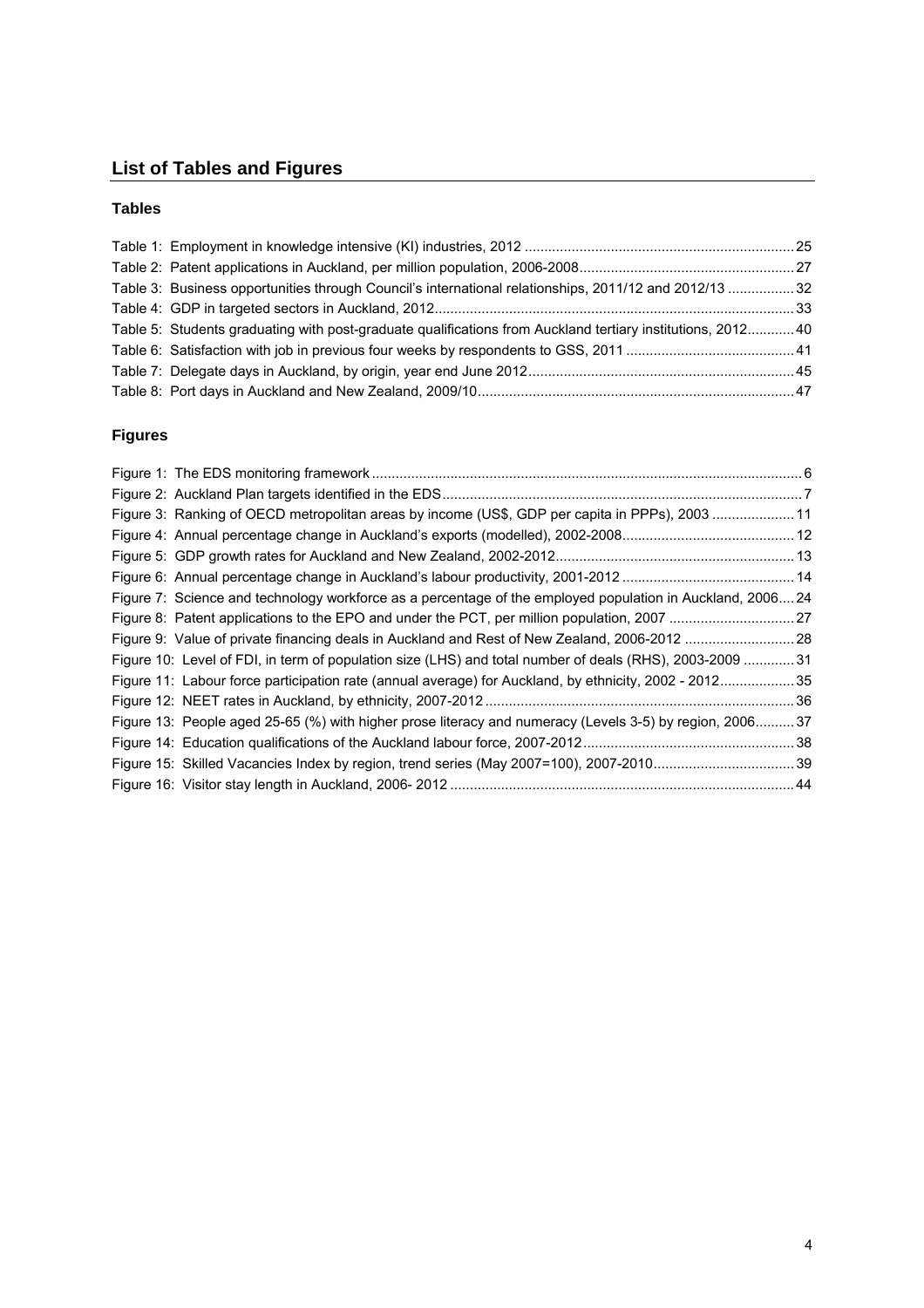### <span id="page-4-0"></span>**Introduction**

The Auckland Economic Development Strategy (EDS) launched in September 2012, is a 10-year strategy aimed at achieving the Auckland Plan<sup>[1](#page-4-1)</sup> vision for Auckland to be the world's most liveable city. It provides broad direction towards ensuring an economy that delivers opportunity and prosperity for all Aucklanders and New Zealand, through five priorities and four cross-cutting themes.

The EDS includes a set of headline targets and intermediate outcomes across these priorities and cross-cutting themes. The targets and outcomes are ambitious and in most cases long-term. This report provides the 'baseline' for each of the targets and outcomes, as at 2012 (where possible).

The central purpose of the report is to identify all data sources that were used to create the baseline, and that will be used to measure progress in the future; and to clarify those instances in which further work is required to establish a baseline, or where there may be future difficulties in measuring progress.

This report is part of a suite of supporting documents to the Auckland Plan baseline report, and follows the same format and look.

### **Targets and outcomes**

 $\overline{a}$ 

The EDS has an overarching goal to improve Auckland's OECD gross domestic product (GDP) per capita ranking by 20 places in 20 years.

Three headline economic goals are identified to drive the necessary step change required to meet this vision:

- Grow exports by 6 per cent or more per annum
- Grow GDP by 5 per cent or more per annum
- Grow productivity by 2 per cent or more per annum.

In addition, the Auckland Plan target to ensure there is an ongoing provision of planned and serviced capacity for 'Group 1' business land, to meet five-yearly demand is identified as a headline target in the EDS.

These headline targets are accompanied by a set of 27 intermediate outcomes that provide a base for monitoring progress towards the five priorities and four cross-cutting themes of the strategy.

The aim of these targets and outcomes is to focus energy and attention on key issues and drivers in Auckland. They were developed by Auckland Council in consultation with the people of Auckland, central government, businesses, community groups and agencies and other key stakeholders.

In some instances, the EDS targets and outcomes contribute to national targets, which Auckland will have a key role in delivering.

<span id="page-4-1"></span><sup>&</sup>lt;sup>1</sup> The Auckland Plan is a comprehensive 30-year strategy for Auckland's growth and development required by the Local Government (Auckland Council) Act 2009 that established the Auckland Council.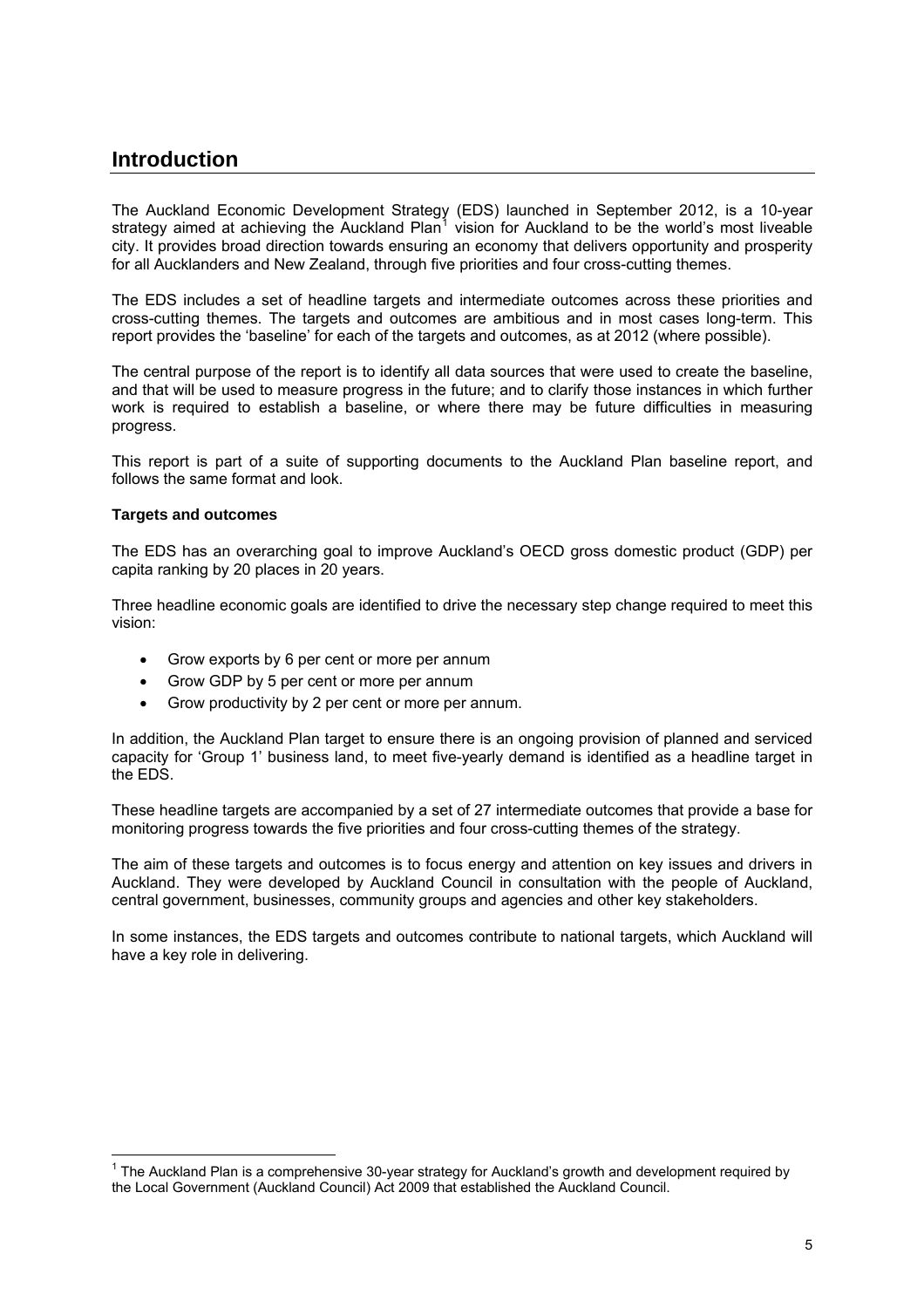### **Figure 1: The EDS monitoring framework**

Overarching goal **Auckland's economy will improve 20 places in 20 years in current OECD GDP per capita rankings** 

| Tier 1<br>Headline economic targets for<br>Auckland                    | Annual average increase of<br>regional exports greater<br>than $6\%$              |                                                                                                                                                                               | <b>Annual average real GDP</b><br>increase of greater than<br>5%                                                                          |                                                                                                                                      | <b>Annual average productivity</b><br>growth of greater than 2%                                                                       |                                                                                |                                                                            | <b>Ongoing provision of planned</b><br>and serviced capacity for Group<br>1 business land, incl. large lots,<br>to meet 5 yearly demand |
|------------------------------------------------------------------------|-----------------------------------------------------------------------------------|-------------------------------------------------------------------------------------------------------------------------------------------------------------------------------|-------------------------------------------------------------------------------------------------------------------------------------------|--------------------------------------------------------------------------------------------------------------------------------------|---------------------------------------------------------------------------------------------------------------------------------------|--------------------------------------------------------------------------------|----------------------------------------------------------------------------|-----------------------------------------------------------------------------------------------------------------------------------------|
| Tier 2<br>Intermediate economic outcomes for<br>Auckland               | Grow a business-friendly<br>and well-functioning city                             | rim                                                                                                                                                                           | Develop an innovation<br>hub of the Asia-Pacific                                                                                          | driven                                                                                                                               | <b>Become internationally</b><br>connected and export-                                                                                | <b>Enhance investment in</b><br>people to grow skills and<br>a local workforce |                                                                            | Develop a vibrant,<br>creative international city                                                                                       |
|                                                                        | Business satisfaction with<br><b>Auckland Council</b>                             | Increase proportion of<br>workforce employed in<br>science and technology<br>Increase proportion of<br>workforce employed in<br>knowledge -intensive high-<br>tech industries |                                                                                                                                           | targeted sectors                                                                                                                     | Accelerated growth in<br>exports, particularly in                                                                                     | Increase labour force<br>participation rate (and by<br>ethnic groups)          |                                                                            | Grow the visitor economy<br>from \$3.33 bn 2010 to \$6<br>bn in 2021/22                                                                 |
|                                                                        | Customer satisfaction with<br>Council's consent process<br>Increase number of top |                                                                                                                                                                               | Increase high value added<br><b>FDI</b>                                                                                                   |                                                                                                                                      | Improve proportion of<br>youth who are in                                                                                             |                                                                                | Increase average length of<br>visitor stay                                 |                                                                                                                                         |
| in city centre<br>Reliability of water supply<br>Reliability of energy | 200 business head offices                                                         |                                                                                                                                                                               | Increase number of<br>business opportunities                                                                                              | employment, education<br>and training                                                                                                | Increase number of<br>international conferences                                                                                       |                                                                                |                                                                            |                                                                                                                                         |
|                                                                        |                                                                                   |                                                                                                                                                                               | Increase number of<br>businesses undertaking<br>innovation<br>Increase patents per capita<br>Increase availability of<br>venture capital. | facilitated through<br>international relationships<br>Increase total GDP in<br>targeted sectors compared<br>with total Auckland GDP. | Improve adult literacy and<br>numeracy rate<br>Improve educational<br>qualifications of the labour<br>force (and by ethnic<br>groups) | Improve Auckland's<br>ranking in the international<br>city brand index         |                                                                            |                                                                                                                                         |
|                                                                        | supply.                                                                           |                                                                                                                                                                               |                                                                                                                                           |                                                                                                                                      |                                                                                                                                       | Increase number of cruise<br>ship visitors                                     |                                                                            |                                                                                                                                         |
|                                                                        |                                                                                   |                                                                                                                                                                               |                                                                                                                                           |                                                                                                                                      | Improve ease of finding<br>skilled labour                                                                                             |                                                                                | Grow the return on<br>regional investment from<br>major events from \$14 m |                                                                                                                                         |
|                                                                        |                                                                                   |                                                                                                                                                                               |                                                                                                                                           |                                                                                                                                      |                                                                                                                                       | Increase number of post-<br>graduate qualifications                            |                                                                            | into \$70 m in 2021/22.                                                                                                                 |
|                                                                        |                                                                                   |                                                                                                                                                                               |                                                                                                                                           |                                                                                                                                      |                                                                                                                                       | Improve employment<br>outcomes of migrants in<br>terms of quality of match.    |                                                                            |                                                                                                                                         |

Tier 3 Actions and KPIs To be developed as part of the work programme for the EDS priorities and cross-cutting themes.

<span id="page-5-0"></span>Note: The EDS makes reference to 15 Auckland Plan targets as related to the EDS priorities and cross-cutting themes. These are presented in Figure 2. Refer to the *Auckland Plan targets baseline report* for further information on these targets.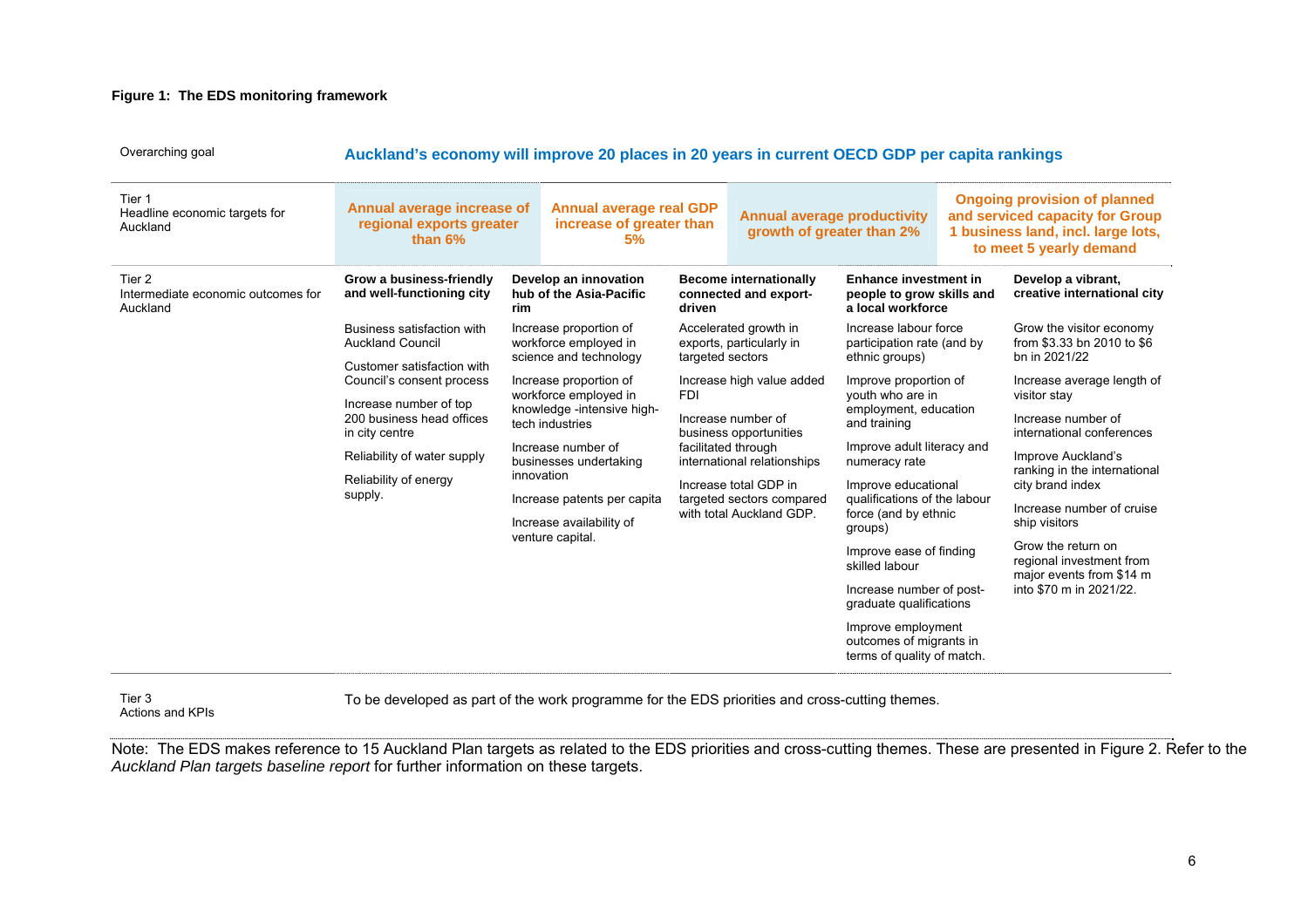<span id="page-6-0"></span>

| <b>EDS priority or cross-</b><br>cutting theme                                                        | <b>Relevant Auckland Plan Target</b>                                                                                                                                                                                                                                          | <b>Measure</b>                                                                                                                                     |
|-------------------------------------------------------------------------------------------------------|-------------------------------------------------------------------------------------------------------------------------------------------------------------------------------------------------------------------------------------------------------------------------------|----------------------------------------------------------------------------------------------------------------------------------------------------|
| <b>EDS Priority</b><br>Grow a business-friendly<br>and well-functioning city                          | Achieve universal access to ultrafast broadband to all<br>Aucklanders by 2019.                                                                                                                                                                                                | Reporting by local fibre company.                                                                                                                  |
|                                                                                                       | Meet relevant interruption duration standards to<br>electricity distribution and transmission by 2040.                                                                                                                                                                        | Reporting from electricity supply<br>companies.                                                                                                    |
|                                                                                                       | Reduce congestion level for vehicles on the strategic<br>freight network to at or below the average of 2006-<br>2009 levels (average daily speed of 45kph and<br>average delay of 32 seconds per kilometre) by 2021.                                                          | Minutes of delay per kilometre on<br>Auckland's freight route.                                                                                     |
| <b>EDS Priority</b><br>Enhance investment in<br>people to grow skills and a<br>local workforce        | Increase the proportion of school leavers who achieve<br>at least NCEA Level 2 from 74 per cent in 2010 to 100<br>per cent by 2020 and ensure that all school leavers<br>have a career plan by 2020.                                                                          | Proportion of school leavers who have<br>completed UE qualifications or have NCEA<br>Level 2 p.a., by ethnic group and school<br>decile.           |
|                                                                                                       | All young adults will complete a post-secondary<br>qualification by 2030.                                                                                                                                                                                                     | Number of young adults aged between 15<br>to 24 years who have a post-secondary<br>educational qualification.                                      |
|                                                                                                       | By 2020, the unemployment rate in the Southern<br>Initiative area matches the rate for all of Auckland.                                                                                                                                                                       | Unemployment rate for the region.                                                                                                                  |
| <b>EDS Priority</b><br>Develop a vibrant, creative<br>international city                              | Increase the number of people employed in the<br>creative sector from 26,900 in 2007 to more than<br>45,000 by 2040.                                                                                                                                                          | Number of employees and geographic<br>units within the creative sector industries.<br>per annum.                                                   |
|                                                                                                       | Increase the number of annual guest nights in<br>Auckland from 21.1 million in 2010 to 29.5 million by<br>2022.                                                                                                                                                               | The number of visitor nights from<br>international and domestic tourists at<br>commercial accommodation in Auckland,<br>per annum.                 |
|                                                                                                       | Grow the sport and recreation contribution to<br>Auckland's economy from \$1.6 billion in 2008/09 to<br>\$3.2 billion by 2040.                                                                                                                                                | Contribution to Auckland's Gross Domestic<br>Product from the sport and recreation<br>sector.                                                      |
| <b>Cross-cutting theme</b><br>Creating a sustainable eco-<br>economy                                  | Reduce air pollutant emissions (PM <sub>10</sub> ) by 50 per cent<br>by 2016 (based on 2006 levels) to meet national and<br>international ambient air quality standards and<br>guidelines, and achieve a further 20 per cent reduction<br>of air pollutant emissions by 2040. | -Concentrations of priority pollutants; for<br>example, PM10, PM2.5 and NO2.<br>-Traffic and home heating emissions<br>-Number of brown-haze days. |
|                                                                                                       | Reduce the amount of human-induced greenhouse<br>emissions by:                                                                                                                                                                                                                | -Amount of GHG emissions (CO <sub>2</sub><br>equivalent).                                                                                          |
|                                                                                                       | • 10 to 20 per cent by 2020, based on 1990 emission<br>levels                                                                                                                                                                                                                 | -Continuously monitored $CO2$ data.                                                                                                                |
|                                                                                                       | • 40 per cent by 2040, based on 1990 emission levels<br>• 50 per cent by 2050, based on 1990 emission<br>levels.                                                                                                                                                              |                                                                                                                                                    |
|                                                                                                       | Support the national target of 90 per cent of electricity<br>generation from renewable sources by 2025.                                                                                                                                                                       | Assessment against national target in<br>association with the Energy Efficiency and<br>Conservation Authority (EECA).                              |
| <b>Cross-cutting theme</b><br>Facilitating an Iwi/Maori<br>economic powerhouse                        | Increase the number of papakāinga in the Auckland<br>region from 3 to 18 by 2040.                                                                                                                                                                                             | Number of papakainga in Auckland.                                                                                                                  |
|                                                                                                       | Increase the number of marae development projects<br>that support Māori social and economic development<br>to seven projects every five years to 2030.                                                                                                                        | Number of marae development projects.                                                                                                              |
| <b>Cross-cutting theme</b><br>Developing and enhancing<br>an innovative rural and<br>maritime economy | Increase the value added to the Auckland economy by<br>rural sectors (including rural production,<br>complementary rural enterprises, tourism and visitor<br>experiences in rural areas) by 50 per cent by 2040.                                                              | Value added (GDP) output for the rural<br>sector.                                                                                                  |

### **Figure 2: Auckland Plan targets identified in the EDS**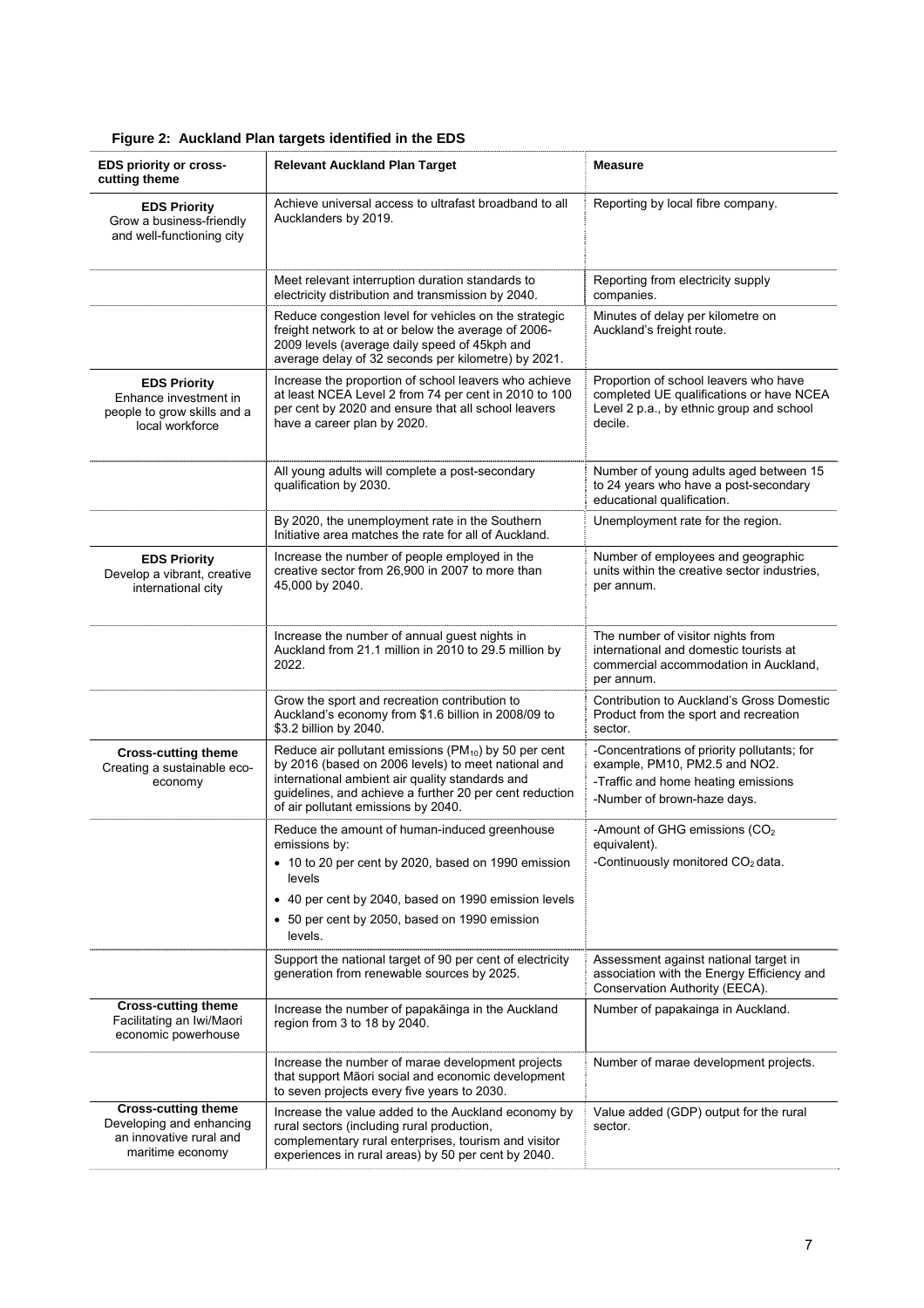### **Measuring progress**

The EDS chapter on 'How will we measure and report on progress' outlines how progress towards the EDS targets and outcomes will be monitored by a process of measuring, monitoring and review. This is organised in three tiers, as outlined in Figure 1:

### Tier 1: Headline Economic Targets for Auckland

It is recognised that there will be some lag between implementing the EDS and achieving the headline targets. For this reason, it is proposed that the first formal review of progress towards the headline targets will be three years after the strategy is published, as a reasonable time will be required to assess whether Auckland is achieving the targeted levels of growth in GDP, exports and productivity.

The first full 'Measuring Progress of the EDS' report on progress and achievability of the headline targets will be published in 2015.

### Tier 2: Intermediate Economic Outcomes for Auckland

A full update on progress and achievability of the intermediate outcomes will be included in the 'Measuring Progress of the EDS' report in 2015.

A summary of progress will be made available annually as part of the 'EDS Annual Implementation Update'.

### Tier 3: Actions and Key Performance Indicators (KPIs)

Progress of the actions and KPIs will be reported annually in the 'EDS Annual Implementation Update' alongside the Auckland Plan Annual Implementation Update process.

In addition to the above reporting lines, progress of the EDS targets and measures will also be reported through other avenues such as the Auckland Council Chief Economist's 'Auckland Economic Quarterly' newsletter and monthly 'Auckland Economic Update' and the annual Auckland Council Business and Economy publication.

The EDS also makes reference to 15 Auckland Plan targets as related to the EDS priorities and cross-cutting themes. These are outlined in Figure 2. Developing the baseline and monitoring progress of these targets will be undertaken through the Auckland Plan monitoring framework.

### **Review of the targets**

Monitoring and measuring progress against multiple issues and priorities is a complex process. The priorities are ambitious, broad and many are inter-dependent. Some will be quicker to respond to policy levers than others, which remain steady and are slow to change. Furthermore, success factors behind many of the desired outcomes are beyond the control of Auckland Council, local boards, or the Council Controlled Organisations, and in some cases are also beyond the control of central government, the business sector or the community. This requires a degree of flexibility to be built into the monitoring framework to allow for adaptability and change.

In saying this, it is important that the targets are reviewed regularly to ascertain if they are still relevant. A 'reality check' on the achievability of the targets will be undertaken every three years by Auckland Council with the help of stakeholders across central government and other key institutions.

The audit review of the EDS headline targets and intermediate outcomes will be undertaken as part of the broader Auckland Plan audit review process in 2015.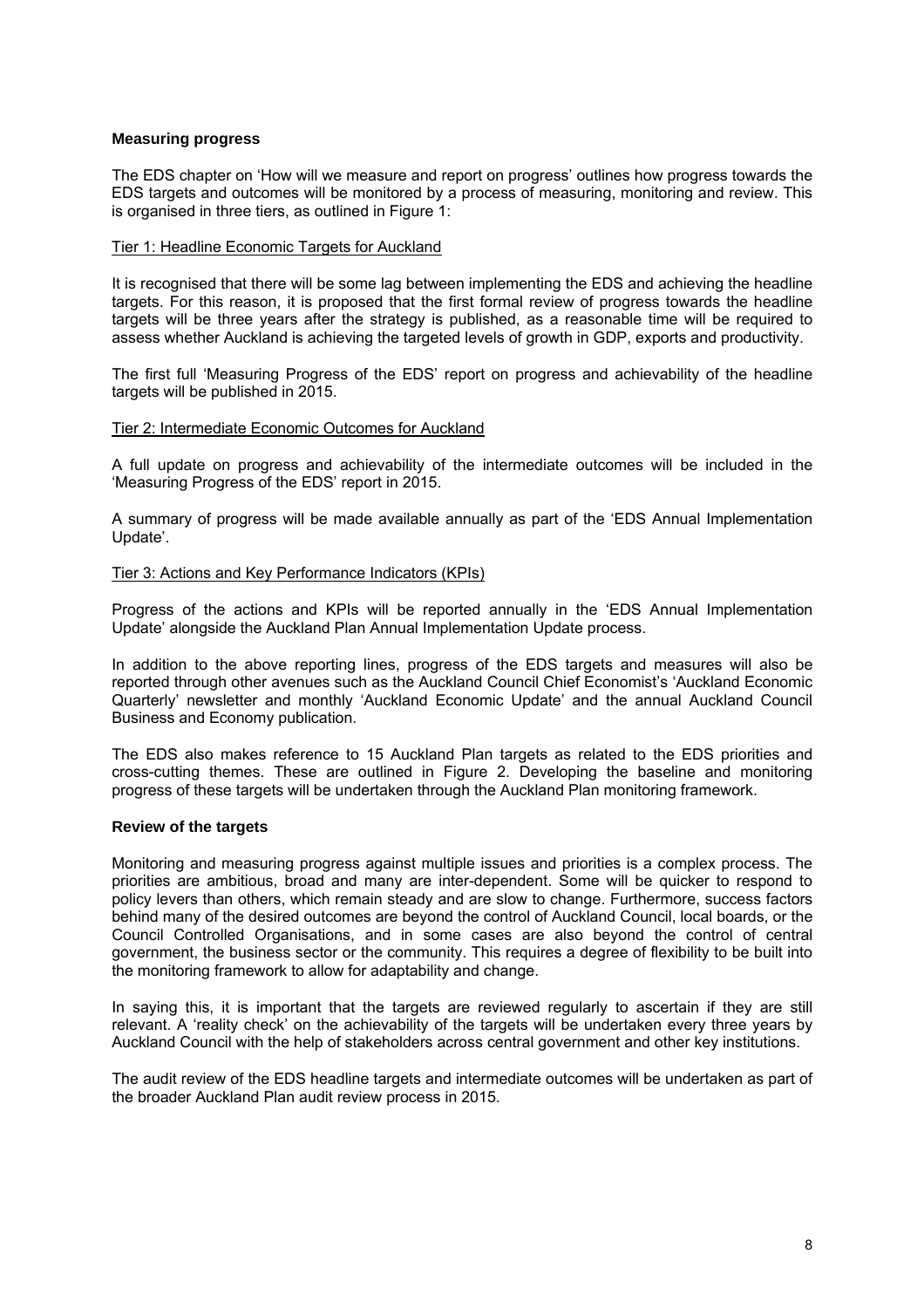### **This report**

This is a baseline report that outlines the current state and recent trends across all targets and outcomes in the EDS, using all available data.

In a few instances, the targets are not immediately measurable due to the unavailability of baseline data, and this is noted. Any other relevant caveats or notes to the target, measure or the data source are also noted.

For each target and intermediate outcome, the following information is provided:

- Measure the measure as reported in the EDS, or in some cases a proxy measure has been provided
- Relevance a quick overview of why the measure is relevant
- Source the data source behind the measure including frequency of the data and availability (any free access to data or reports)
- Note any relevant notes regarding the target, the measure or the data source
- Analysis a quick overview of the current trends, where possible.

Data is reported at Auckland level only, and a chart, or a table, is included for most measures. In some cases data is disaggregated spatially or by ethnic group.

Any mismatch between the targets and their associated measures are noted throughout the report.

This is a living document and will be updated annually.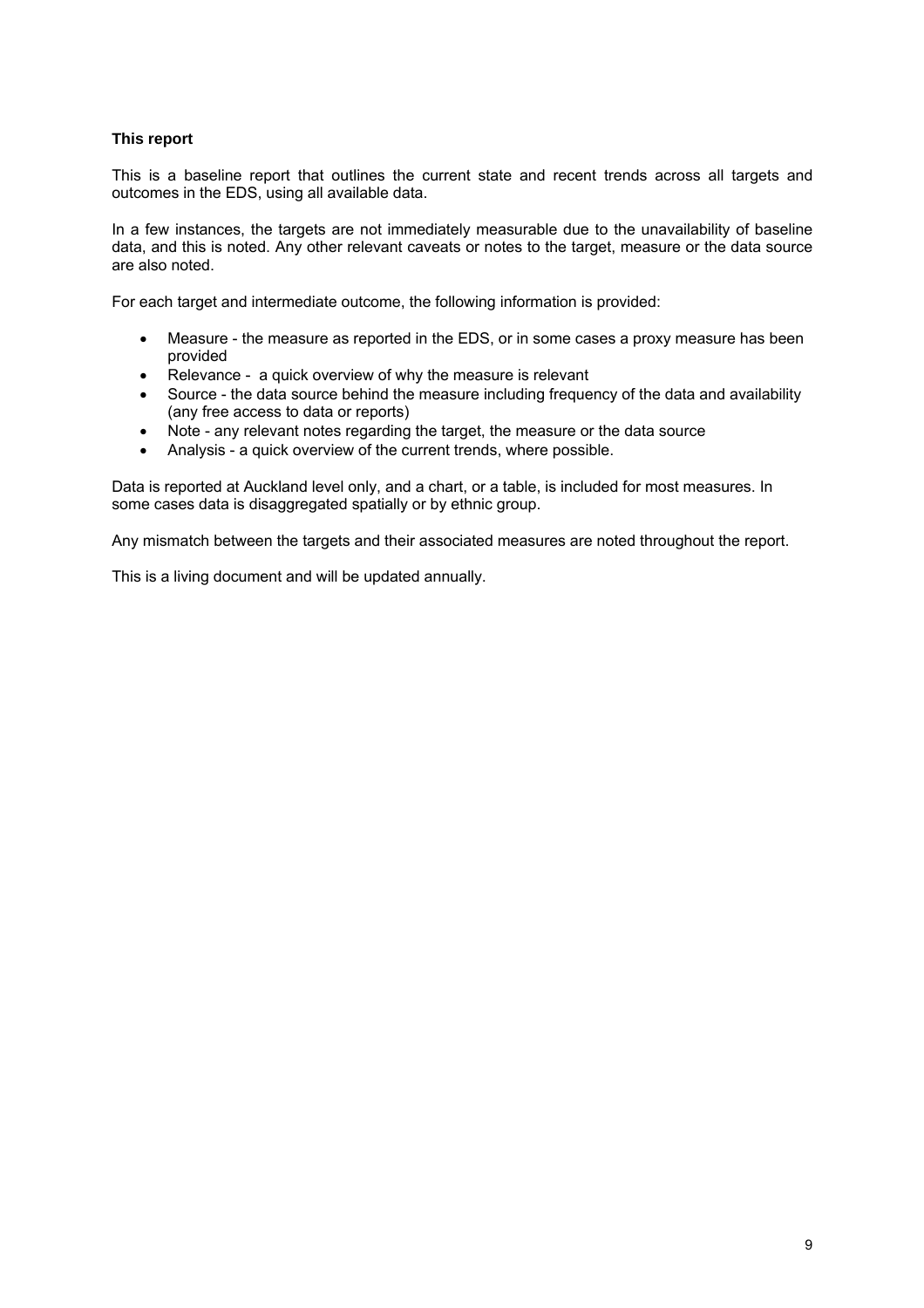# <span id="page-9-0"></span>**Tier 1: Headline Economic Targets for Auckland**

Auckland's contribution to the national economy is critical. Auckland is home to a third of the population, is the largest commercial centre in New Zealand, comprises a substantial proportion of the domestic market, contributes significantly to New Zealand's imports and exports, acts as a key service centre for other parts of the country, and has a high concentration of tertiary and research institutes.

Auckland is interdependent with the rest of New Zealand. It is the major domestic market for producers throughout New Zealand and is the distribution hub for the upper North Island cities and regions

A prosperous and culturally diverse city, that is innovative and capitalises on its knowledge, skills and creativity is attractive to entrepreneurial workers and enhances liveability.

A summary overview of the headline economic targets for Auckland and the baseline is provided below. More detail on data sources for ongoing measurement is available for each target in the following pages.

Note that these headline indicators are also reflected in the Auckland Plan as part of the monitoring framework of Strategic Direction 6: Develop an economy that delivers opportunity and prosperity for all Aucklanders and New Zealand.

| <b>HEADLINE TARGET</b> <sup>1</sup>                                                                                                                                        | <b>MEASURE</b>                                                                                      | <b>TARGET</b>                                   | <b>BASELINE</b>                                   |
|----------------------------------------------------------------------------------------------------------------------------------------------------------------------------|-----------------------------------------------------------------------------------------------------|-------------------------------------------------|---------------------------------------------------|
| Improve Auckland's OECD ranking of<br>cities (GDP per capita) of 69th place<br>in 2011 by 20 places by 2031.                                                               | Auckland's GDP per<br>capita ranked by OECD<br>cities                                               | 49 <sup>th</sup> place by 2031                  | $69th$ place<br>(2003)                            |
| Increase annual average export<br>growth from 3 per cent p.a. in the last<br>decade to 6 per cent p.a. for the next<br>30 years.                                           | Average annual increase<br>of regional exports                                                      | Increase by 6 per<br>cent per annum             | 2 per cent<br>(annual<br>average 2002<br>to 2008) |
| Increase annual average real GDP<br>growth from 3 per cent in the last<br>decade to 5 per cent p.a. for the next<br>30 years.                                              | Average annual real GDP<br>growth                                                                   | Increase by 5 per<br>cent per annum             | 3.4 per cent<br>(2012)                            |
| Increase annual average productivity<br>growth from 1 per cent p.a. in the last<br>decade to 2 per cent p.a. for the next<br>30 years.                                     | Auckland's GDP per hour<br>worked                                                                   | Increase by 2 per<br>cent per annum             | -1.8 per cent<br>(2012)                           |
| Ongoing provision of planned and<br>serviced capacity for Group 1<br>business land, including large lots, to<br>meet five-yearly demand, as<br>assessed by annual surveys. | Amount of planned and<br>serviced business land<br>available as a proportion<br>of estimated demand | Ongoing provision to<br>meet 5 yearly<br>demand | Not available                                     |

#### **Note**

1. The targets reflect the actual wording of the Auckland Plan Strategic Direction 6 targets.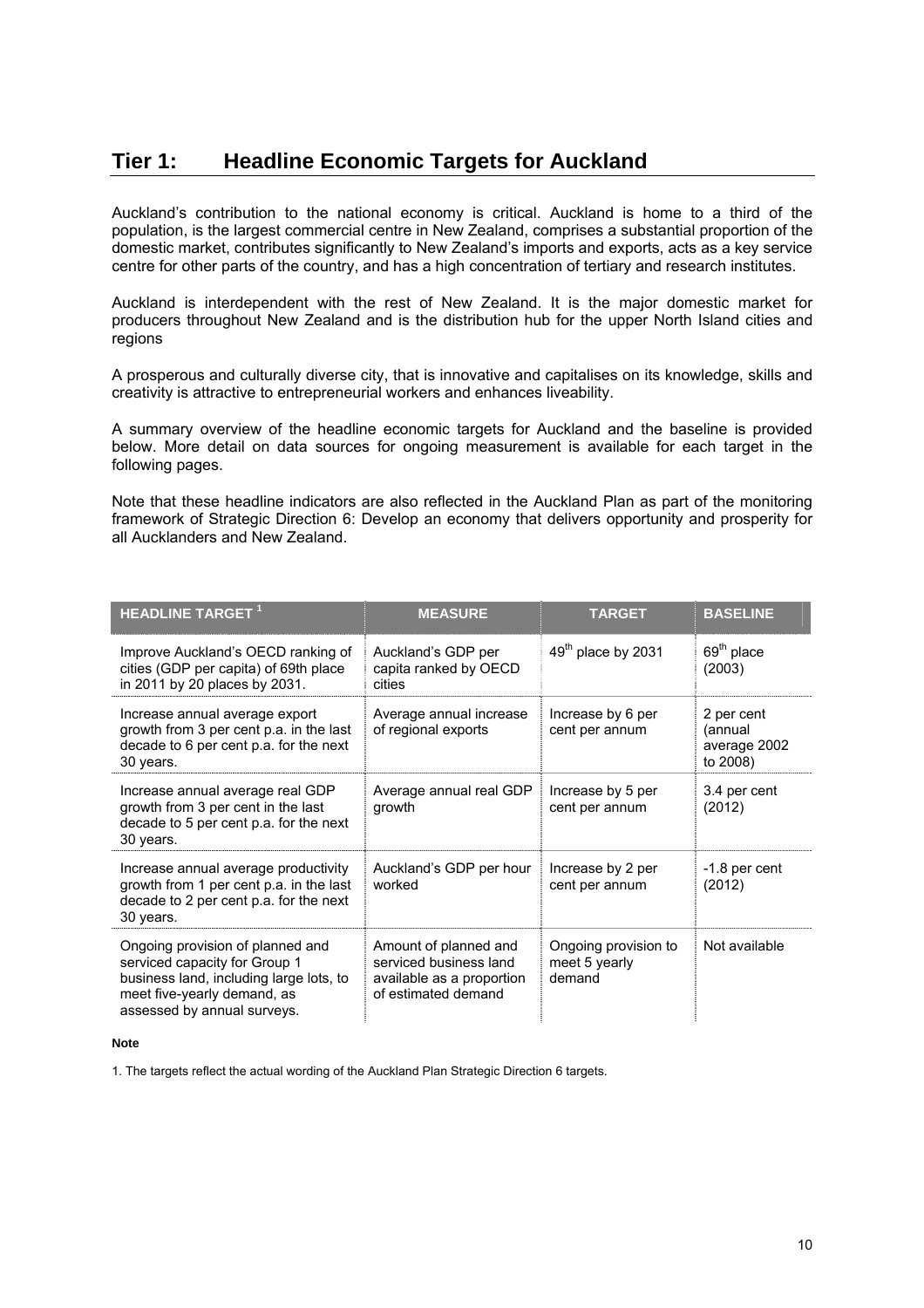### **Target Improve Auckland's OECD ranking of cities (GDP per capita) of 69th place in 2011 by 20 places by 2031.**

### **Measure Auckland's GDP per capita ranked by OECD cities.**

- **Relevance** Gross Domestic Product (GDP) per capita is often used as a proxy for the average prosperity of a region or nation's population. Although Auckland has consistently higher GDP per capita values than the New Zealand average, on an international level Auckland is ranked relatively low.
- **Source** OECD, Metropolitan Regions GDP per capita statistics, available annually. This data is available on the [OECD](http://stats.oecd.org/) website.

The OECD website shows GDP per capita statistics for Auckland is available only up to 2003. This is the last time official GDP statistics was published for Auckland.

- **Note** In June 2013, Statistics New Zealand released official GDP statistics for Auckland, for the period 2007 to 2010.
- <span id="page-10-0"></span>**Analysis** Figure 3 indicates that at 2003, Auckland's GDP per capita was below that of most of our comparator cities (Vancouver (55th), Melbourne (47th) and Seattle (4th)). Overall, Auckland ranks 69th out of 85 metropolitan regions in the OECD.

#### **Figure 3: Ranking of OECD metropolitan areas by income (US\$, GDP per capita in PPPs), 2003**



Source: OECD, metropolitan regions data. Note: The chart only shows a selection of cities in the ranking.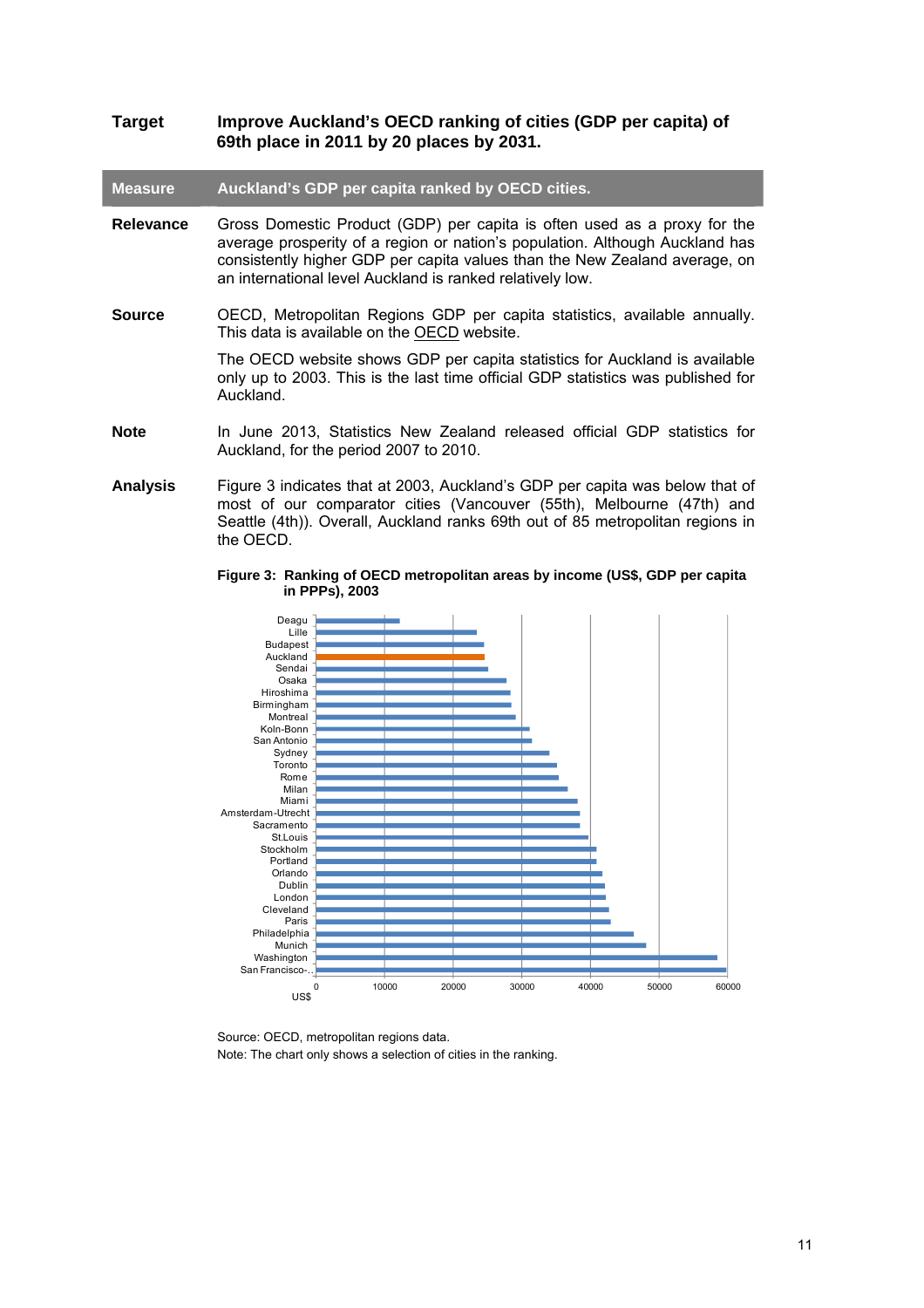### **Target Increase annual average export growth from 3 per cent p.a. in the last decade to 6 per cent p.a. for the next 30 years.**

**Measure Average annual increase of regional exports.** 

- **Relevance** There is strong evidence that cities and countries that have export-orientated economies grow faster and are more resilient over time. $2$  For businesses, international expansion provides scale, allowing them entry into larger markets and to become exposed to international competition and knowledge. Expanding the export sector in Auckland, particularly in high-value industries, will help diversify and grow the economy into the future.
- **Source** The data on Auckland exports presented here was modelled by McDonald et al (2010) in a one-off report to the Auckland Regional Council, using customised regional estimates.

McDonald, G., Zhang, J., and Smith, N. (2010). *Understanding Auckland's role in New Zealand's global engagement - Exports of merchandise trade and statistics*. The report is available on the [Knowledge Auckland](http://www.knowledgeauckland.org.nz/home/publications/publications_home.cfm?oID=D857532D-145E-173C-9838-5425F69CC60D) website.

**Note** Export statistics is only reported at the national level by Statistics New Zealand. Auckland Tourism, Events and Economic Development (ATEED) and Auckland Council's Research, Investigations and Monitoring Unit (RIMU) are currently looking at options to derive Auckland specific statistics, in particular regional exports and foreign direct investment.

> Note that this target will contribute to the NZ government target, which is to increase the contribution of exports to the economy from 30 per cent to 40 per cent of GDP by 2025.

<span id="page-11-0"></span>**Analysis** Auckland exports were valued at \$10.2 billon<sub>NZ2004</sub> in 2008. Between 2002 and 2008, Auckland's average annual growth rate was approximately two per cent, significantly below the six per cent target. Growth of more than six per cent only occurred in 2005.



**Figure 4: Annual percentage change in Auckland's exports (modelled), 2002- 2008** 

Source: Market Economics Ltd, using customised data

 $\overline{a}$ 

<span id="page-11-1"></span><sup>2.</sup> Skilling, D. and Boven, D. (2005). *No Country is an Island: Moving the New Zealand Economy Forward by Taking it to the World*. A discussion paper, published by The New Zealand Institute, Auckland.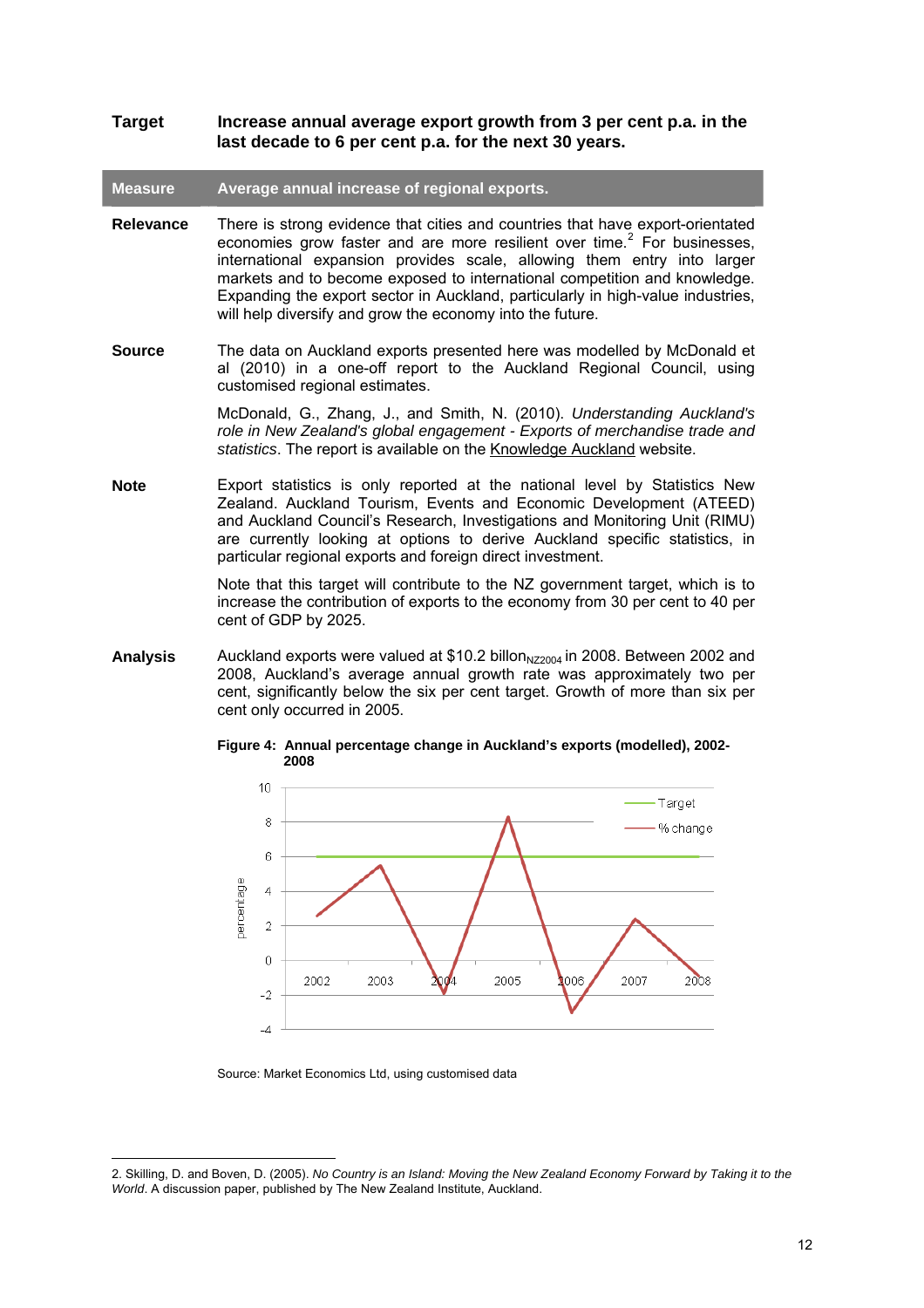### **Target Increase annual average real GDP growth from 3 per cent in the last decade to 5 per cent p.a. for the next 30 years.**

### **Measure Average annual real GDP growth.**

- **Relevance** The gross domestic product (GDP) growth rate measures how fast an economy is growing. A strong Auckland economy means more jobs and more money in more people's pockets. It allows people, families and communities the freedom to pursue their own prosperity, infrastructure such as roads and rail to be improved, social services such as libraries and youth centres to be expanded, and more amenities such as parks and community halls to be developed. This in turn attracts more skilled workers, businesses and investment.
- **Source** Infometrics, customised regional GDP statistics, available annually. The data is available on request from Auckland Council's Research, Investigations and Monitoring Unit.
- **Note** In June 2013, Statistics New Zealand released official regional GDP, for the period 2007 to 2010.
- **Analysis** In 2012, the Auckland economy grew by 3.4 per cent, slightly higher than the national growth of 3.2 per cent and about 6 percentage points higher than in 2011.

Over the last decade, Auckland has accounted for 37 to 38 per cent of New Zealand's GDP. Figure 5 indicates that Auckland's economy tends to lead national trends in GDP growth, which on the flipside meant that the recession in 2008 was deeper in Auckland than for the rest of the country.

Auckland's annual average GDP growth rate last exceeded 5.0 per cent in 2002/03 and 2003/04.

<span id="page-12-0"></span>

**Figure 5: GDP growth rates for Auckland and New Zealand, 2002-2012** 

Source: Infometrics, customised regional data.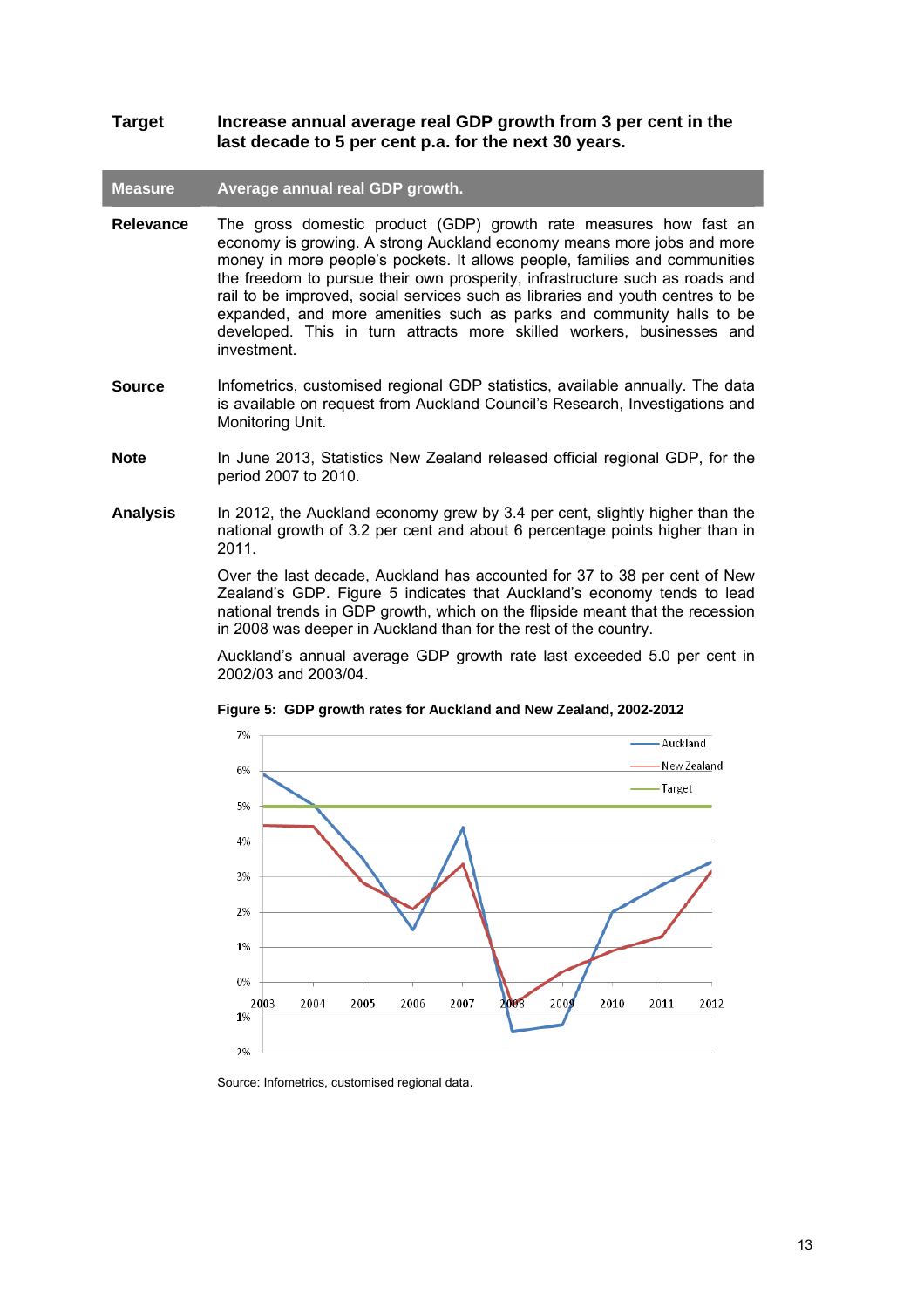| <b>Target</b>    | Increase annual average productivity growth from 1 per cent p.a.<br>in the last decade to 2 per cent p.a. for the next 30 years.                                                                                                                                                                                                                                                                                                        |
|------------------|-----------------------------------------------------------------------------------------------------------------------------------------------------------------------------------------------------------------------------------------------------------------------------------------------------------------------------------------------------------------------------------------------------------------------------------------|
| <b>Measure</b>   | Auckland's GDP per hour worked.                                                                                                                                                                                                                                                                                                                                                                                                         |
| <b>Relevance</b> | Productivity relates to how efficiently a firm or any other organisation can turn<br>its inputs, such as labour and capital, into outputs in the form of goods and<br>services. Labour productivity is a measure of the amount produced for a<br>certain amount of labour effort. It is closely related to individual incomes (i.e.<br>wages and salaries) and living standards, and it can be measured with<br>reasonable reliability. |
| <b>Source</b>    | A number of sources is used to develop GDP per hour worked as follows:                                                                                                                                                                                                                                                                                                                                                                  |
|                  | Hours worked: Statistics New Zealand, Household Labour Force Survey<br>(HLFS), available quarterly                                                                                                                                                                                                                                                                                                                                      |
|                  | Population: Statistics New Zealand, sub-national population estimates,<br>$\bullet$<br>available annually                                                                                                                                                                                                                                                                                                                               |
|                  | Gross Domestic Product: Infometrics, customised regional GDP statistics,<br>available annually.                                                                                                                                                                                                                                                                                                                                         |
|                  | The HLFS and population estimates are available on the <b>SNZ</b> website and<br>GDP data is available on request from Auckland Council's Research,<br>Investigations and Monitoring Unit.                                                                                                                                                                                                                                              |
| Note             | Labour productivity can be measured simply as output per worker (GDP per<br>capita) which can increase if workers produce more in the hours they work, or<br>if they work longer hours. To take into account variations in the number of<br>hours worked per worker a more common measure of labour productivity is<br>output (GDP) per hour worked.                                                                                    |
| <b>Analysis</b>  | Figure 6 shows that the change in GDP per hour worked for the year ending<br>December 2012 was -1.8 per cent. Since 2004, growth in GDP per worker has<br>been below the EDS target of 2 per cent, with a marked downward trend<br>between 2002 and 2006. Since then growth has remained subdued, and has<br>been negative since 2008.                                                                                                  |
|                  | These trends are been partly reflected in Auckland's per capita GDP growth,<br>which has also been below the 2 per cent target since 2005.                                                                                                                                                                                                                                                                                              |
|                  | Figure 6: Annual percentage change in Auckland's labour productivity, 2001-<br>2012                                                                                                                                                                                                                                                                                                                                                     |
|                  | GDP per hour worked<br><del>–</del> GDP per capita<br>- Target                                                                                                                                                                                                                                                                                                                                                                          |

<span id="page-13-0"></span>

Source: Infometrics, customised regional data; and Statistics New Zealand, HLFS and population data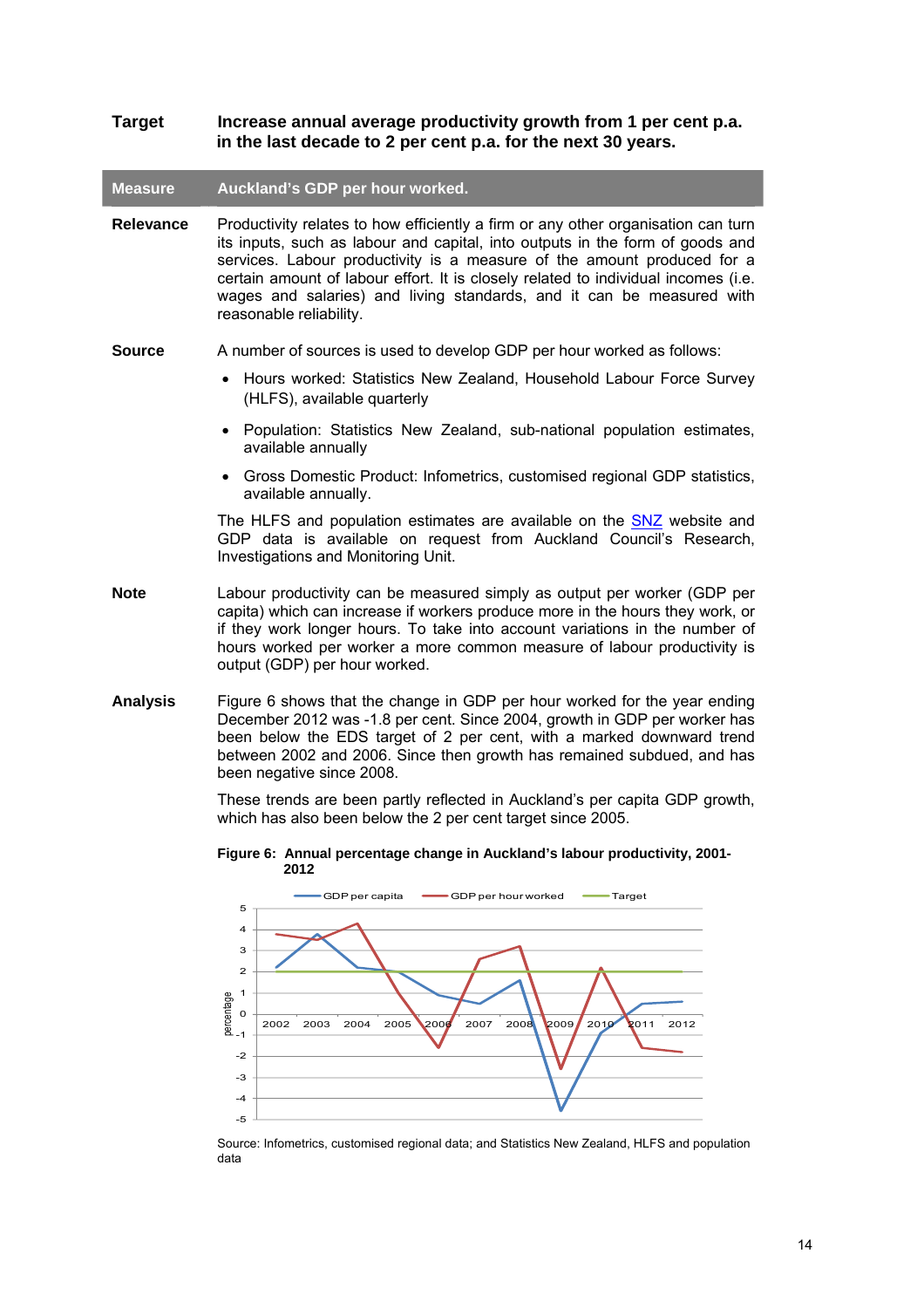**Target Ongoing provision of planned and serviced capacity for Group 1 business land, including large lots, to meet five-yearly demand, as assessed by annual surveys.** 

**Measure Amount of planned and serviced business land available as a proportion of estimated demand.** 

- **Relevance** In order to meet capacity requirements for business growth and ensure that Auckland continues to attract and retain high-quality businesses, there must be suitable zoning requirements for businesses within the Unitary Plan. This includes ensuring that there is sufficient capacity for land-extensive businesses and that there is enough zoned and serviced land to meet demand.
- **Source** To be determined.
- **Note** Clear definitions of the terms 'large lots' and 'planned' capacity will need to be formulated before this target can be adequately measured. There are also challenges in estimating demand. The Capacity for Growth study estimates supply rather than demand.

**Analysis** Not available at time of writing.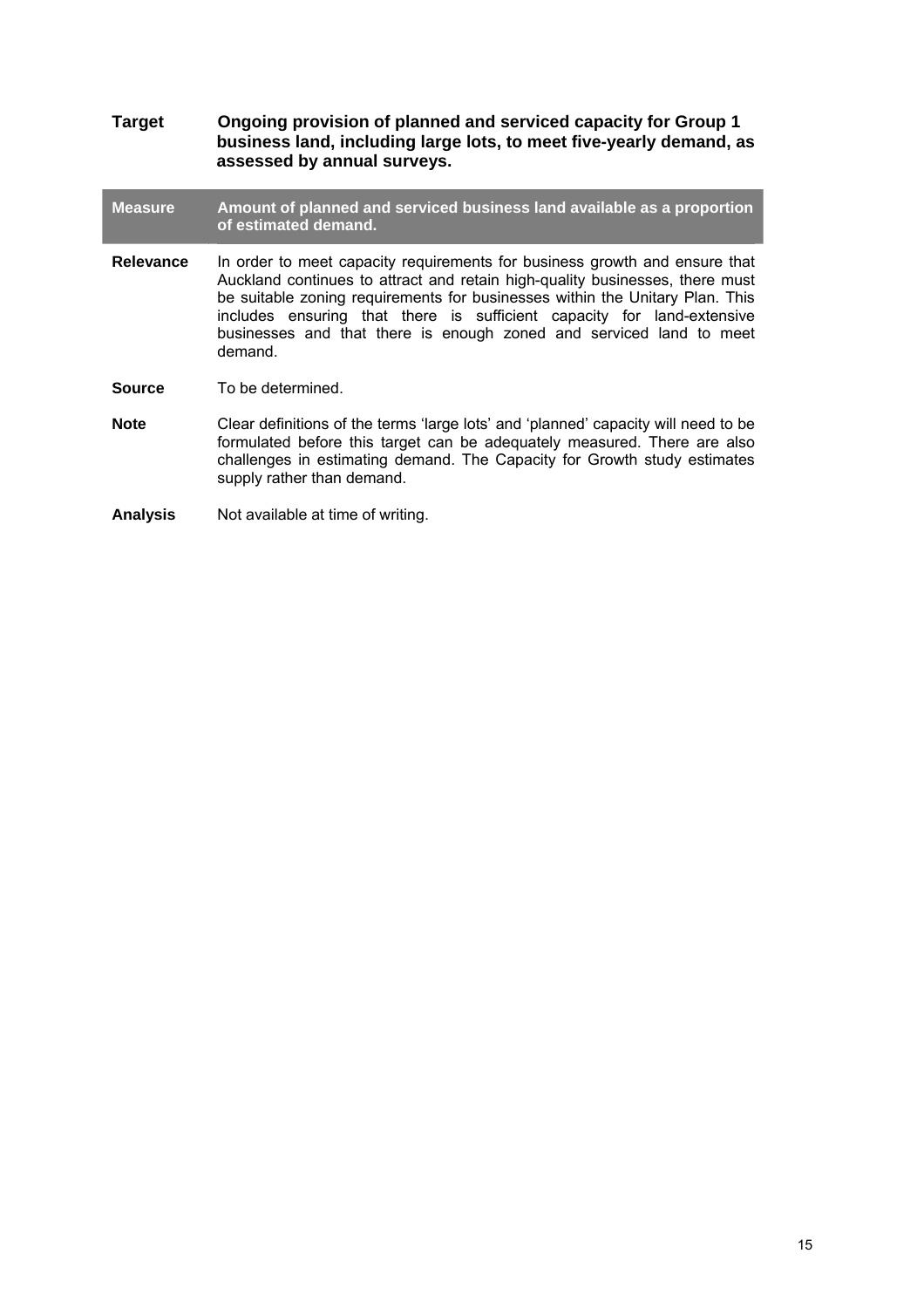# <span id="page-15-0"></span>**Tier 2: Intermediate Economic Outcomes for Auckland**

A set of 27 intermediate economic outcomes are also outlined in the Auckland Economic Development Strategy. These reflect the assumptions of the regional drivers of economic development. They will provide a base for monitoring progress towards achieving the strategy priorities and cross-cutting themes. Indicators associated with these provide intermediate measures of progress towards the longer-term headline goals.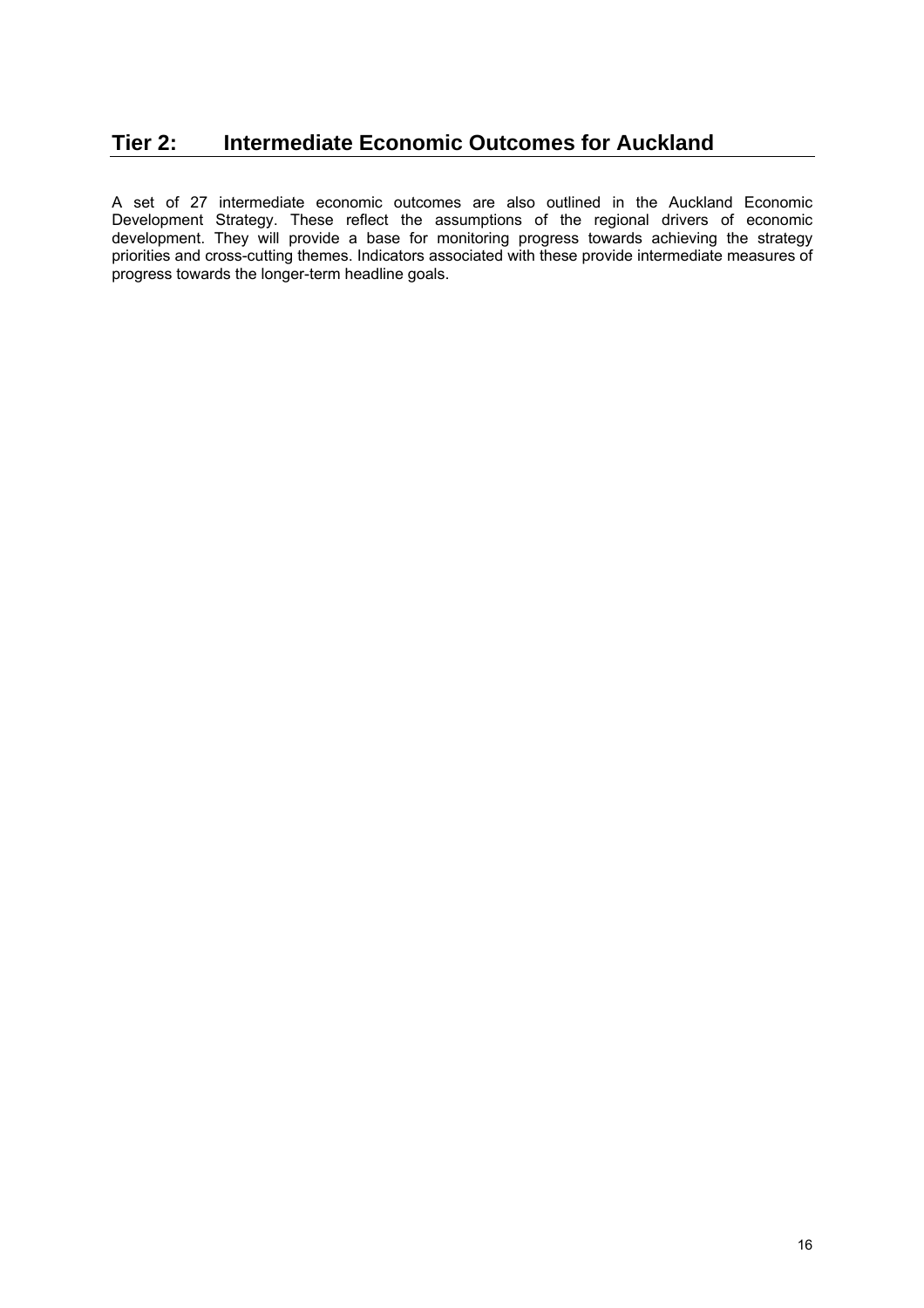### <span id="page-16-0"></span>**PRIORITY 1: Grow a business-friendly and well-functioning city**

Te hanga pakihi hoahoa, ā he taone e haere tino pai ana

It is Council's job to make it easier for all businesses to do business, and to help create a city that attracts more productive business, especially from overseas. A city that is known for being internationally 'business-friendly'.

There are two ways in which council can directly help by:

- Providing business-friendly, 'can-do' service and maintaining excellent customer relationships
- Creating a well-functioning city through quality decision making on the planning, regulation and development of the built environment, especially infrastructure.

Within this strategic direction there are three key actions and five intermediate outcomes.

### **Key actions:**

- Auckland Council will lead and build an international reputation for Auckland being open and business-friendly
- Auckland has well-functioning economic infrastructure
- Auckland's businesses have access to the resources they need to be productive.

### **Intermediate outcomes:**

| <b>INTERMEDIATE</b><br><b>OUTCOME</b>                                 | <b>MEASURE</b>                                                                                                                     | <b>TARGET</b>                                                | <b>BASELINE</b>                                            |
|-----------------------------------------------------------------------|------------------------------------------------------------------------------------------------------------------------------------|--------------------------------------------------------------|------------------------------------------------------------|
| Business satisfaction with<br>Council                                 | Percentage of businesses<br>satisfied with Council's overall<br>level of service                                                   | Improves on baseline<br>level                                | Not available                                              |
| Customer satisfaction with<br>Council's overall consent<br>process    | Percentage of customers<br>satisfied with the:<br>a. building consent process<br>overall<br>b. resource consent process<br>overall | a. 59 per cent by<br>2021/22<br>b. 65 per cent by<br>2021/22 | 40 per cent<br>a.<br>(2012)<br>50 per cent<br>b.<br>(2012) |
| Increase number of Top<br>200 business head offices<br>in city centre | Number of top 200 business<br>head offices in city centre                                                                          | Increases on baseline<br>level                               | 29 businesses (2012)                                       |
| Reliability of water supply                                           | Percentage of residential and<br>business customers satisfied<br>with the overall water supply<br>service                          | 80 per cent by<br>2021/22                                    | Not available                                              |
| Reliability of energy<br>supply                                       | See footnote                                                                                                                       | See footnote                                                 | See footnote                                               |

#### **Note**

1. This intermediate outcome will be replaced with the Auckland Plan target to 'meet relevant interruption duration standards to electricity distribution and transmission by 2040'.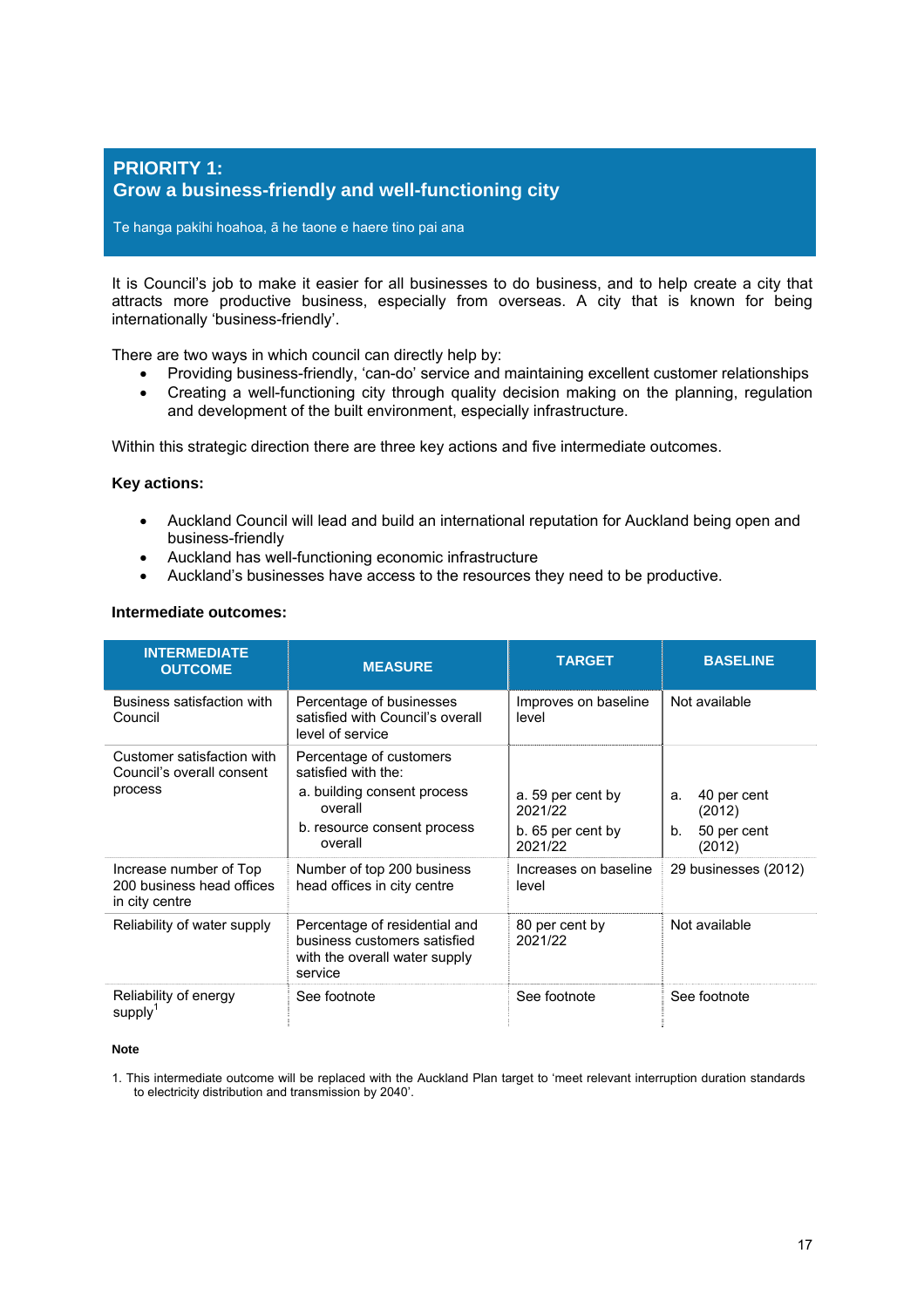### **Outcome Business satisfaction with Auckland Council**

| <b>Measure</b>   | Percentage of businesses satisfied with Council's overall level of<br><b>service</b>                                                                                                                                                                                                                                                                                                                                                                           |
|------------------|----------------------------------------------------------------------------------------------------------------------------------------------------------------------------------------------------------------------------------------------------------------------------------------------------------------------------------------------------------------------------------------------------------------------------------------------------------------|
| <b>Relevance</b> | business satisfaction with council is fundamental to the<br>Increasing<br>implementation and delivery of being a business-friendly and well-functioning<br>city. An annual council business survey to be undertaken will deliver customer<br>insights from the business community that will be used to shape and inform<br>service delivery and enable robust policy development and decisions within<br>the council and its Council Controlled Organisations. |
| <b>Source</b>    | Auckland Council, Business Survey to be undertaken in 2013/14 and will be<br>made available annually.                                                                                                                                                                                                                                                                                                                                                          |
| <b>Note</b>      | An annual business survey to monitor the overall level of service Council<br>provides to businesses will be undertaken in 2013/14 to derive the baseline.<br>The survey will be complemented by additional project specific/department<br>surveys/feedback mechanisms, improved organisational customer service<br>reporting and monitoring (such as the new customer complaints process), as<br>well as anecdotal evidence.                                   |
| <b>Analysis</b>  | Not available at time of writing.                                                                                                                                                                                                                                                                                                                                                                                                                              |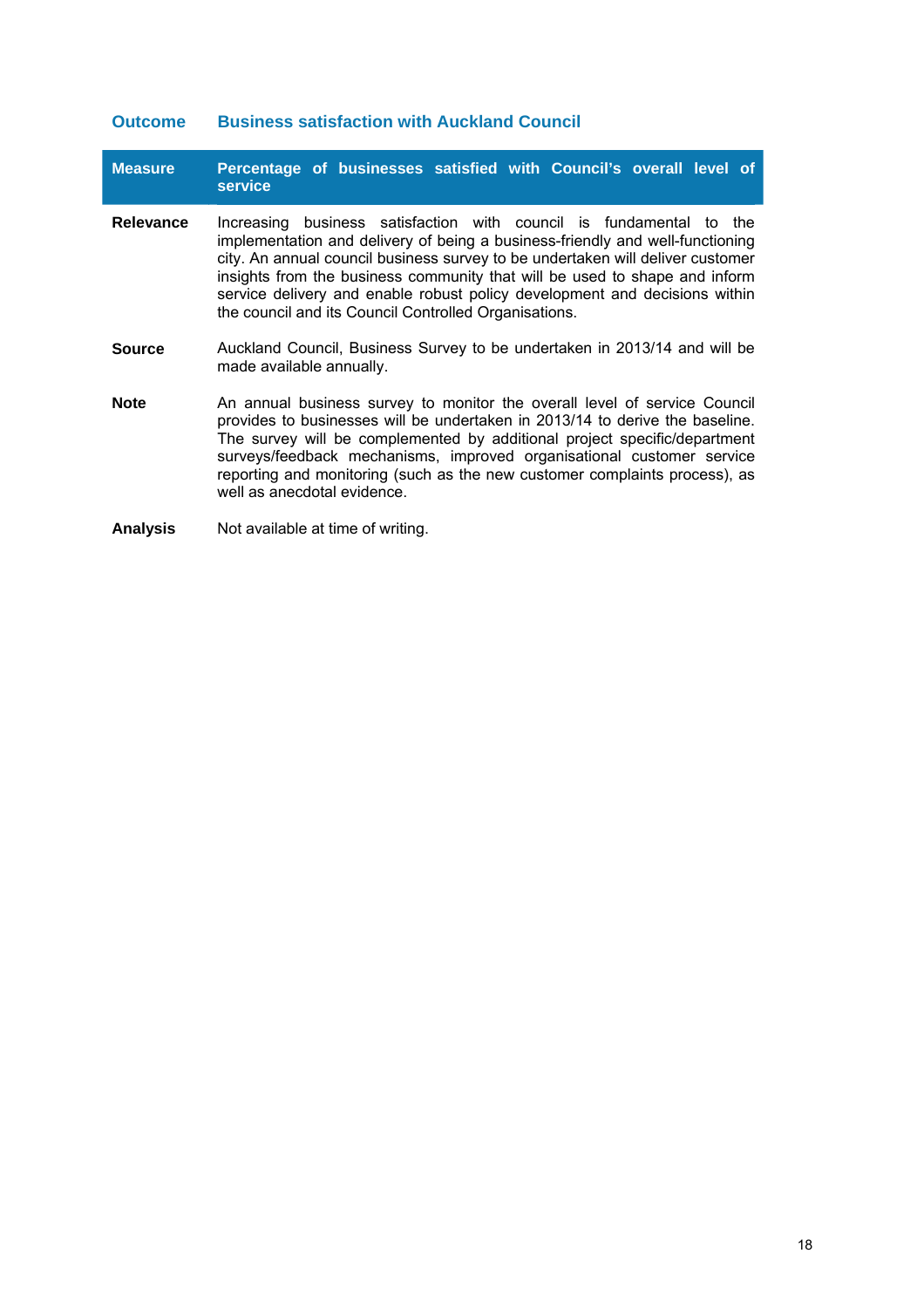| <b>Outcome</b>   | <b>Customer satisfaction with Council's overall consent process</b>                                                     |  |  |
|------------------|-------------------------------------------------------------------------------------------------------------------------|--|--|
| <b>Measure</b>   | Percentage of customers satisfied with the: building consent process<br>overall and resource consent process overall.   |  |  |
| <b>Relevance</b> | This is a significant KPI within council as it is a public-facing measure of<br>council's customer service performance. |  |  |
| <b>Source</b>    | Auckland Council, available annually.                                                                                   |  |  |
| <b>Note</b>      | This measure is also included in the Council's Long Term Plan (LTP) 2012-<br>22.                                        |  |  |
| <b>Analysis</b>  | The LTP identifies the current baseline as:                                                                             |  |  |
|                  | 40 per cent of customers are satisfied with the building consent<br>$\bullet$<br>process overall, and                   |  |  |
|                  | 50 per cent are satisfied with the resource consent process overall.<br>$\bullet$                                       |  |  |
|                  | It also sets a target for 2021/22 as:                                                                                   |  |  |
|                  | 59 per cent of customers are satisfied with the building consent<br>٠<br>process overall, and                           |  |  |

65 per cent are satisfied with the resource consent process overall.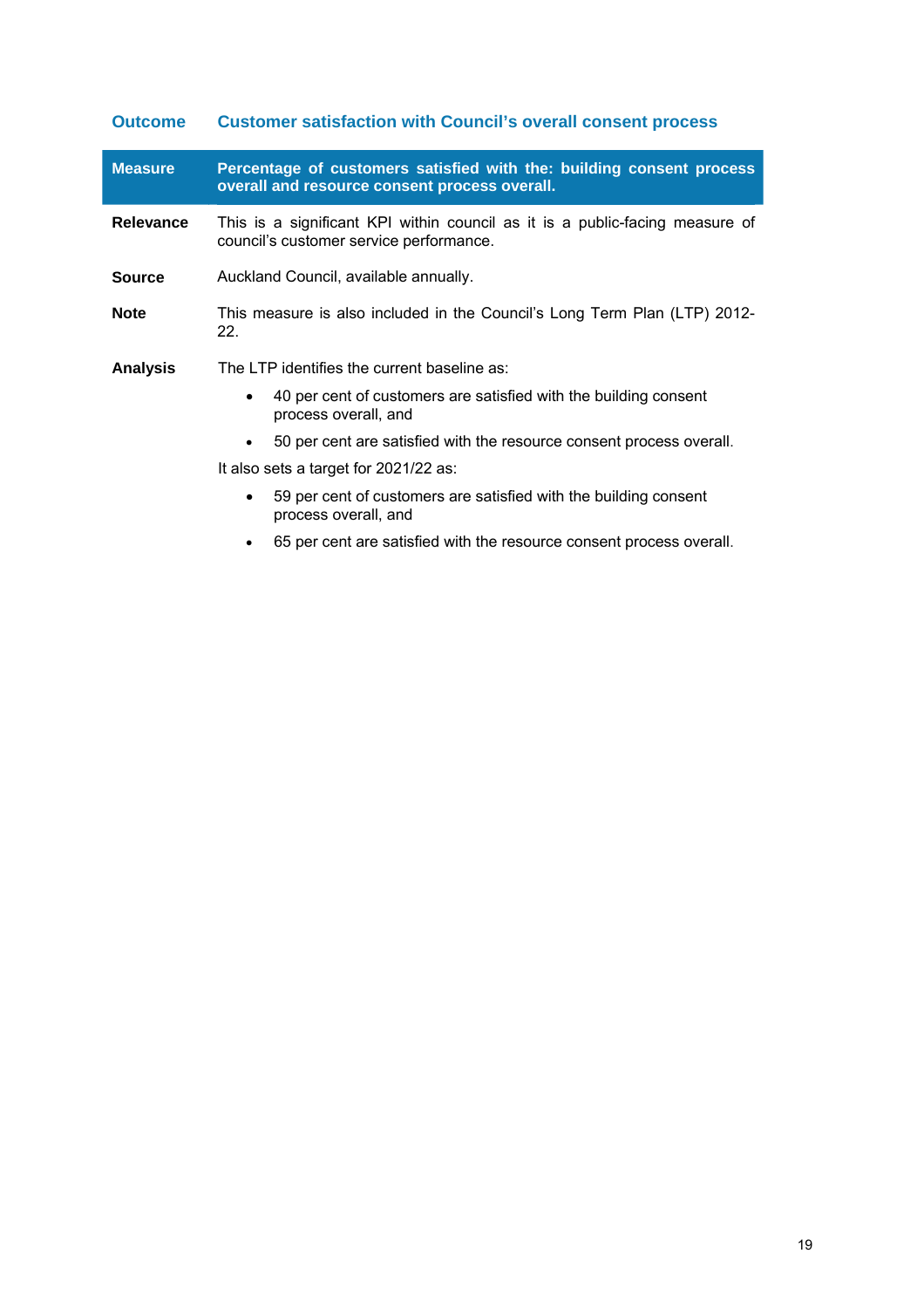### **Outcome Increase number of top 200 business head offices in city centre**

I

| <b>Measure</b>   | Number of top 200 business head offices in the city centre                                                                                                                                                                                                         |
|------------------|--------------------------------------------------------------------------------------------------------------------------------------------------------------------------------------------------------------------------------------------------------------------|
| <b>Relevance</b> | Increasing the number of large businesses located in the city centre would<br>increase the importance of the city centre as a commercial centre and may<br>also increase the relative productivity of the city centre through agglomeration<br>effects.            |
| <b>Source</b>    | Top 200 New Zealand Companies list, compiled by Deloitte and New Zealand<br>Management Magazine, available annually.                                                                                                                                               |
| <b>Note</b>      | This measure is also included in the Council's City Centre Masterplan.                                                                                                                                                                                             |
| <b>Analysis</b>  | In 2012, the head offices of 123 of New Zealand's Top 200 businesses and 21<br>of New Zealand's Top 30 financial institutions were located in Auckland. Of<br>this group, 29 businesses and 17 financial institutions were located in the<br>Auckland city centre. |
|                  | While financial institutions are strongly represented in the city centre,                                                                                                                                                                                          |

Wellington, East Tamaki, Newmarket and Greenlane.

business headquarters are also located in centres such as Penrose, Mt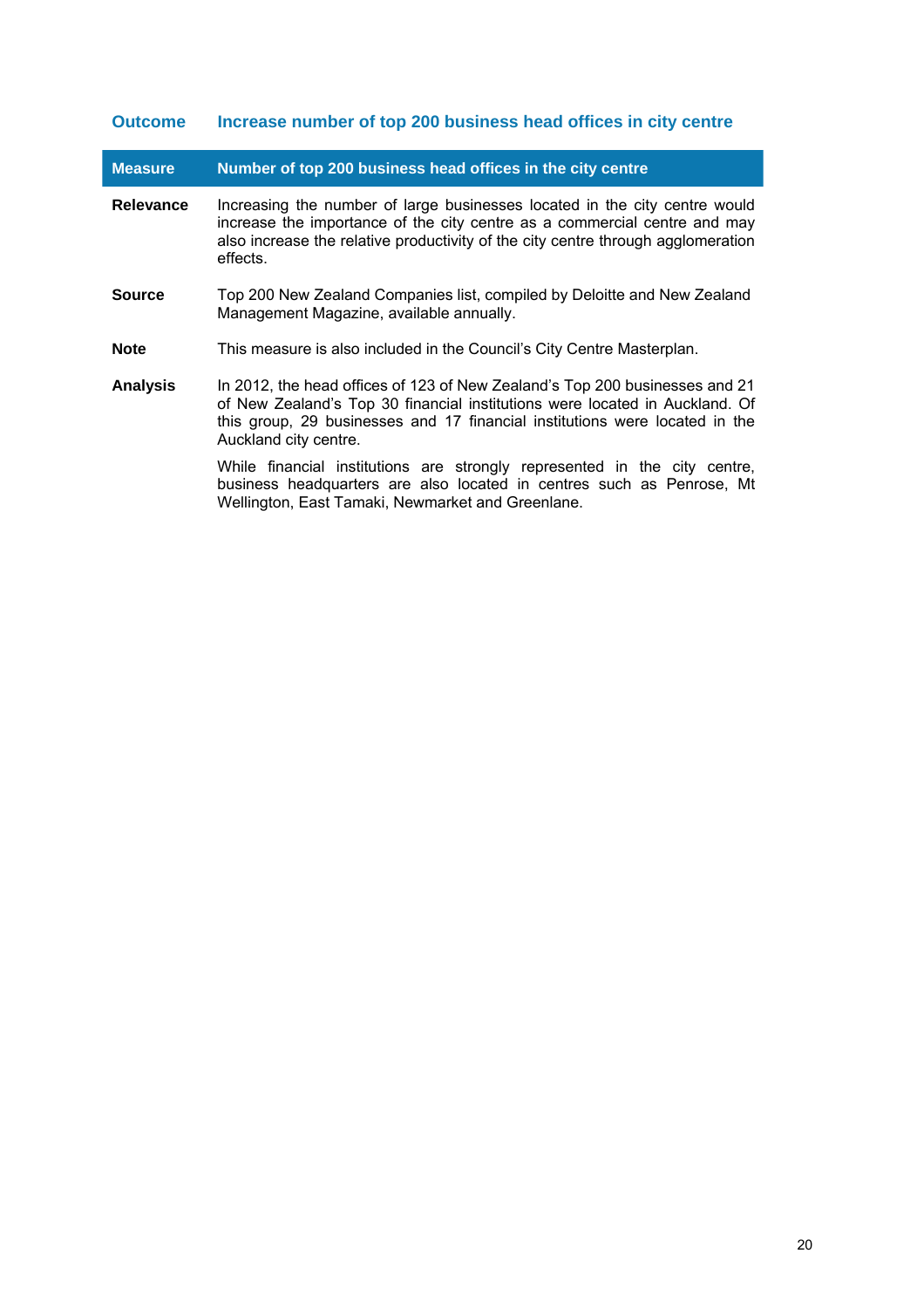# **Outcome Reliability of water supply**

| <b>Measure</b>   | Percentage of residential and business customers satisfied with the<br>overall water supply service                                                                                                                                       |
|------------------|-------------------------------------------------------------------------------------------------------------------------------------------------------------------------------------------------------------------------------------------|
| <b>Relevance</b> | Better understanding of customers' changing needs and experiences can help<br>focus on improvements that will make it easier to deal with customers, and<br>help to be proactive as well as responsive.                                   |
| <b>Source</b>    | To be determined.                                                                                                                                                                                                                         |
| <b>Note</b>      | This measure is also included in the Council's Long Term Plan (LTP) 2012-<br>$22_{-}$                                                                                                                                                     |
| <b>Analysis</b>  | The current baseline is not available for this measure as noted in the LTP. A<br>target of 80 per cent residential and business customers satisfied with the<br>overall water supply service in 2021/22 however is identified in the LTP. |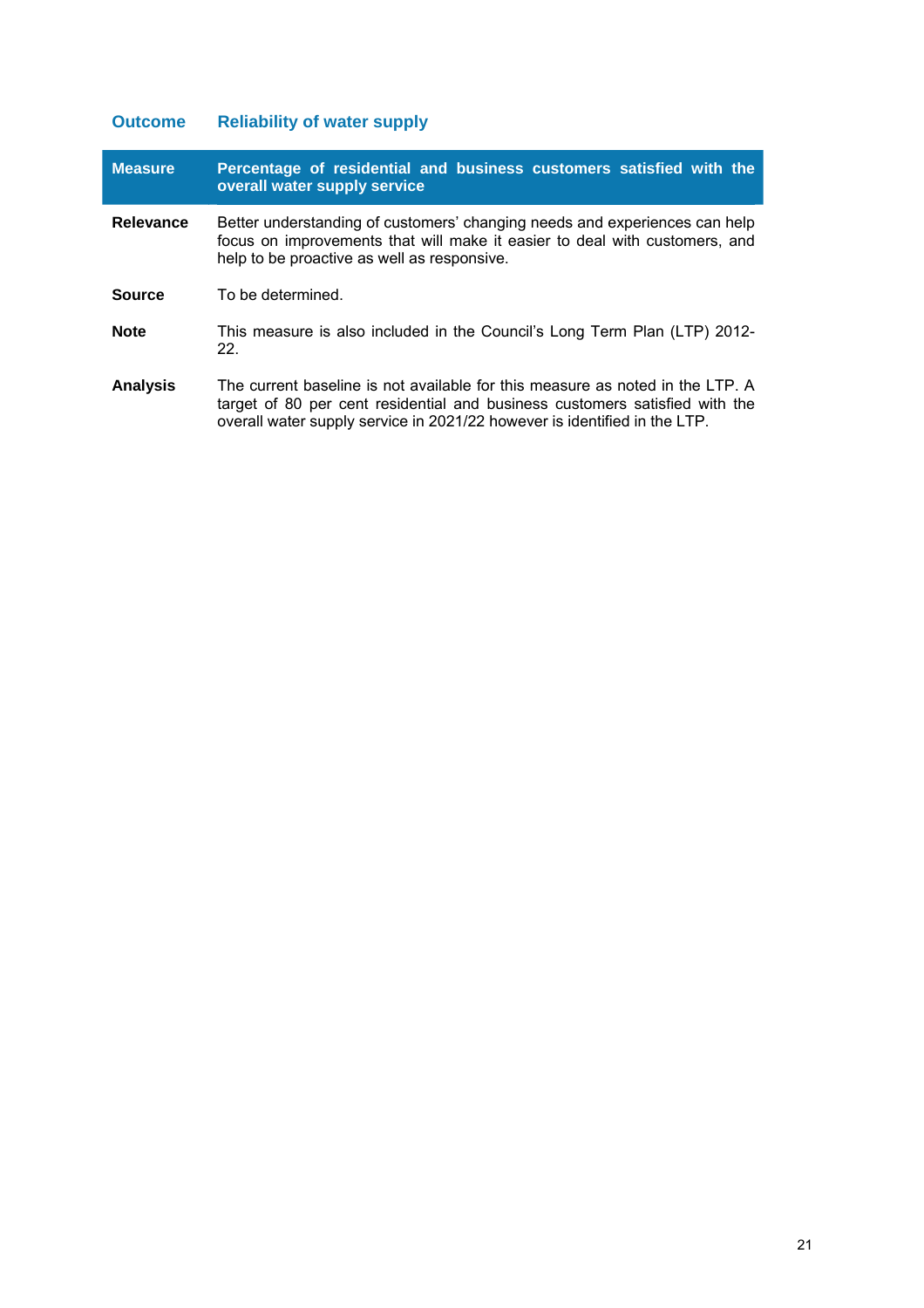### **Outcome Meet relevant interruption duration to electricity distribution and transmission**

| <b>Measure</b>   | <b>Reporting from electricity supply companies</b>                                                                                                                                                                                                                                                                             |
|------------------|--------------------------------------------------------------------------------------------------------------------------------------------------------------------------------------------------------------------------------------------------------------------------------------------------------------------------------|
| <b>Relevance</b> | Minimising network interruptions is important as they cause losses in<br>productivity and increase uncertainty for both households and businesses.                                                                                                                                                                             |
|                  | A reliable electricity network is critical to business confidence and the ability<br>for Auckland to attract both domestic and foreign investment. In recent years,<br>Auckland has suffered a number of major failures of its electricity supply<br>which affected public perception of the resilience of our infrastructure. |
| Source           | Work is currently underway with the electricity sector to determine appropriate<br>methods to measure and report on the resilience of Auckland's electricity<br>supply.                                                                                                                                                        |
| <b>Note</b>      | This is an Auckland Plan target and it replaces the target 'reliability of energy<br>supply' identified in the EDS. The Auckland Plan Targets: A Baseline report<br>notes that an appropriate target will be developed as part of the Energy and<br>Climate Change Mitigation Action Plan.                                     |
| <b>Analysis</b>  | Not available at time of writing.                                                                                                                                                                                                                                                                                              |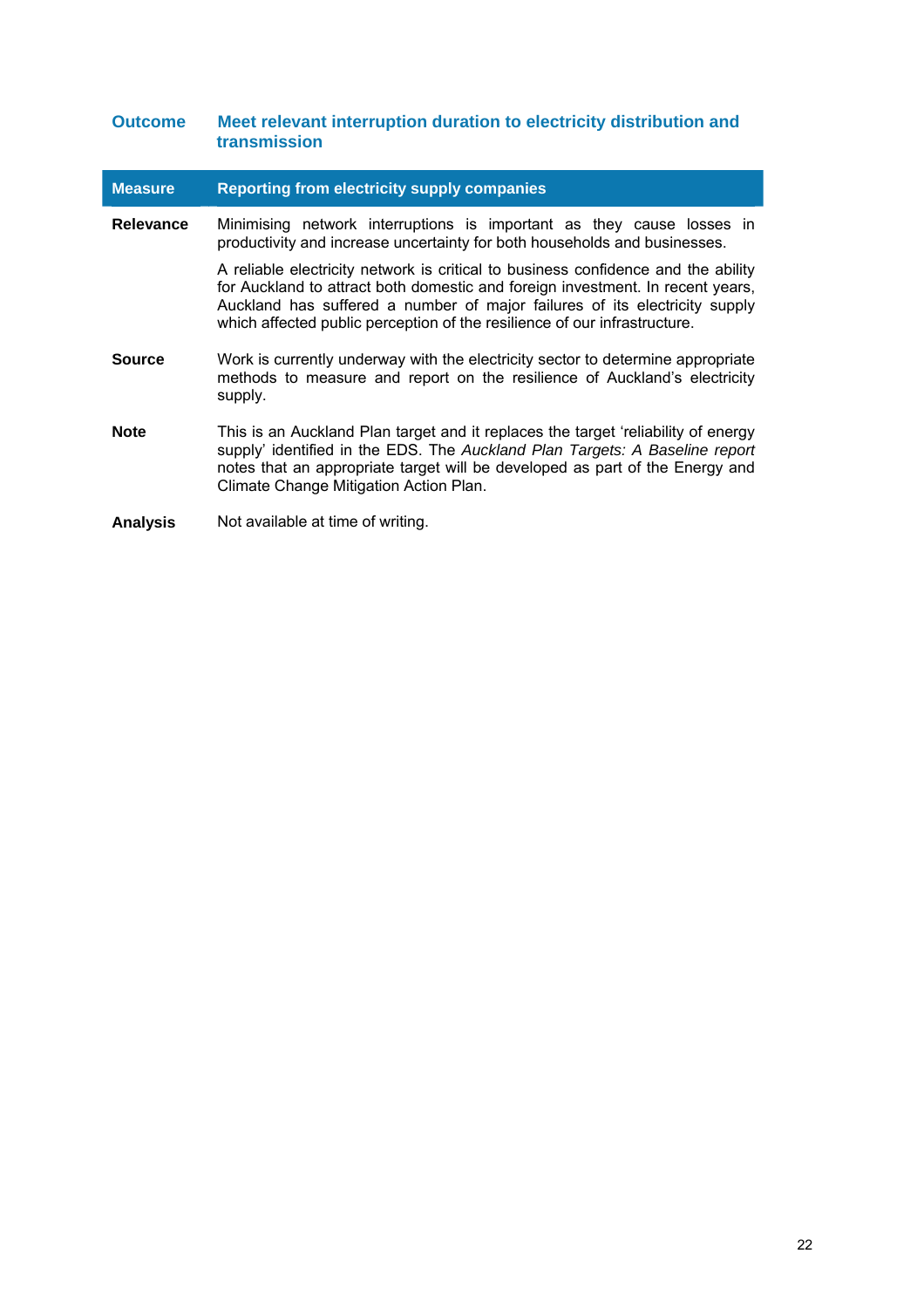### <span id="page-22-0"></span>**PRIORITY 2: Develop an innovation hub of the Asia-Pacific rim**

Te whakatū i tetahi pōkapū hihiko o te tapa-ō-āhia-ā-kiwa

Aucklanders and New Zealanders are renowned for being inventive and entrepreneurial. However, inventiveness is not the same as innovation. $3$  Innovation is fundamentally about introducing new ideas and new ways of doing things, in response to new opportunities. Businesses and other organisations can innovate in a number of ways – by introducing a new or improved product, service or process, opening up a new market, adopting a new technology, or changing the way businesses organise themselves. Economies which are more innovative are more productive and have higher levels of prosperity.<sup>[4](#page-22-2)</sup>

Within this strategic direction there are three key actions and five intermediate outcomes.

### **Key actions:**

- Support the establishment of strong linkages between Auckland research institutions business and organisations so that a larger number of firms are innovating to a high level
- Support the development of clusters, precincts and industry infrastructure that support innovation in key sectors of competitive advantage
- Showcase innovation and the advantages of Auckland's innovation system.

### **Intermediate outcomes:**

| <b>INTERMEDIATE</b><br><b>OUTCOME</b>                                                      | <b>MEASURE</b>                                                                                                                             | <b>TARGET</b>                  | <b>BASELINE</b>                                                   |
|--------------------------------------------------------------------------------------------|--------------------------------------------------------------------------------------------------------------------------------------------|--------------------------------|-------------------------------------------------------------------|
| Increase proportion of<br>workforce employed in<br>science and technology                  | Workforce employed in science<br>and technology                                                                                            | Increases on baseline<br>level | 14 per cent (2006)                                                |
| Increase proportion of<br>workforce in knowledge-<br>intensive and high-tech<br>industries | Workforce employed in<br>knowledge-intensive industries                                                                                    | Increases on baseline<br>level | 35.9 per cent (2012)                                              |
| Increase number of<br>businesses undertaking<br>innovation                                 | Number of businesses that have<br>innovated                                                                                                | Increases on baseline<br>level | 35 per cent $(2011)^1$                                            |
| Increase patents per capita                                                                | Patent applications (per million<br>population) filed under to the<br>European Patent Office and<br>under the Patent Cooperation<br>Treatv | Increases on baseline<br>level | EPO (51.8) and<br>PCT (115.8) per<br>million population<br>(2008) |
| Increase availability of<br>venture capita                                                 | Value of private financing deals<br>in Auckland                                                                                            | Increases on baseline<br>level | \$12.4 million (2012)                                             |

#### **Note**

 $\overline{a}$ 

1. This figure is for all businesses in New Zealand.

<span id="page-22-1"></span><sup>3</sup> Boven, R et al. (2010). *A Goal Is Not a Strategy: Focusing Efforts to Improve New Zealand's Prosperity.* Auckland: New Zealand Institute. Zealand Institute. <sup>4</sup> World Economic Forum. *The Global Competitiveness Report 2011 – 2012.*

<span id="page-22-2"></span>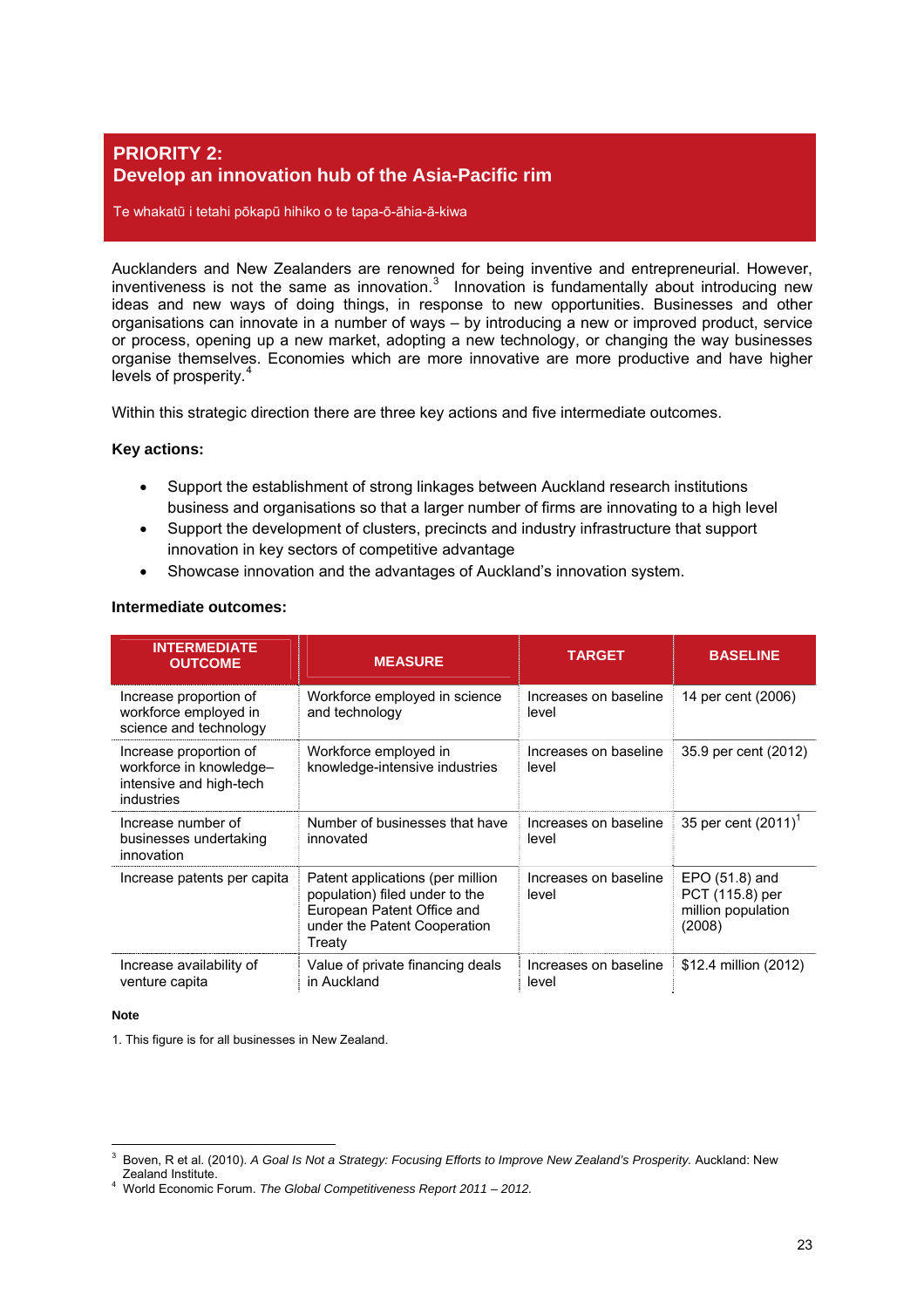### **Outcome Increase proportion of workforce employed in science and technology**

**Measure Workforce employed in science and technology** 

- **Relevance** The proportion of the workforce in science and technology is an indicator of the knowledge capacity of an economy. In general, it is a prerequisite for innovation and is indicative of overall productivity.
- **Source** The data on the proportion of the workforce in science and technology presented here are from a report prepared by the Ministry of Economic Development, the Treasury and Statistics New Zealand.

New Zealand Government (2011). *Economic Development Indicators 2011* report. The report is available on the Ministry of Business, Innovation and [Employment](http://www.med.govt.nz/about-us/publications/publications-by-topic/economic-indicators/economic-development-indicators-2011) website.

**Note The proportion of the workforce employed in science and technology is** defined as the number of individuals who have a university qualification and are employed in a science and technology occupation as a professional, technician, or associate professional.

This measure is also included in the Council's City Centre Masterplan.

<span id="page-23-0"></span>**Analysis** In 2006, about 14 per cent of Auckland's workforce was employed in science and technology. This was relatively low when compared to 18 other European cities (including Wellington, as this is the location of many Crown Research Institutes and related entities).



**Figure 7: Science and technology workforce as a percentage of the employed population in Auckland, 2006** 

Source: New Zealand Government (2011). *Economic Development Indicators 2011.*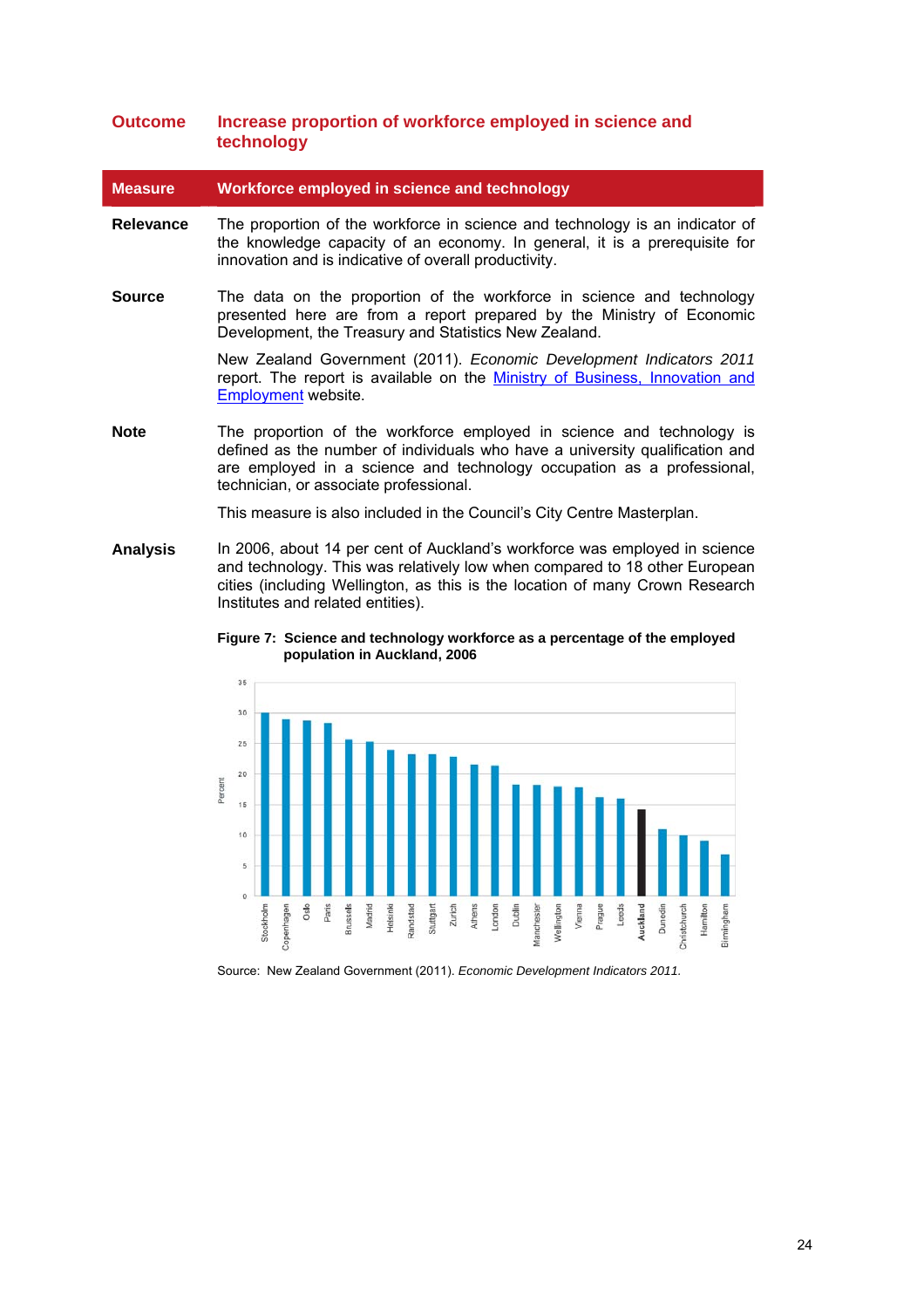### **Outcome Increase proportion of workforce in knowledge intensive and high-tech industries**

**Measure Workforce employed in knowledge intensive industries** 

- **Relevance** Knowledge intensive industries are those in which the generation and exploitation of knowledge play the predominant part in the creation of wealth. These sectors represent an increasing share of the Auckland economy's output and employment, and will most likely be the source of the future productivity growth.
- **Source** Infometrics, Auckland Annual Economic Profile statistics, available annually. The data is available on request from Auckland Council's Research, Investigations and Monitoring Unit.
- **Note** An industry is defined as knowledge-intensive if it meets two criteria: at least 25 per cent of the workforce is qualified to degree level and at least 30 per cent of the workforce is in professional, managerial and scientific and technical occupations.
- <span id="page-24-0"></span>**Analysis** During 2012, there were 262,670 jobs in Auckland's knowledge intensive industries. At 35.9% of total employment, this was higher than the New Zealand average (31.8%).

Over the past year, employment in knowledge intensive industries increased by 3.7% per annum, which compares with a change of 1.5% in the national economy.

|             |         |                             | Annual %                  | Annual %                  |
|-------------|---------|-----------------------------|---------------------------|---------------------------|
|             | 2012    | % total in KI<br>industries | change<br>$(2011 - 2012)$ | change<br>$(2002 - 2012)$ |
| Auckland    | 262.670 | 35.9                        | 3.7                       | 3.0                       |
| New Zealand | 686,316 | 31.8                        | 1.5                       | 2.2                       |

#### **Table 1: Employment in knowledge intensive (KI) industries, 2012**

Source: Infometrics, Auckland Annual Economic Profile 2012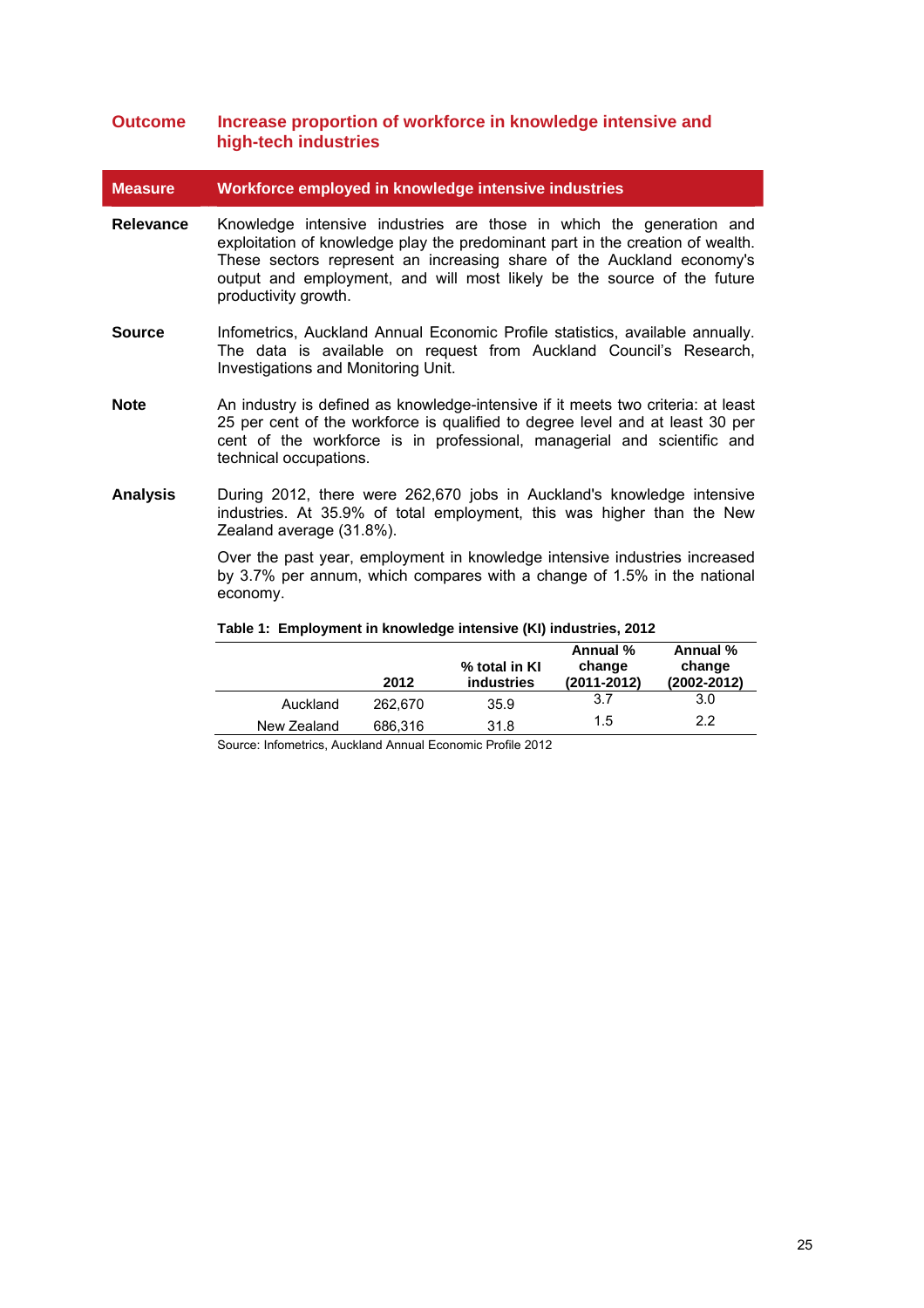### **Outcome Increase number of businesses undertaking innovation**

**Measure Number of businesses that have innovated** 

- **Relevance** Innovation is seen as a key enabler of economic growth. While the innovation system is multi-faceted (including elements such as research and development, business capability and collaboration), a measure of the percentage of Auckland businesses that are 'innovating' is an indicator of the health and vitality of Auckland's innovation system.
- **Source** Statistics New Zealand, Business Operations Survey (BOS), available annually. Innovation is measured at an aggregated level (number of businesses that have 'innovated') on an annual basis and at a more detailed level (via a specific Innovation module) every two years. The national data are available on the [SNZ](http://www.stats.govt.nz/browse_for_stats/businesses/business_growth_and_innovation/business-operations-survey-info-releases.aspx) website.
- **Note** Statistics New Zealand only publish national level innovation statistics. Auckland Tourism, Events and Economic Development (ATEED) and Auckland Council's Research, Investigations and Monitoring Unit (RIMU) are currently looking at options to derive Auckland specific statistics.

Innovation is defined in the BOS as businesses that have developed or introduced any new or significantly improved:

- Goods or services
- Operational processes
- Organisational/managerial processes
- Marketing methods.

Note that this outcome will contribute to the NZ government target, which is to double business research and development to > 1 per cent of GDP.

**Analysis** According to the 2012 BOS, the proportion of businesses innovating in New Zealand has remained stable at 35 per cent over 2010 and 2011.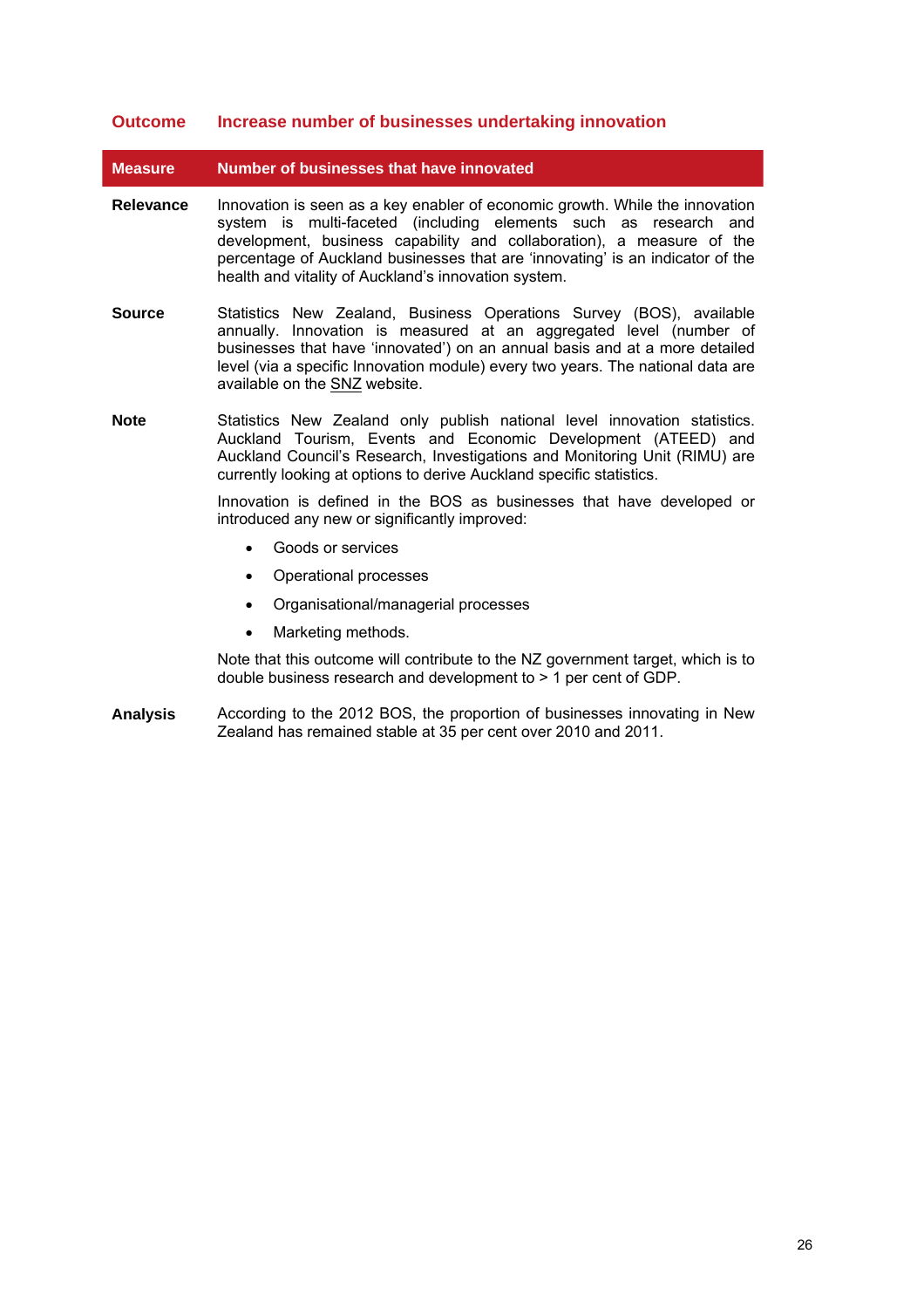### **Outcome Increase patents per capita**

**Measure Patent applications (per million population) filed to the European Patent Office (EPO) and under the Patent Cooperation Treaty (PCT).** 

- **Relevance** A patent is an exclusive right granted by the Government for a new invention. Patent applications are an important indicator of innovation within a city's economy. In general, patent applications are a function of both public and private investment in technology and are usually over-represented in particular centres which have a core of well-established research entities (such as Silicon Valley in San Francisco).
- **Source** OECD Patents by Regions statistics, available annually. The data are available on the [OECD](http://www.oecd-ilibrary.org/science-and-technology/data/oecd-patent-statistics/patents-by-regions_data-00509-en?isPartOf=/content/datacollection/patent-data-en) website.
- <span id="page-26-1"></span>**Analysis** The number of patent applications made in Auckland is in line with other cities in the Asia-Pacific region, including Adelaide, Brisbane and Perth. It is slightly lower than the level in Sydney and approximately a third of the number lodged per capita in Seoul. The table below shows the overall level of patents in Auckland filed to the European Patent Office (EPO) and under the Patent Cooperation Treaty (PCT).



**Figure 8: Patent applications to the EPO and under the PCT, per million population, 2007** 

PCT applications PEPO applications

Source: Ministry of Economic Development, Statistics New Zealand and Treasury. *Economic Development Indicators 2011*.

<span id="page-26-0"></span>

| Year | <b>European Patent Office</b><br>(EPO) | <b>Patent Cooperation Treaty</b><br>(PCT |  |
|------|----------------------------------------|------------------------------------------|--|
| 2006 | 51.0                                   | 107.6                                    |  |
| 2007 | 52.3                                   | 118.9                                    |  |
| 2008 | 51.8                                   | 115.8                                    |  |
|      |                                        |                                          |  |

Source: OECD, Metropolitan Regions data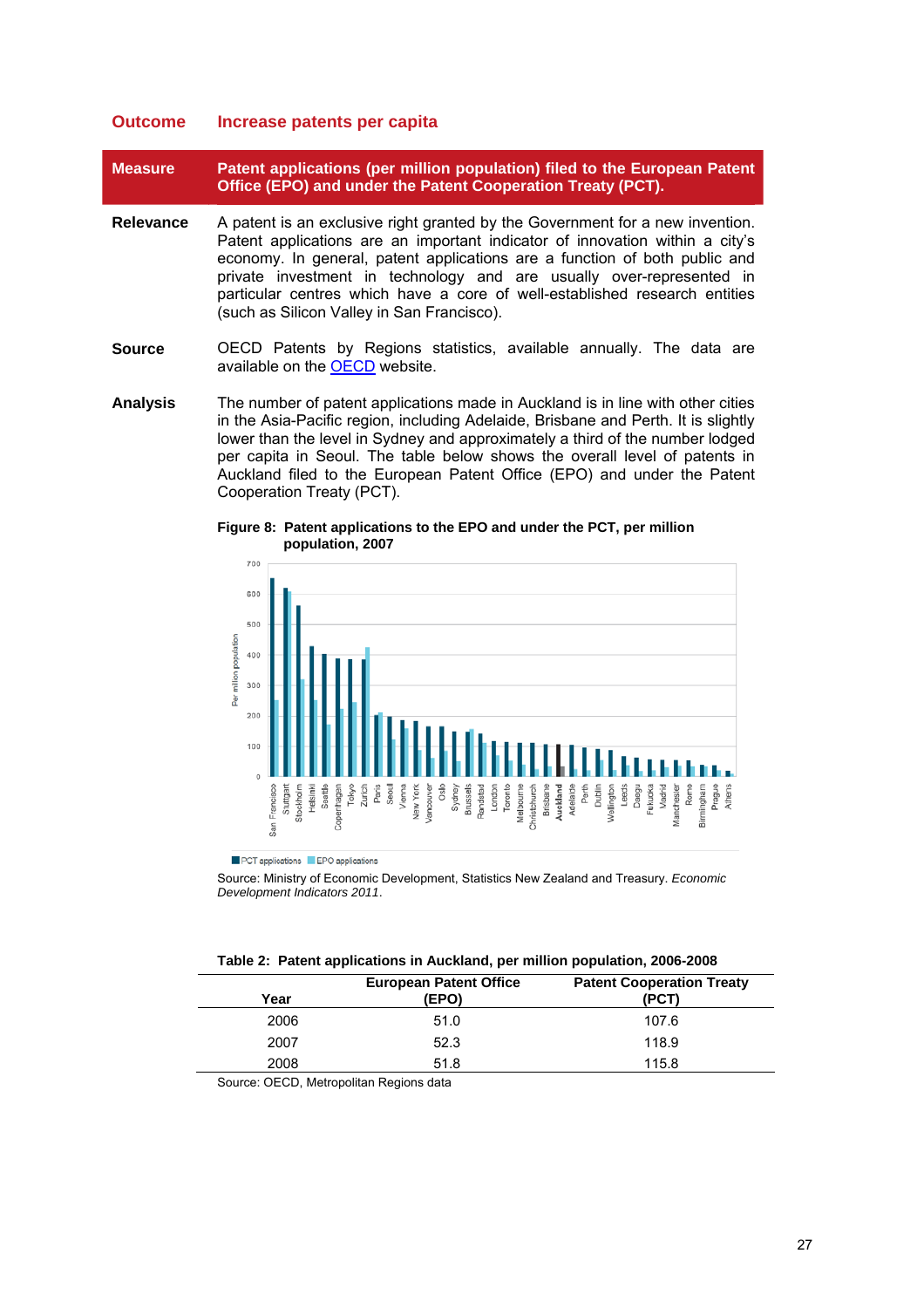### **Outcome Increase availability of venture capital**

| <b>Measure</b> | Value of private financing deals in Auckland                                                                                                                                                                                                                                                   |  |
|----------------|------------------------------------------------------------------------------------------------------------------------------------------------------------------------------------------------------------------------------------------------------------------------------------------------|--|
| Relevance      | Venture capital assists firms with relatively high-risk profiles to develop and<br>become established. Many of these firms are in a technology field where their<br>innovations have yet to be proven in the marketplace. These firms are an<br>integral part of Auckland's innovation system. |  |

- **Source** New Zealand Venture Investment Fund, available annually.
- <span id="page-27-0"></span>**Analysis** In 2012, the value of private financing deals in Auckland was \$12.4 million slightly less than the rest of New Zealand with \$13.4 million.

**Figure 9: Value of private financing deals in Auckland and Rest of New Zealand, 2006-2012** 



Source: New Zealand Venture Investment Fund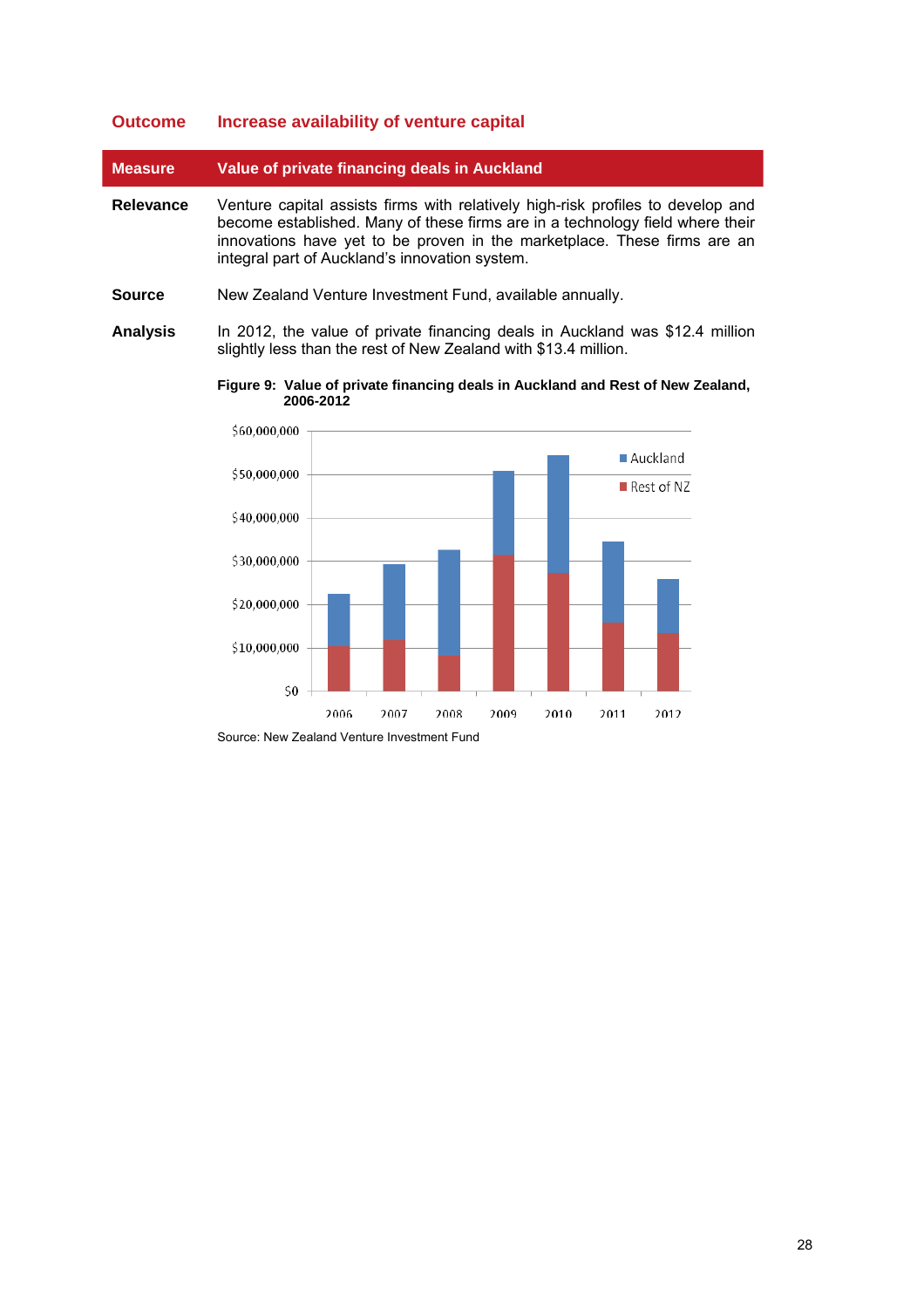### <span id="page-28-0"></span>**PRIORITY 3: Become internationally connected and export-driven**

### Kia tūhono ki te āo, kia hihiri te hoko rawa ki tāwahi

The international connections that Auckland builds and maintains with other economies and cityregions will be critical if we are to attract and retain the entrepreneurs, talent and investment we need to lift growth. These resources are internationally mobile and actively sought after. Auckland's ability to improve its connections depends, in part, on the city's position and functions within the Australasian and Asia-Pacific city network.

Within this strategic direction there are two key actions and four intermediate outcomes.

### **Key actions:**

- Build up the international capability of businesses to maximise global growth opportunities
- Ensure Auckland is globally connected and engaged in order to leverage business, investment and cultural opportunities.

### **Intermediate outcomes:**

| <b>Outcomes</b>                                                                                       | <b>Measure</b>                                                               | <b>Target</b>                 | <b>Baseline</b>                            |
|-------------------------------------------------------------------------------------------------------|------------------------------------------------------------------------------|-------------------------------|--------------------------------------------|
| Accelerated growth in<br>exports, particularly in<br>targeted sectors                                 | Exports from targeted sectors                                                | Increases on baseline         | Not available                              |
| Increase high value-<br>added FDI                                                                     | Number of FDI deals occurring<br>in Auckland                                 | Increases on baseline         | 61 FDI deals<br>(between 2003 and<br>2009) |
| Increase number of<br>business opportunities<br>facilitated through<br>international<br>relationships | Business opportunities<br>facilitated through international<br>relationships | 40 opportunities<br>(2012/13) | 50 opportunities<br>(2012/13)              |
| Increase total GDP in<br>targeted sectors<br>compared with total<br><b>Auckland GDP</b>               | Total GDP in targeted sectors                                                | Increases on baseline         | 35.9 per cent (2012)                       |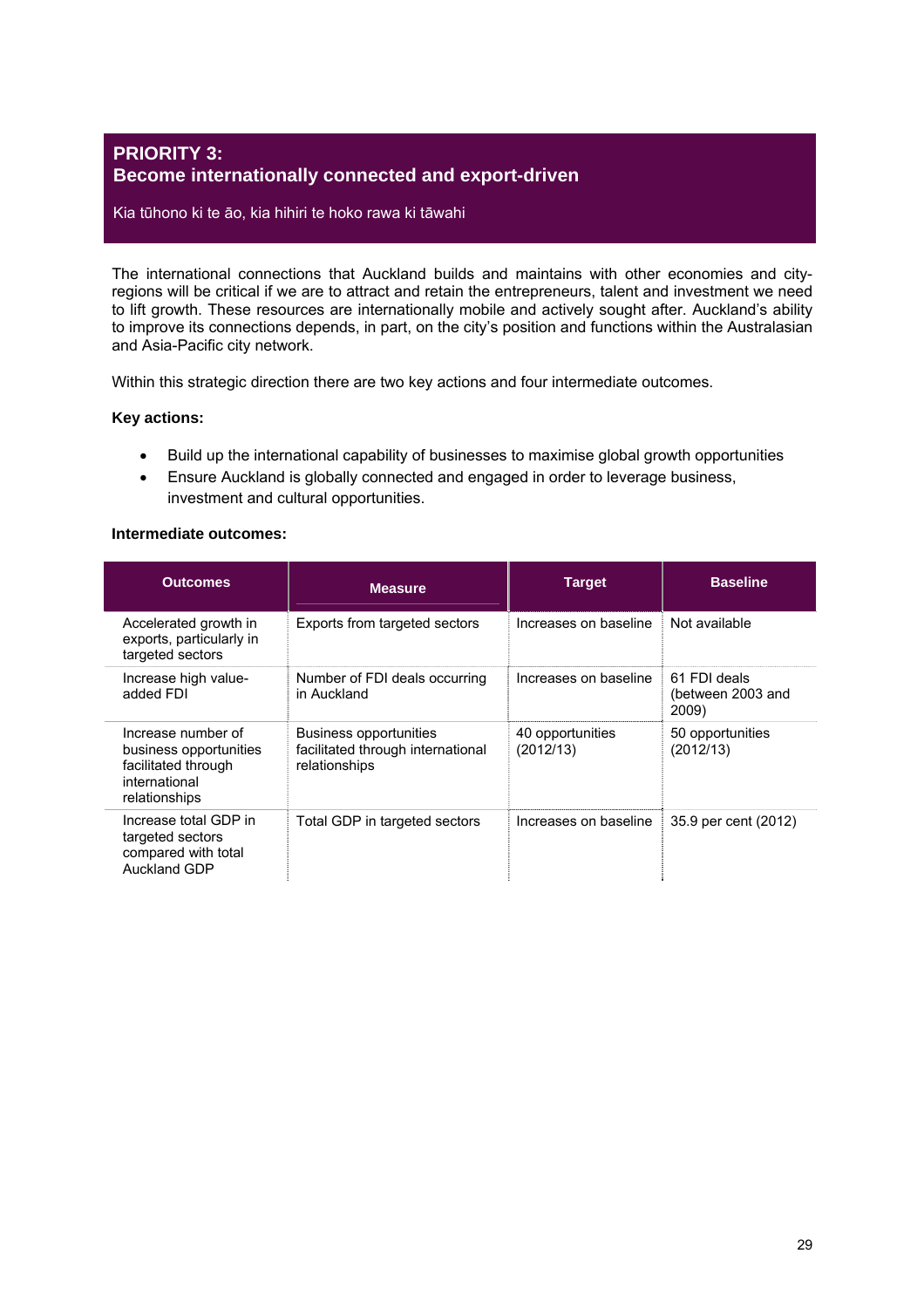### **Outcome Accelerated growth in exports, particularly in targeted sectors**

### **Measure Exports from targeted sectors**

- **Relevance** As New Zealand's domestic market is relatively small, Auckland exporters need to look for opportunities to grow overseas, and become more internationally connected. The EDS has identified a number of targeted sectors that represent the highest potential for international market potential, innovation and labour productivity as key for the growth of Auckland's economy in the future. These are: ICT; screen and creative content; tourism; food and beverage; construction and engineering; marine; niche manufacturing; health technologies and international education; biotechnology and advanced materials.
- **Source** To be determined.
- **Note** A one-off report by McDonald et al (2010) to the Auckland Regional Council, modelled Auckland exports using customised regional estimates. The report however does not provide a breakdown of exports from targeted sectors outlined in the EDS.
- **Analysis** Not available at time of writing.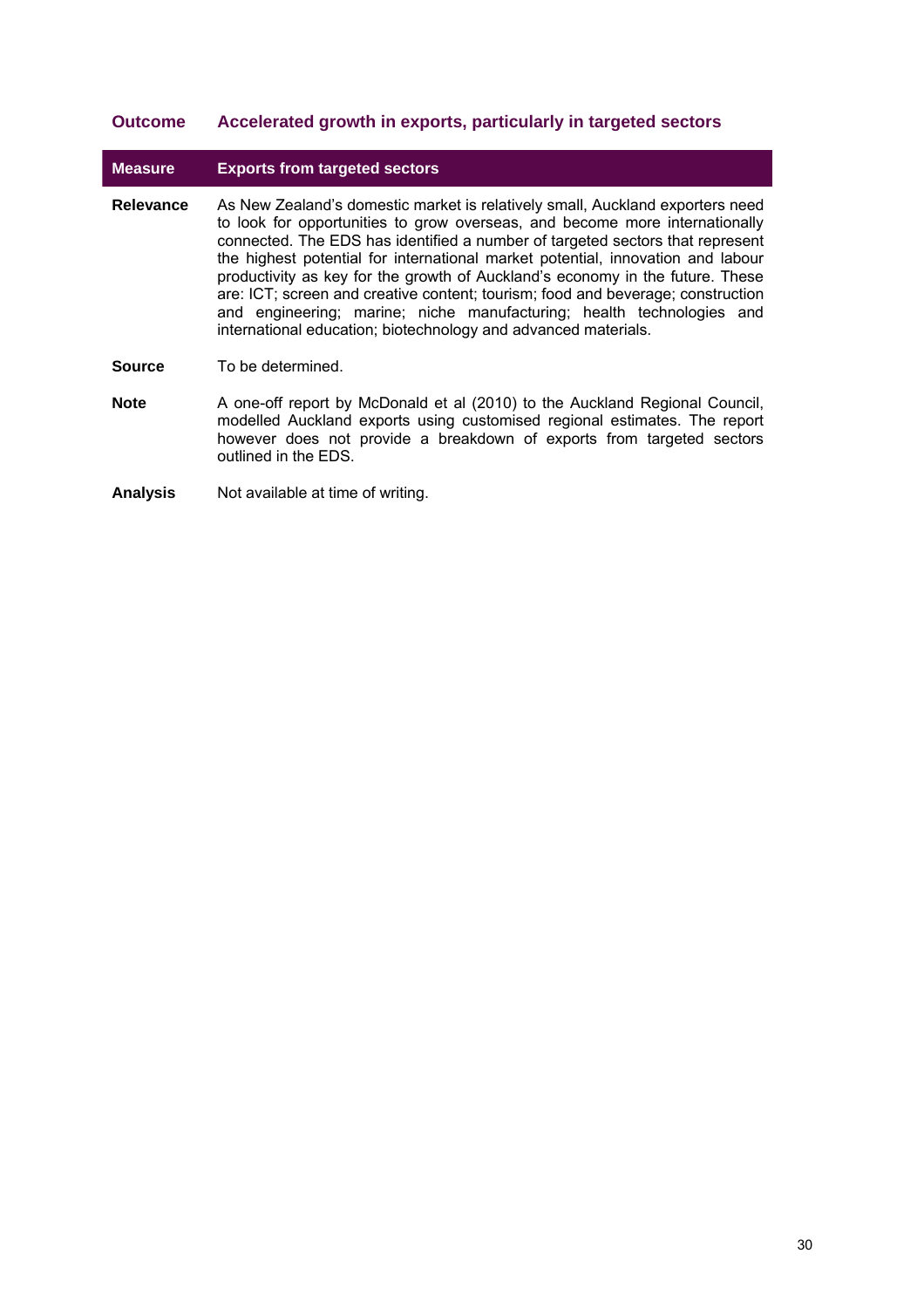### **Outcome Increase high value-added foreign direct investment**

**Measure Number of foreign direct investment deals occurring in Auckland** 

- **Relevance** Foreign direct investment (FDI) is a key driver of economic growth. It is a source of capital and expertise and new ideas and helps expand the productive base of the economy. FDI can also lead to a deeper export base and stronger relationships with overseas economies.
- **Source** The data on Auckland FDI presented here are from a one-off report by Knowledge Matrix Asia Pacific Ltd et al (2009) to the Auckland Regional Council.

Knowledge Matrix Asia Pacific Ltd. BERL. PricewaterhouseCoopers. (2009). *Understanding Auckland's role in New Zealand's global engagement: Foreign Direct Investment*. The report is available on the [Knowledge Auckland](http://www.knowledgeauckland.org.nz/home/publications/publications_home.cfm?oID=D857532D-145E-173C-9838-5425F69CC60D) website.

- **Note** Statistics New Zealand publishes only national level FDI statistics. Auckland Tourism, Events and Economic Development (ATEED) together with Council's Research, Investigations and Monitoring Unit (RIMU) are currently looking at options to derive Auckland specific statistics, in particular regional exports and FDI.
- <span id="page-30-0"></span>**Analysis** Between 2003 and 2009, Auckland attracted 61 individual FDI deals, and was  $5<sup>th</sup>$  amongst the comparator cities. However, in terms of its population size, Auckland out-performed both Brisbane and Adelaide, and was comparable with Melbourne.

**Figure 10: Level of FDI, in term of population size (LHS) and total number of deals (RHS), 2003-2009**



Source: Market Economics Limited. *Auckland's Competitive Advantage and Distinctiveness* 2011*.*  Calculations based on Auckland FDI data from Knowledge Auckland Asia Pacific Ltd et al (2009) report.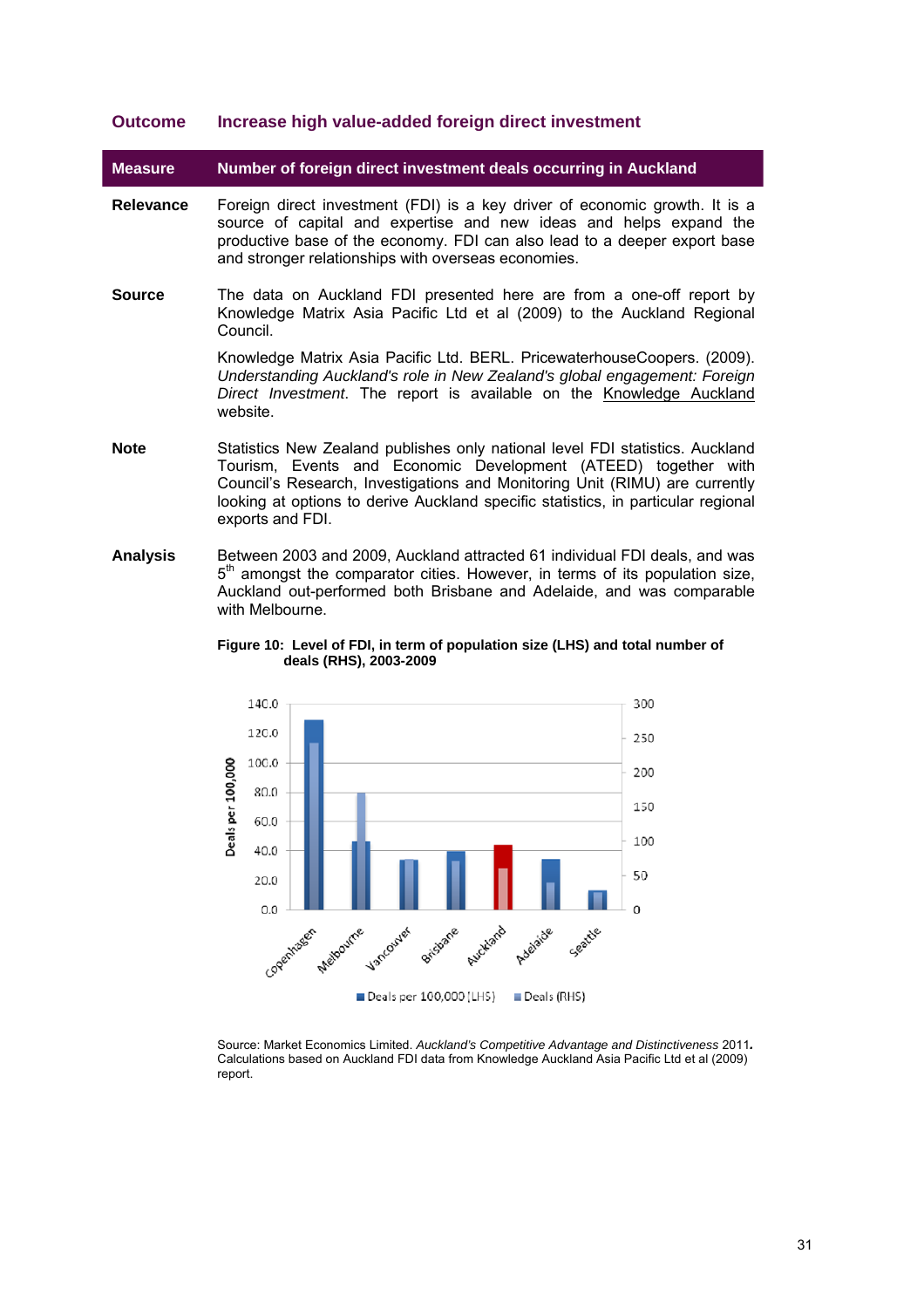### <span id="page-31-0"></span>**Outcome Increase number of business opportunities facilitated through international relationships**

**Measure Business opportunities facilitated through international relationships** 

- **Relevance** Facilitating business and market development outcomes from council's international relationships is a key driver for Auckland being internationally connected and export driven.
- **Source** Auckland Council International Relations, Customer Activity Statistics, available annually.
- **Note** Number of business opportunities facilitated through international relationships is the number of direct connections facilitated through Council's international relationships between a NZ based business or organisation, and a NZ or offshore business or organisation, for the purposes of discussing and generating business opportunities.

This measure is also included in the Council's Long Term Plan (LTP) 2012- 22.

**Analysis** The number of business opportunities facilitated through Auckland Council's  $intermational$  relationships achieved its target of  $40$  in 2011/12 and outperformed that in 2012/13 with 50 business opportunities facilitated.

> **Table 3: Business opportunities through Council's international relationships, 2011/12 and 2012/13**

| 2011/12 |               |               | 2012/13       |
|---------|---------------|---------------|---------------|
| Target  | <b>Actual</b> | <b>Target</b> | <b>Actual</b> |
| 40      | 40            | 40            | 50            |

Source: Auckland Council, International Relations Unit, using Customer Activity.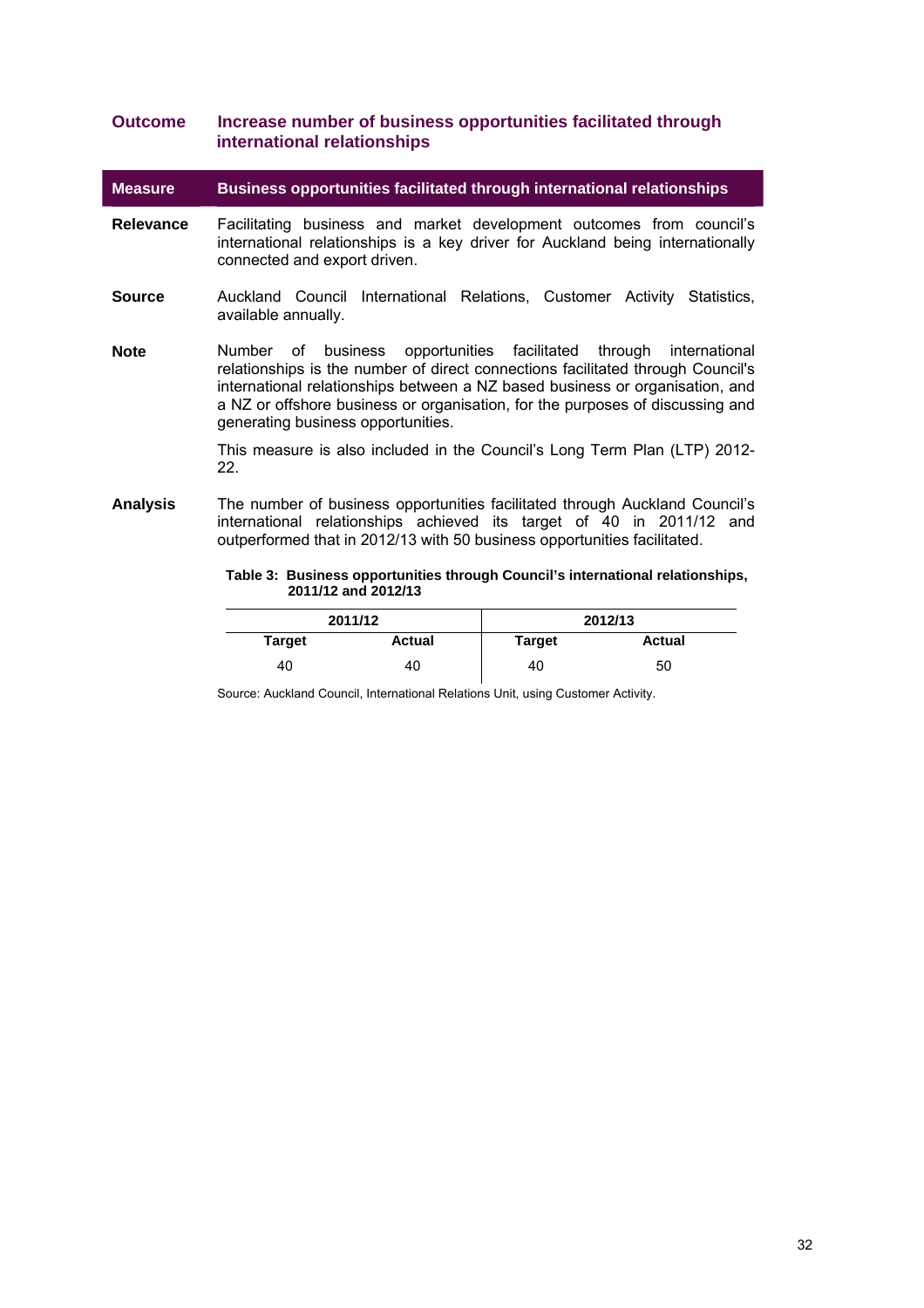### **Outcome Increase total GDP in targeted sectors compared with total Auckland GDP**

### **Measure Total GDP in targeted sectors**

- **Relevance** The targeted sectors identified in the EDS represent the highest potential for international market potential, innovation and labour productivity. Growing the targeted sectors therefore is expected to have a significant impact on the Auckland economy overall. These targeted sectors as identified in the EDS are: ICT; screen and creative content; tourism; food and beverage; construction and engineering; marine; niche manufacturing; health technologies and international education; biotechnology and advanced materials.
- **Source** Infometrics, customised regional GDP statistics available annually. Sector calculations is undertaken by the council's Research, Investigations and Monitoring Unit (RIMU). The data presented here are available on request from RIMU.
- **Note** In June 2013, Statistics New Zealand released official regional GDP, for the period 2007 to 2010.

This measure is also included in the Council's Long Term Plan (LTP) 2012- 22.

<span id="page-32-0"></span>**Analysis** In 2012, the targeted sectors accounted for approximately 35.9 per cent of Auckland's economy, with ICT being the largest at over \$5.7 billion. As the projects associated with improving these sectors are developed and implemented, it is expected that these sectors will make up a larger share of the Auckland economy.

|                                 | 2012 GDP (1996, | % of Auckland |
|---------------------------------|-----------------|---------------|
| <b>Targeted Industry Sector</b> | \$m)            | economy       |
| <b>ICT</b>                      | 5,749           | 10.4          |
| Tourism                         | 1,673           | 3.0           |
| Food and Beverage               | 2,363           | 4.3           |
| Construction and Engineering    | 2,225           | 4.0           |
| Marine                          | 928             | 1.7           |
| Niche Manufacturing             | 1,791           | 3.2           |
| <b>Health Technologies</b>      | 559             | 1.0           |
| International Education         | 218             | 0.4           |
| Screen and Creative Content     | 963             | 1.7           |
| Biotechnology                   | 2,565           | 4.6           |
| <b>Advanced Materials</b>       | 881             | 1.6           |
| <b>Target Sector total</b>      | 17,581          | 35.9          |

#### **Table 4: GDP in targeted sectors in Auckland, 2012**

Source: Infometrics, customised regional data

Note: Figures may be updated as and when new data becomes available.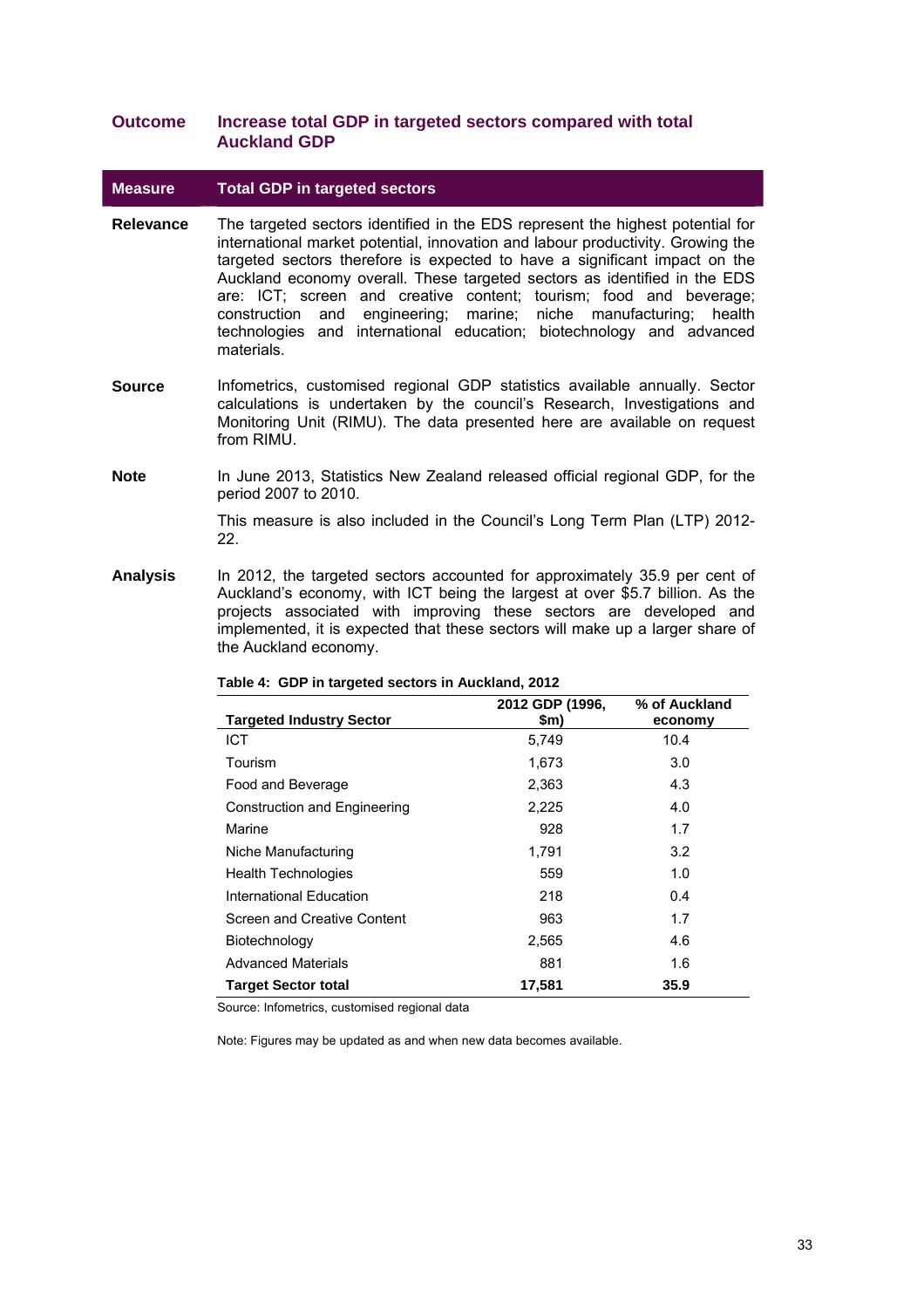### <span id="page-33-0"></span>**PRIORITY 4: Enhance investment in people to grow skills and a local workforce**

Te whakakaha i te tuku mana ki te tangata, hei whakatupu pukenga mātauranga ki ngā kaimahi ā rohe

Economic growth, innovation and productivity are dependent on sufficient skill levels in the workforce to ensure highly productive, high-value workplaces. Auckland's future prosperity will depend upon our people having employment opportunities, as well as a range of skills and abilities to be able to compete effectively in a global economy and improve the quality and value of work. We need to develop the skill levels of our workforce and better link these to Auckland's labour market. This is particularly important for key employment and high-growth sectors where initiatives to build, attract and retain skill and talent will help drive enterprise, jobs and growth. Focusing on increasing Aucklanders' core and foundation learning skills will also create sustainable economic growth through building a strong, inclusive and equitable society.

Within this strategic direction there are three key actions and seven intermediate outcomes.

### **Key actions:**

- Champion education, skills and career development in Auckland
- Increase Auckland's workforce participation and labour productivity
- Build, attract and retain skills to better match Auckland's needs, especially through improved tertiary/industry engagement that focuses in skills for innovation and research for commercialisation opportunities.

| <b>Outcomes</b>                                                                        | <b>Measure</b>                                                                                                   | <b>Target</b>                    | <b>Baseline</b>                                                                                                                                                                                                                                       |
|----------------------------------------------------------------------------------------|------------------------------------------------------------------------------------------------------------------|----------------------------------|-------------------------------------------------------------------------------------------------------------------------------------------------------------------------------------------------------------------------------------------------------|
| Increase labour force<br>participation rate (and by<br>ethnic groups)                  | Labour force<br>participation rate                                                                               | Improves on<br>baseline<br>level | 68.4 per cent (2012).                                                                                                                                                                                                                                 |
| Improve proportion of<br>youth who are in<br>education, employment<br>and training     | The proportion of<br>Auckland youth (15-24)<br>not in employment,<br>education or training.                      | Improves on<br>baseline<br>level | 12.9 per cent NEET rate (2012)                                                                                                                                                                                                                        |
| Improve adult literacy<br>and numeracy rate                                            | Adult literacy and<br>numeracy rate                                                                              | Improves on<br>baseline level    | Literacy and numeracy of many adults<br>below level 3 (2006)                                                                                                                                                                                          |
| Improve educational<br>qualifications of the<br>labour force (and by<br>ethnic groups) | Educational<br>qualifications of the<br>labour force                                                             | Improves on<br>baseline<br>level | 29 per cent-Uni bursary, scholarship, 4<br>per cent-higher school cert/leaving<br>cert, 18 per cent-sixth form cert, UE in<br>1 or more subjects, 15 per cent-school<br>cert in 1 or more subjects, 32 per cent-<br>others and 2 per cent-none (2012) |
| Improve ease of finding<br>skilled labour                                              | Ease of finding skilled<br>labour                                                                                | Improves on<br>baseline level    | -4.2 per cent (annual average Dec 2011<br>- Dec 2012)                                                                                                                                                                                                 |
| Increase number of post-<br>graduate qualifications                                    | Number of students<br>graduating with post-<br>graduate qualifications<br>from Auckland tertiary<br>institutions | Increases on<br>baseline         | 6,714 (2012)                                                                                                                                                                                                                                          |
| Improve employment<br>outcomes of migrants in<br>terms of quality of match             | Number of employed<br>migrants who feel<br>satisfied in their job                                                | Improves on<br>baseline<br>level | 88.8 per cent of migrants who arrived in<br>2006 or later were very satisfied or<br>satisfied with their jobs (2011)                                                                                                                                  |

### **Intermediate outcomes:**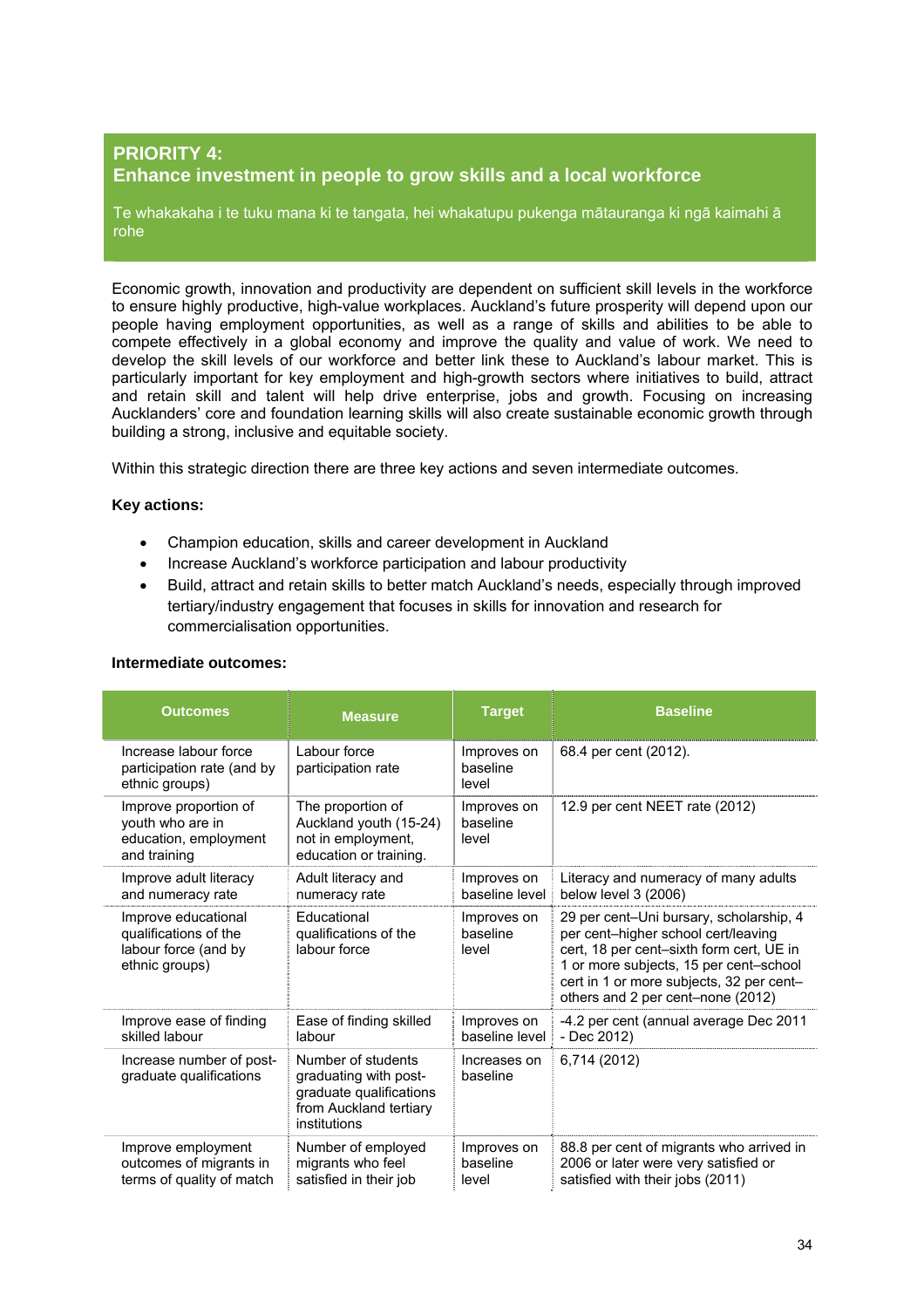### **Outcome Increase labour force participation rate (and by ethnic groups)**

**Measure Labour force participation rate** 

- **Relevance** This is a critical element of Auckland's capacity to produce goods and services, which is important because the amount of goods and services we produce is a major determinant of our standard of living. The participation rate also indicates how people's willingness and ability to participate in the job market changes over time, irrespective of changes in the size of the working age population.
- **Source** Statistics New Zealand, Household Labour Force Survey available quarterly. The data is available on the [SNZ](http://www.stats.govt.nz/browse_for_stats/income-and-work/employment_and_unemployment/household-labour-force-survey-info-releases.aspx) website.
- **Note** The labour force participation rate is the percentage of the working age population that are either employed or looking for work. It is an indicator of how many people are participating in the job market by being willing and able to work (whether or not they are currently in work).
- <span id="page-34-0"></span>**Analysis** The participation rate in Auckland stood at 68.4 per cent during the year to December 2012, up from 66 per cent in the year to December 2002. The participation rate of Europeans was above the Auckland average at 71.5 per cent compared to Maori and Pacific who were below with 66.8 per cent and 57.3 per cent respectively.

**Figure 11: Labour force participation rate (annual average) for Auckland, by ethnicity, 2002 - 2012** 



Source: Statistics New Zealand, Household Labour Force Survey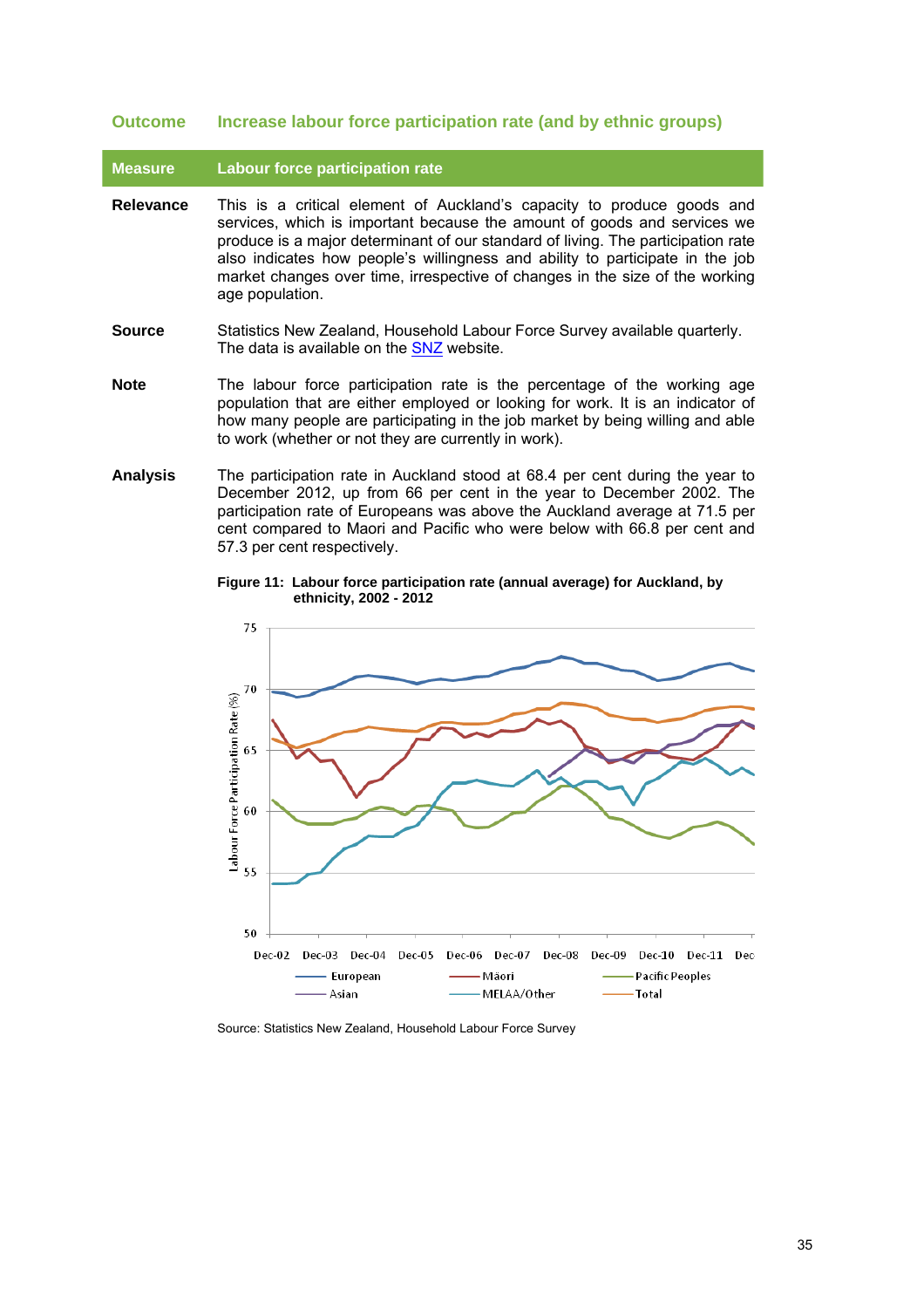### **Outcome Improve proportion of youth who are in education, employment and training**

### **Measure The proportion of Auckland youth (15-24) not in employment, education or training (NEET)**

- **Relevance** Youth who are disengaged from education and work are generally considered to be missing opportunities to develop to their potential and improve their future outcomes. There are links between prolonged youth unemployment and a heightened risk of poorer employment and health outcomes; a higher dependency on social assistance; substance abuse; and criminal offending.
- **Source** Statistics New Zealand, Household Labour Force Survey available quarterly. Auckland specific customised data is available on request from Council's Research, Investigations and Monitoring Unit.

<span id="page-35-0"></span>**Analysis** The overall NEET rate for all youth aged 15-24 years in December 2012 was 12.9 per cent, up slightly from 11.2 per cent in December 2011.

> When broken down by ethnicity, rates of young people who are NEET are generally higher among Māori and Pacific young people than among European or Asian ethnicities.



**Figure 12: NEET rates in Auckland, by ethnicity, 2007-2012**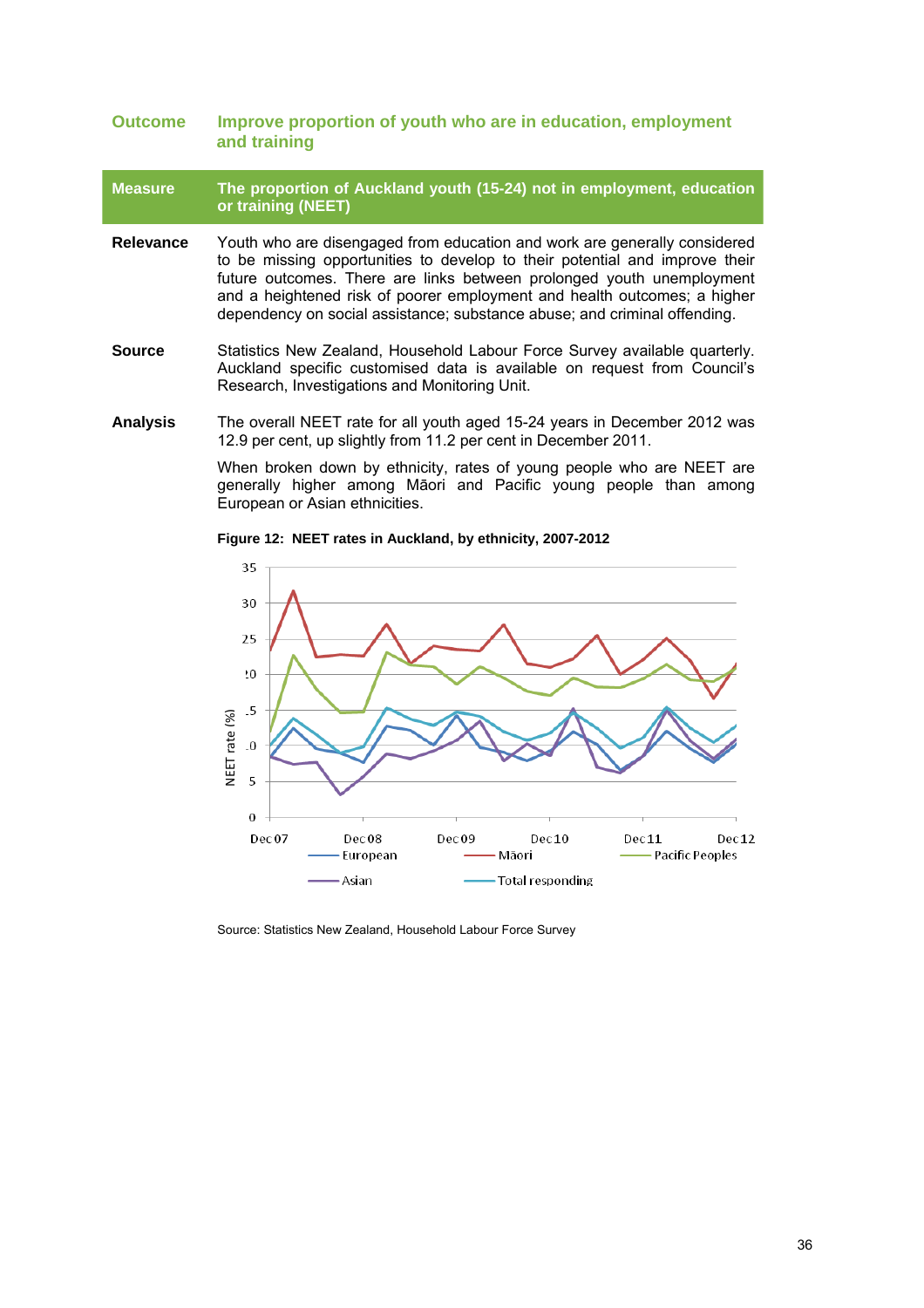#### **Outcome Improve adult literacy and numeracy rate**

**Measure Adult literacy and numeracy rate** 

- **Relevance** When workforce literacy and numeracy increase, there are reduced errors and waste and improved health and safety. Improved workforce literacy correlates with higher productivity, enabling workers and their managers to work together to increase their output per hour worked.
- **Source** The data on adult literacy and numeracy presented here are from a one-off study by the Ministry of Education, with no future survey planned.

Ministry of Education (MoE), *2006 Adult Literacy and Life Skills (ALL) Survey*. The report is available on the [education counts](http://www.educationcounts.govt.nz/topics/research/all/all_2006) website.

- **Note** The ALL Skills Survey used a five level measure of prose literacy and numeracy to benchmark New Zealand's educational outcomes both nationally and internationally. ALL has a five-point scale: Level 5 is very high; Level 1 is very low. Skills at Level 3 are deemed necessary for full participation in working life, society and government.
- <span id="page-36-0"></span>**Analysis** The prose literacy rate in the former Auckland city was in-line with the national average. North Shore and Rodney were above average while Waitakere City and Counties-Manukau were below average. The numeracy results were also similar.

The overall results show that the literacy and numeracy skills of many adult Aucklanders were below level 3 in 2006.





Source**:** MoE, using 2006 ALL Skills Survey

Note**:** The bars around estimates represent the margins of error (at the 95% confidence level). The solid vertical line marks the estimated national percentage.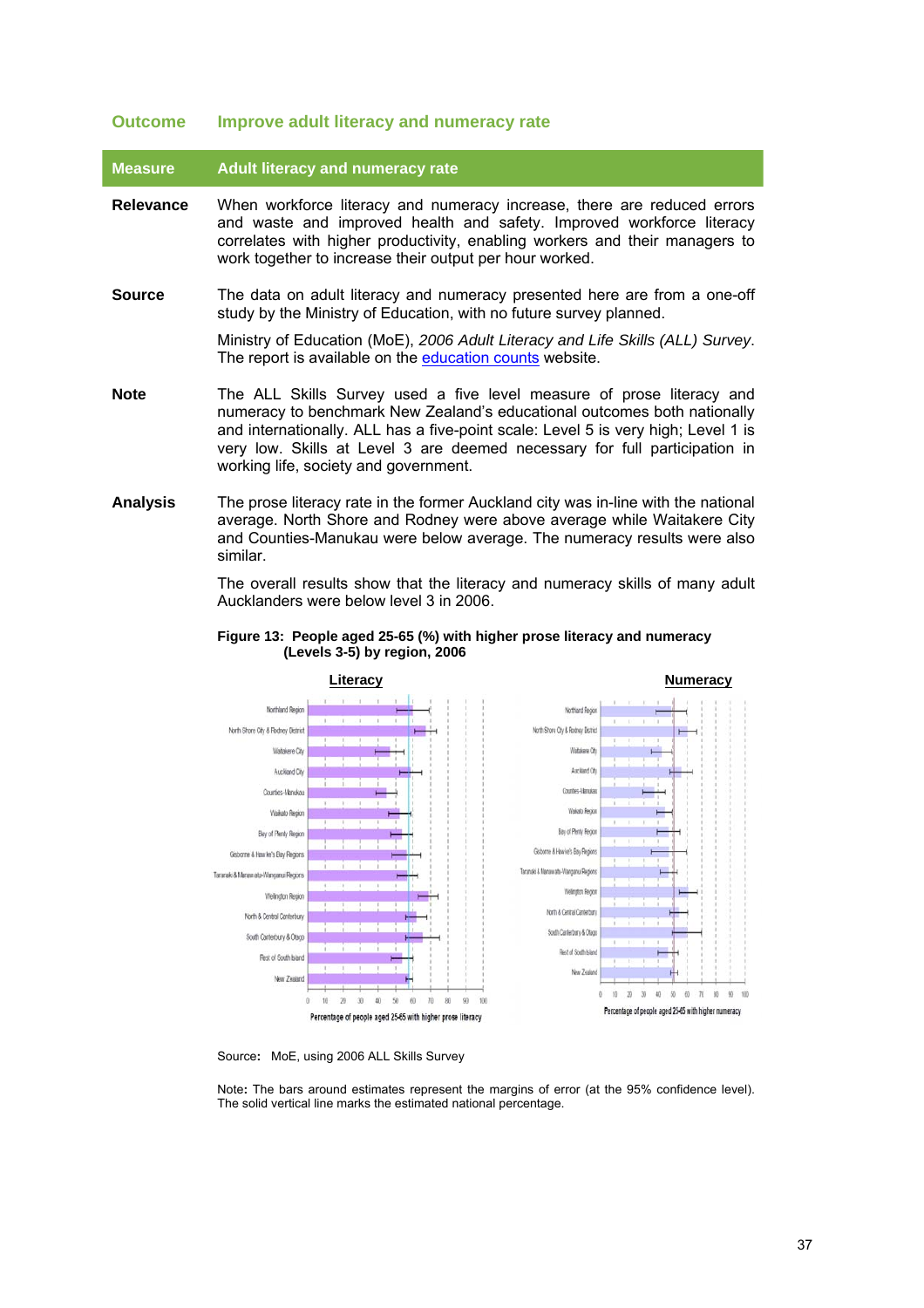### **Outcome Improve educational qualifications of the labour force (and by ethnic groups)**

**Measure Educational qualifications of the labour force** 

- **Relevance** At the individual and household level, there are strong inter-dependencies and connections between the level of formal education and the ongoing acquisition of workplace skills with opportunities for meaningful and secure employment, a good income and quality of life.
- **Source** Statistics New Zealand, Household Labour Force Survey available quarterly. The data is available on the [SNZ](http://www.stats.govt.nz/browse_for_stats/income-and-work/employment_and_unemployment/household-labour-force-survey-info-releases.aspx) website.
- <span id="page-37-0"></span>**Analysis** Those in the labour force with a university bursary or scholarship had increased from 25 per cent in 2007 to 29 per cent in 2012, and similarly those with other qualifications increase from 28 per cent to 32 per cent. On the decline however are those with higher school/leaving certificate from 7 per cent in 2007 to 4 per cent in 2012, those with sixth form certificate, UE in 1 or more subjects from 21 per cent to 18 per cent and those with school cert in 1 or more subjects from 16 per cent in 2007 to 15 per cent in 2012.



**Figure 14: Education qualifications of the Auckland labour force, 2007-2012**

Source: Statistics New Zealand, Household Labour Force Survey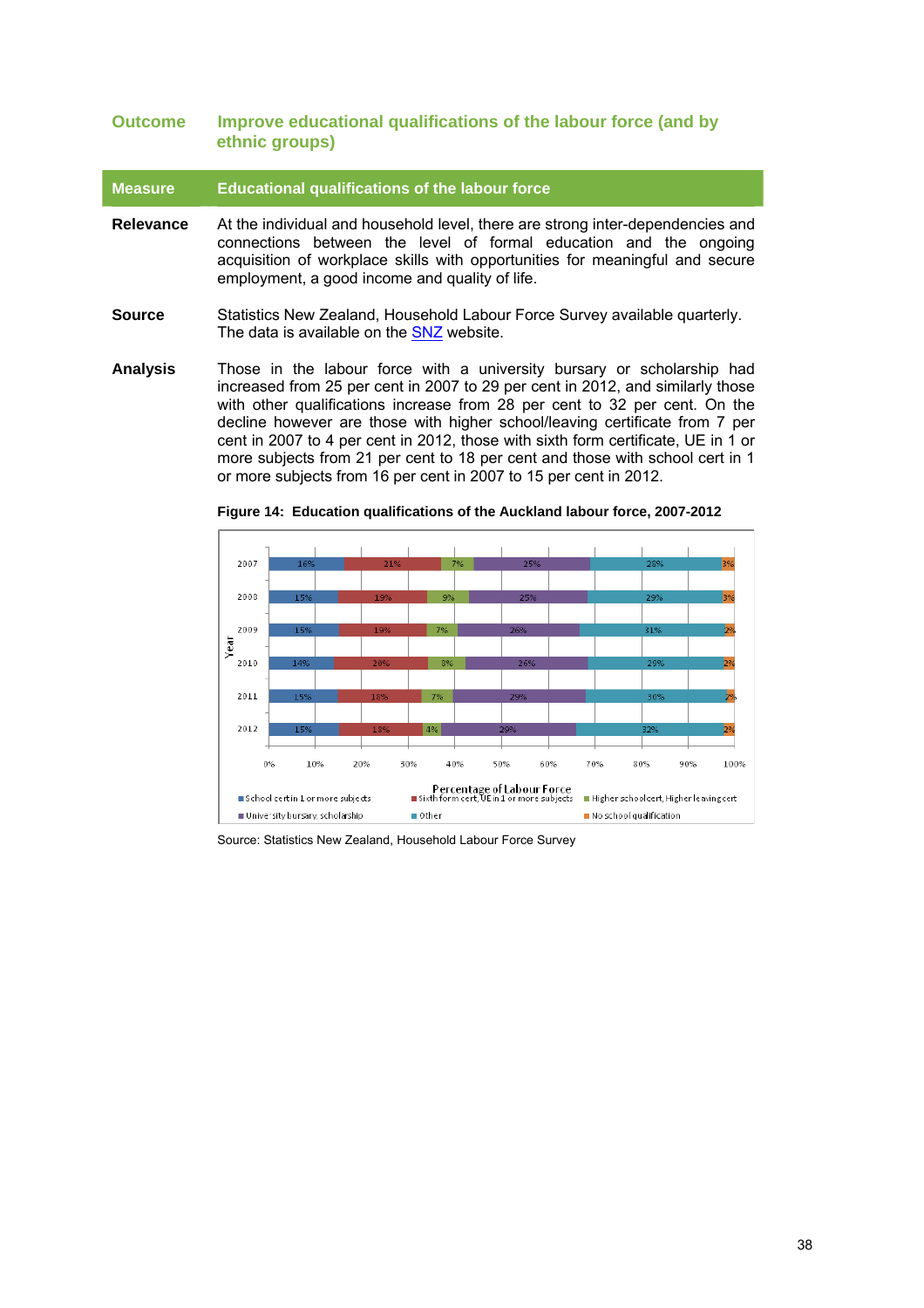#### **Outcome Improve ease of finding skilled labour**

#### **Measure Ease of finding skilled labour**

- **Relevance** Skilled labour is a major factor in business growth and innovation, and the ease of finding people with the right skills has significant implications for Auckland's economic growth.
- **Source** Ministry of Business, Innovation and Employment (MBIE), Jobs Online available monthly. The data are available on the **MBIE** website.
- **Note** Jobs Online measures changes in job vacancies advertised on the two main internet job boards – SEEK and Trade Me Jobs.

A rising index suggests that the labour market is tightening (due to either an increase in labour demand or a fall-off in labour supply) while a falling index indicates that the job market is softening.

<span id="page-38-0"></span>**Analysis** The skilled vacancy index has picked up since June 2009, especially in the Canterbury area reflecting an increase in labour demand in this area. Demand for skilled labour in the Wellington and Auckland areas however has remained fairly static in the last two years.

> In Auckland, skilled job vacancies was down by 4.2 per cent annual average in December 2012 compared to December 2011.



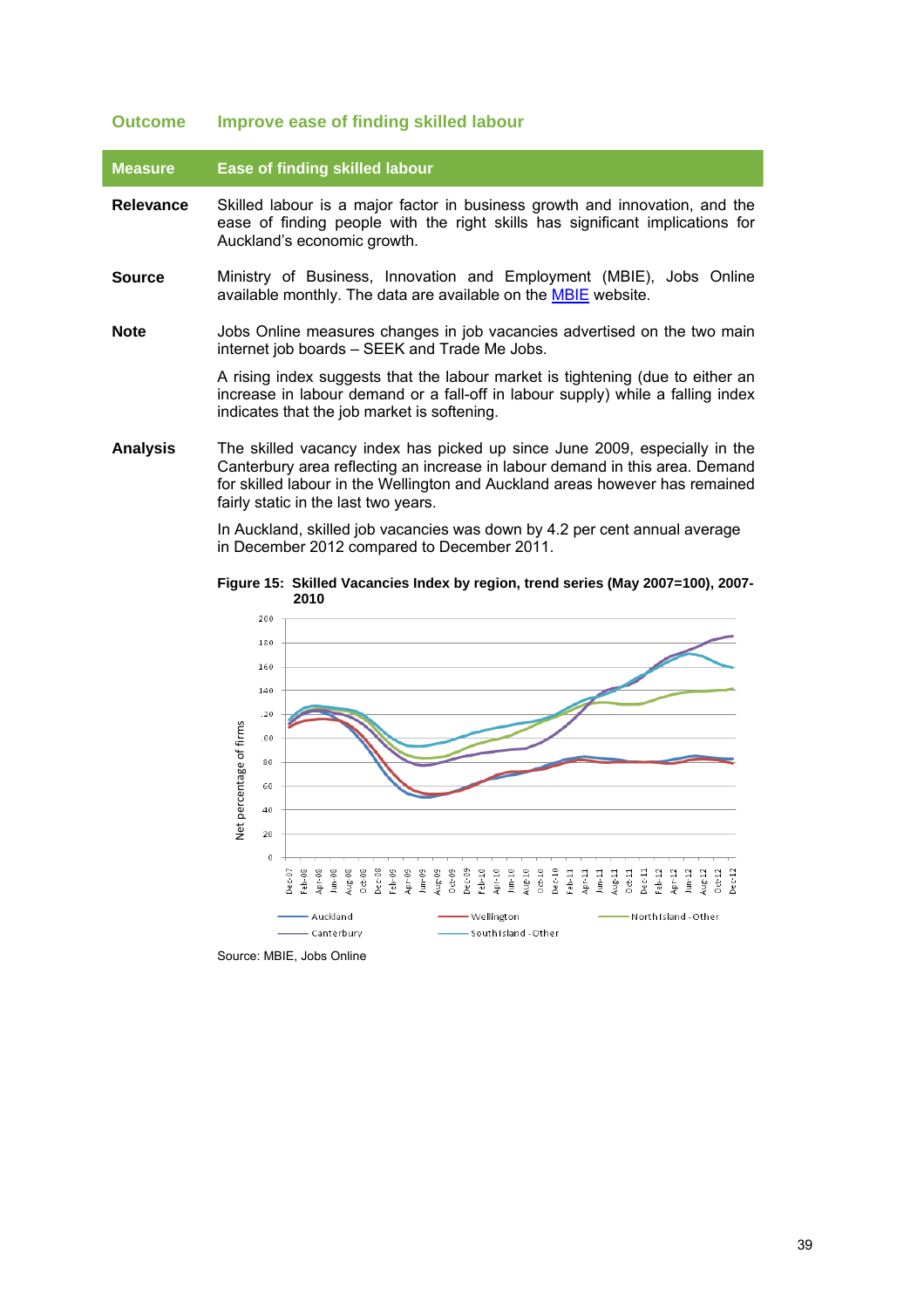# **Outcome Increase number of post-graduate qualifications**

| <b>Measure</b>  | Number of students graduating with post-graduate qualifications from<br><b>Auckland tertiary institutions</b>                                                                                                                  |                            |  |
|-----------------|--------------------------------------------------------------------------------------------------------------------------------------------------------------------------------------------------------------------------------|----------------------------|--|
| Relevance       | There are strong inter-dependencies between the level of formal education<br>attainment and the ongoing development of workplace. Highly skilled workers<br>have a large impact on overall productivity.                       |                            |  |
| <b>Source</b>   | Ministry of Education (MoE), post-graduate completions from the tertiary data<br>warehouse, available annually.                                                                                                                |                            |  |
| <b>Note</b>     | The data presented here includes post-graduate completions from these<br>Auckland tertiary institutions only for 2012: Auckland University; Auckland<br>University of Technology; Unitec; and Manukau Institute of Technology. |                            |  |
|                 | This measure is also included in the Council's City Centre Masterplan.                                                                                                                                                         |                            |  |
| <b>Analysis</b> | In 2012, 6,714 people completed post-graduate qualifications from Auckland's<br>universities and polytechnic institutions. The majority of these were completed<br>at universities.                                            |                            |  |
|                 | Table 5: Students graduating with post-graduate qualifications from Auckland<br>tertiary institutions, 2012                                                                                                                    |                            |  |
|                 |                                                                                                                                                                                                                                | <b>Number of graduates</b> |  |
|                 | Polytechnics                                                                                                                                                                                                                   | 260                        |  |

<span id="page-39-0"></span>Universities 6,454 **Total 6,714** 

Source: MoE, Tertiary Data warehouse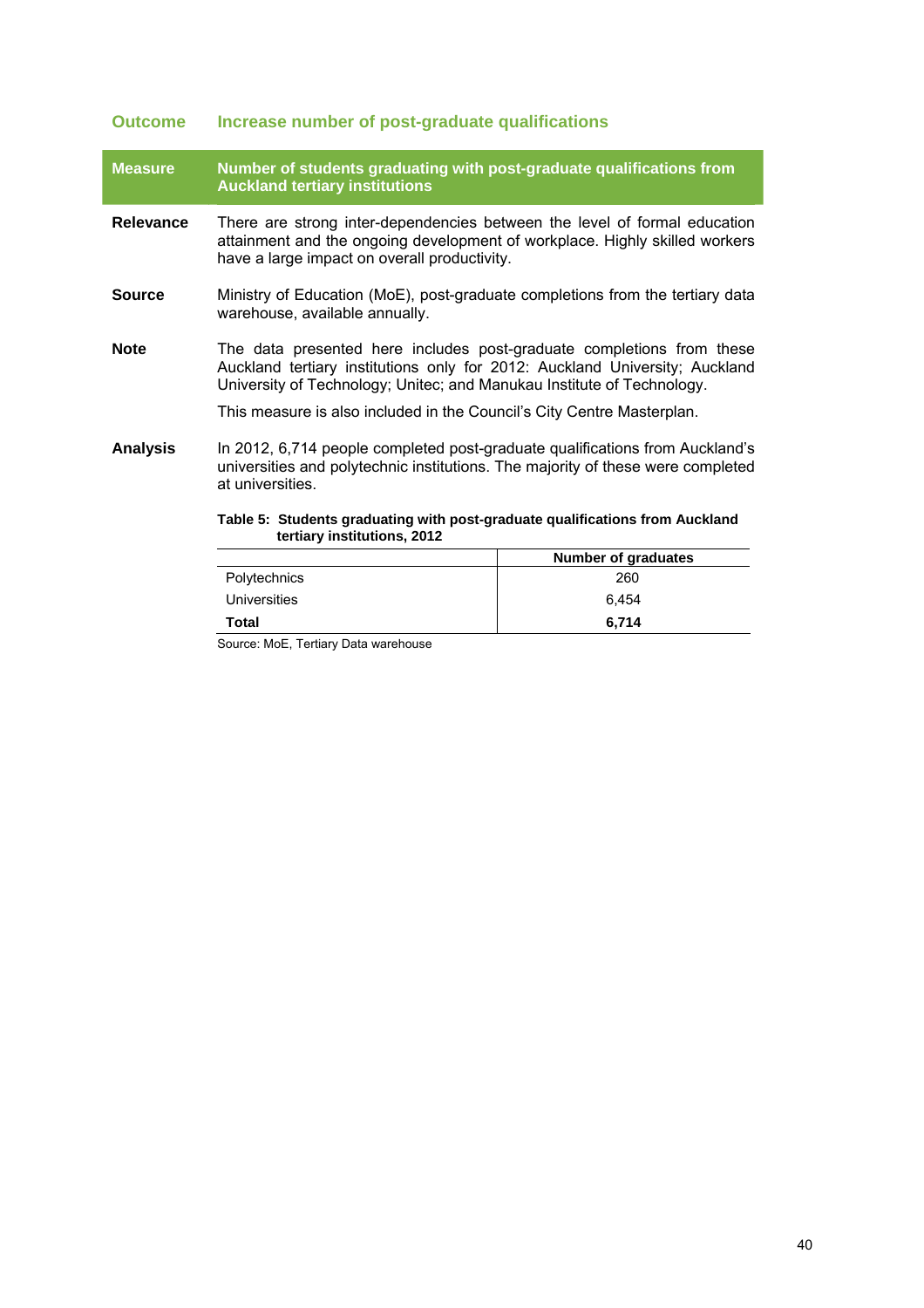| <b>Outcome</b>  | Improve employment outcomes of migrants in terms of quality of<br>match.                                                                                                                                                                                                                                               |
|-----------------|------------------------------------------------------------------------------------------------------------------------------------------------------------------------------------------------------------------------------------------------------------------------------------------------------------------------|
| <b>Measure</b>  | Number of employed migrants who feel satisfied in their job                                                                                                                                                                                                                                                            |
| Relevance       | The employment outcomes of migrants are a significant indicator of the<br>attractiveness of Auckland as a long-term settlement destination. Attracting<br>skilled migrants and ensuring that they can use their skills when they settle<br>here are both crucial to improving the productivity of the local workforce. |
| <b>Source</b>   | Statistics New Zealand, General Social Survey, available bi-annually. The<br>data are available on the SNZ website.                                                                                                                                                                                                    |
| <b>Note</b>     | This is a preliminary estimate. Further work is required to determine if this is<br>an appropriate methodology for measuring improved employment outcomes<br>of migrants.                                                                                                                                              |
|                 | Note that this outcome will contribute to the NZ government target, which is by<br>2016, 85 per cent of skilled migrants will be employed in a job that matches<br>their skills and qualifications (currently at 81 per cent).                                                                                         |
| <b>Analysis</b> | A majority of respondents to the 2011 General Social Survey (GSS) who were<br>migrants and had arrived in New Zealand in 2006 or later (88.8 per cent) felt<br>satisfied or very satisfied with their job, compared with 78.6 per cent of those<br>who had arrived prior to that or were born in New Zealand.          |
|                 | Table 6: Satisfaction with job in previous four weeks by respondents to GSS,                                                                                                                                                                                                                                           |

<span id="page-40-0"></span>

| rapic of Canonaviron with job in provious four wooks by respondents to Goo,<br>2011 |                                 |                                                |           |
|-------------------------------------------------------------------------------------|---------------------------------|------------------------------------------------|-----------|
|                                                                                     | Arrived 2006 or<br>later $(\%)$ | Arrived 2005 or<br>before/ born in<br>$NZ$ (%) | Total (%) |
| Very satisfied or satisfied                                                         | 88.8                            | 78.6                                           | 79.3      |
| Neutral                                                                             | 6.1                             | 11.5                                           | 11.1      |
| Very dissatisfied or<br>dissatisfied                                                | 5.0                             | 9.9                                            | 9.6       |

Source: Statistics New Zealand, General Social Survey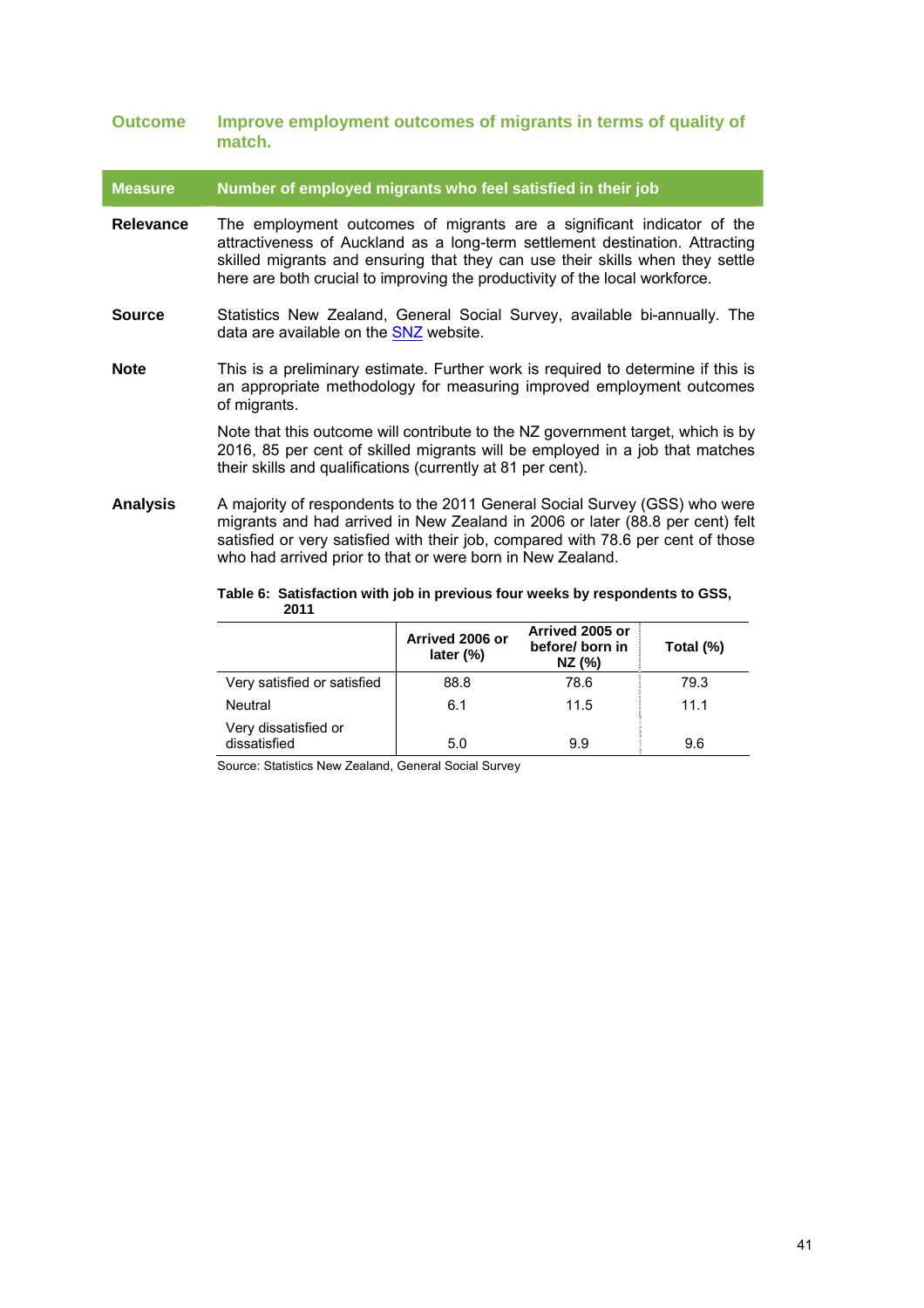### <span id="page-41-0"></span>**PRIORITY 5: Develop a vibrant, creative international city**

### Kia whakaturia he tāone ao nui, tikorikori, wairua auaha

Auckland has significant advantages. It is an attractive city, with a stunning natural environment and indigenous and diverse cultures. But there is significant scope to develop Auckland into a vibrant world city by promoting and building on Auckland's creative, cultural and recreational experiences.

Within this strategic direction there are three key actions and six intermediate outcomes.

### **Key actions:**

- Auckland is nationally and internationally recognised as having exceptional visitor and event experiences
- Promote Māori culture to create a unique visitor, talent and investment proposition
- Support Pacific and migrant cultures to create a unique visitor, talent and investment proposition.

### **Intermediate outcomes:**

| <b>Outcomes</b>                                                                                                             | <b>Measure</b>                                                                                    | <b>Target</b>                  | <b>Baseline</b>                                       |
|-----------------------------------------------------------------------------------------------------------------------------|---------------------------------------------------------------------------------------------------|--------------------------------|-------------------------------------------------------|
| Grow the visitor economy<br>from \$3.3 billion in 2010<br>to \$6 billion in 2021/22                                         | Total spend for domestic and<br>international visitors                                            | \$6 billion 2021/22            | \$3.7 billion<br>(2011/2012)                          |
| Increase average length<br>of visitor stay                                                                                  | Average length of visitor stay in<br>commercial accommodation                                     | Increases on baseline<br>level | 2.07 nights (2012)                                    |
| Increase number of<br>international conferences                                                                             | Number of international delegate<br>days from conferences within<br>Auckland                      | Increases on baseline<br>level | 90,585<br>international<br>delegate days<br>(2011/12) |
| Improve Auckland's<br>ranking in the<br>international city brand<br>index                                                   | Auckland's ranking as an<br>international city                                                    | Increases on baseline<br>level | Not available                                         |
| Increase number of<br>cruise ship visitors                                                                                  | Number of people who<br>disembark (either temporarily or<br>permanently) at the Auckland<br>port. | Increases on baseline<br>level | 130,172 visitors<br>(2009/10)                         |
| Grow the return on<br>regional investment from<br>major events attracted<br>from \$14 million to \$70<br>million in 2021/22 | Return on regional investment<br>(RORI) from major events<br>invested in                          | \$70 million (2021/22)         | \$28.9 million<br>(2011/12)                           |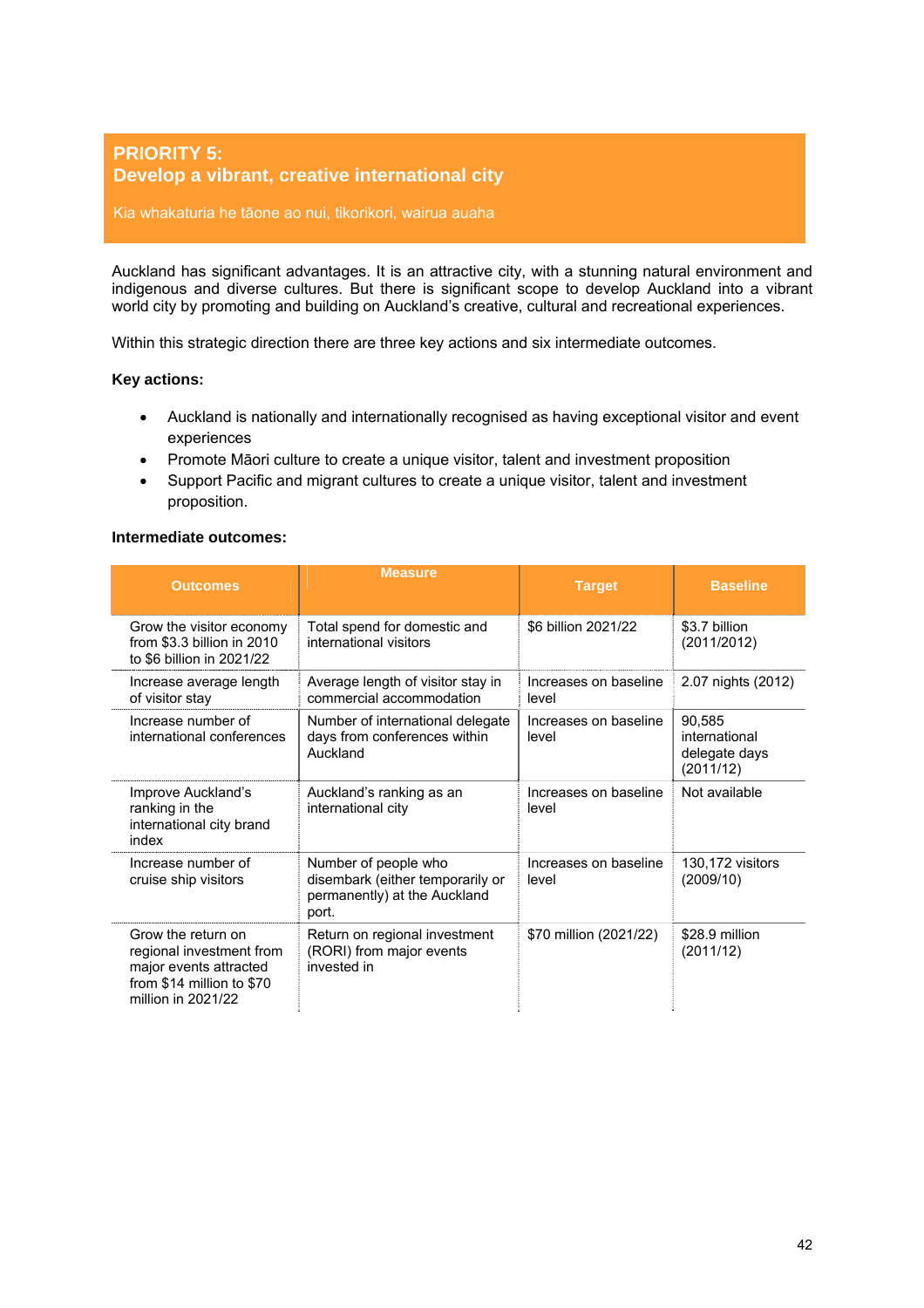### **Outcome Grow the visitor economy from \$3.3 billion in 2010 to \$6 billion in 2021/22**

**Measure Total spend for domestic and international tourists** 

- **Relevance** Attracting more visitors (and more visitor spend) is a clear sign that Auckland is becoming more attractive and vibrant and growing its reputation as an international city.
- **Source** Ministry of Business Innovation and Employment (MBIE), Regional Tourism Indicators statistics available quarterly. Auckland specific customised data is available on request from Auckland Tourism, Events and Economic Development (ATEED).
- **Note** The size of the visitor economy will be measured and reported via MBIE's Regional Tourism Indicators Research programme. MBIE have recently changed the way they collect and report tourism based expenditure from survey-based to using Marketview, actual spend (by BNZ customers) data.

Currently, this data is reported as an index only. However MBIE have advised that in the short to medium term, they will also be reporting total spend for domestic and international tourists by region.

ATEED will continue to use current data sources to estimate the size of the visitor economy until it becomes clear what new data will be available and when. In the medium-term targets may need to be reviewed to align with the new datasets.

**Analysis** The estimated total visitor spend for the 12 months ending June 2012 was \$3.7 billion. This is an increase of 10.2 per cent over the previous 12 month period. Domestic tourism expenditure accounted for \$1.5 billion (41 per cent), while international spend accounted for \$2.2 billion (59 per cent).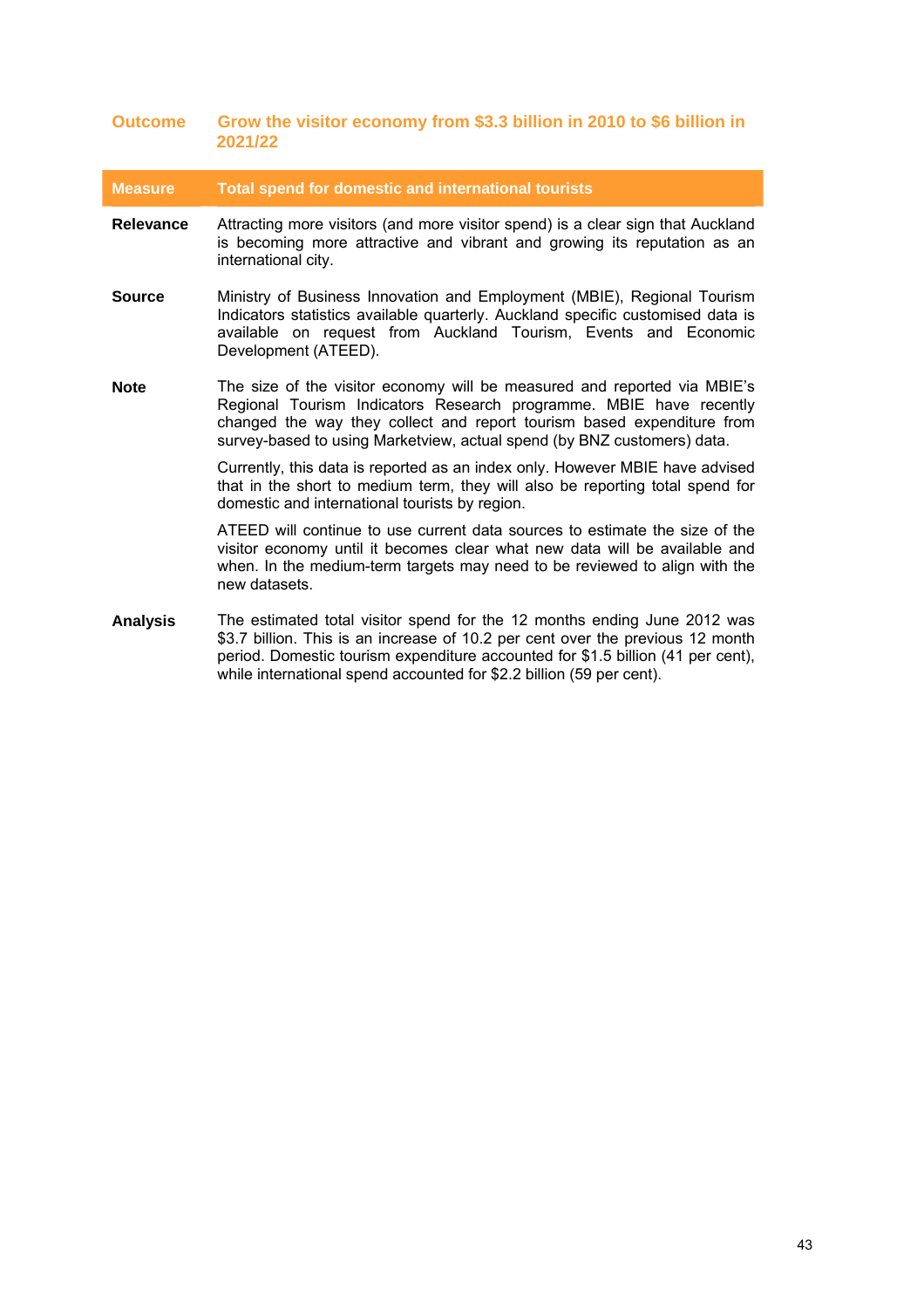#### **Outcome Increase average length of visitor stay**

**Measure Average length of visitor stay in commercial accommodation** 

- **Relevance** This is an important measure as it captures the ratio between guest nights and arrivals and indicates how long visitors generally use commercial accommodation in Auckland. This can be a proxy for the length of time a visitor stays within the region.
- **Source** Ministry of Business Innovation and Employment (MBIE), Commercial Accommodation Monitor available quarterly. The data is available on the [MBIE](http://www.med.govt.nz/sectors-industries/tourism/tourism-research-data/commercial-accommodation-monitor-data) website.
- **Note** This measures the number of nights visitors stay at commercial accommodation within the region by dividing the number of guest nights by the number of arrivals. Note it does not account for visitors who stay in noncommercial accommodation types.

This measure is also included in the Council's City Centre Masterplan.

<span id="page-43-0"></span>**Analysis** In general, there has been little variation in stay length over the past six years which may limit this measure as an effective indicator. Between 2006 and 2012 the stay length has varied between 1.87 and 2.17 nights. Total visitor nights could be a more effective indicator, as this captures the pattern of tourist activity more effectively.

#### **Figure 16: Visitor stay length in Auckland, 2006- 2012**

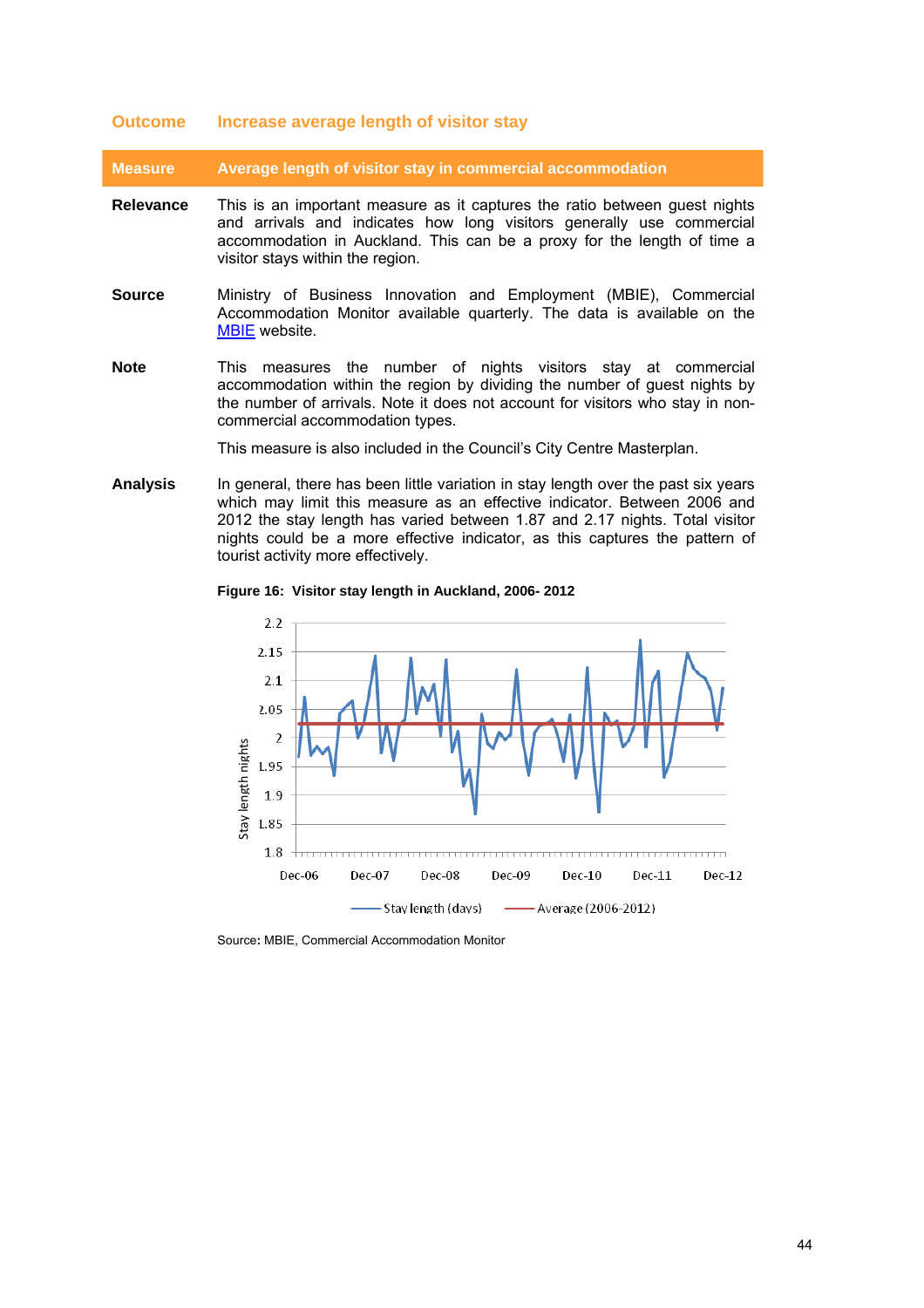### **Outcome Increase number of international conferences**

**Measure Number of international delegate days from conference within Auckland** 

- **Relevance** Convention activity is a key visitor segment which Auckland is looking to grow. A lively and growing convention sector is an indicator that a city is an attractive and vibrant destination. Convention delegates tend to be high value contributors to the economy and convention activity can also be an enabler of activity that generates wider economic growth.
- **Source** Ministry of Business Innovation and Employment (MBIE), Convention Delegate Survey available annually and MBIE, Convention Activity Survey available quarterly. The data is available on the [MBIE](http://www.med.govt.nz/sectors-industries/tourism/tourism-research-data/other-research-and-reports/convention-research/delegate-survey) website.
- **Note** The measure could be refined as the number and/or share of international delegate days in Auckland.

This measure is also included in the Council's City Centre Masterplan.

<span id="page-44-0"></span>**Analysis** In the year ending June 2012, there were 1,447,860 delegates over 10,310 events in Auckland. International visitors made up 6.3 per cent of the delegates. This ratio was higher than the 2011 ratio of 5.3 per cent, and was driven by a large increase in international delegates to multi-day events.

| <b>Single Day</b> | <b>Multi Day</b>             | <b>Total</b>  |  |
|-------------------|------------------------------|---------------|--|
| 758,607           | 598,668<br>1,357,275         |               |  |
| 5,802             | 31,654                       | 37,457        |  |
| 13,005            | 40,123<br>53,128             |               |  |
| 777,414           | 670,446                      | 1,447,860     |  |
|                   | Change from YE June 2011 (%) |               |  |
| $-5.5$            | 6.6                          | $-0.5$        |  |
|                   |                              | 7.6<br>$-4.9$ |  |
| $-41.8$           |                              |               |  |
| 1.6               | 81                           | 51.9          |  |

### **Table 7: Delegate days in Auckland, by origin, year end June 2012**

Source: MBIE, Convention Delegate Survey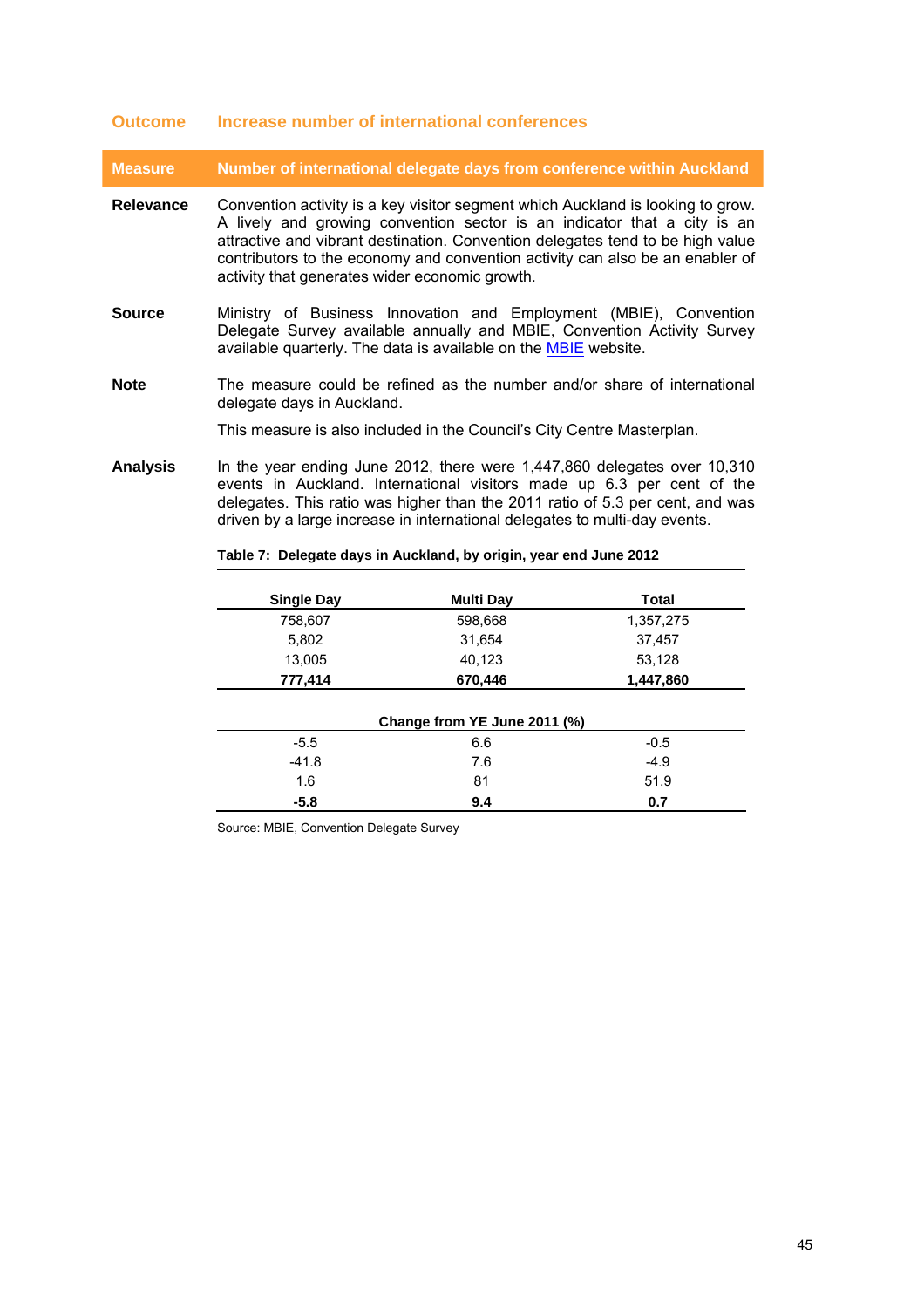# **Outcome Improve Auckland's ranking in the international city brand index**

| <b>Measure</b> | Auckland's ranking as an international city                                                                                                                                                                                                                                            |
|----------------|----------------------------------------------------------------------------------------------------------------------------------------------------------------------------------------------------------------------------------------------------------------------------------------|
| Relevance      | Every city must compete with every other city for its share of the world's<br>tourists, investors, talent, cultural exchange, business visitors, events and<br>media profile.                                                                                                          |
|                | Large outward-facing global cities are critical for the development of entire<br>nations. They generate and attract businesses, skills and investment by<br>developing their own recognisable brand. Auckland is the only city with the<br>potential to play this role in New Zealand. |
| <b>Source</b>  | To be determined.                                                                                                                                                                                                                                                                      |
| <b>Note</b>    | Work will be undertaken to determine the appropriate international measure of<br>Auckland's ranking as an international city brand.                                                                                                                                                    |

**Analysis** Not available at time of writing.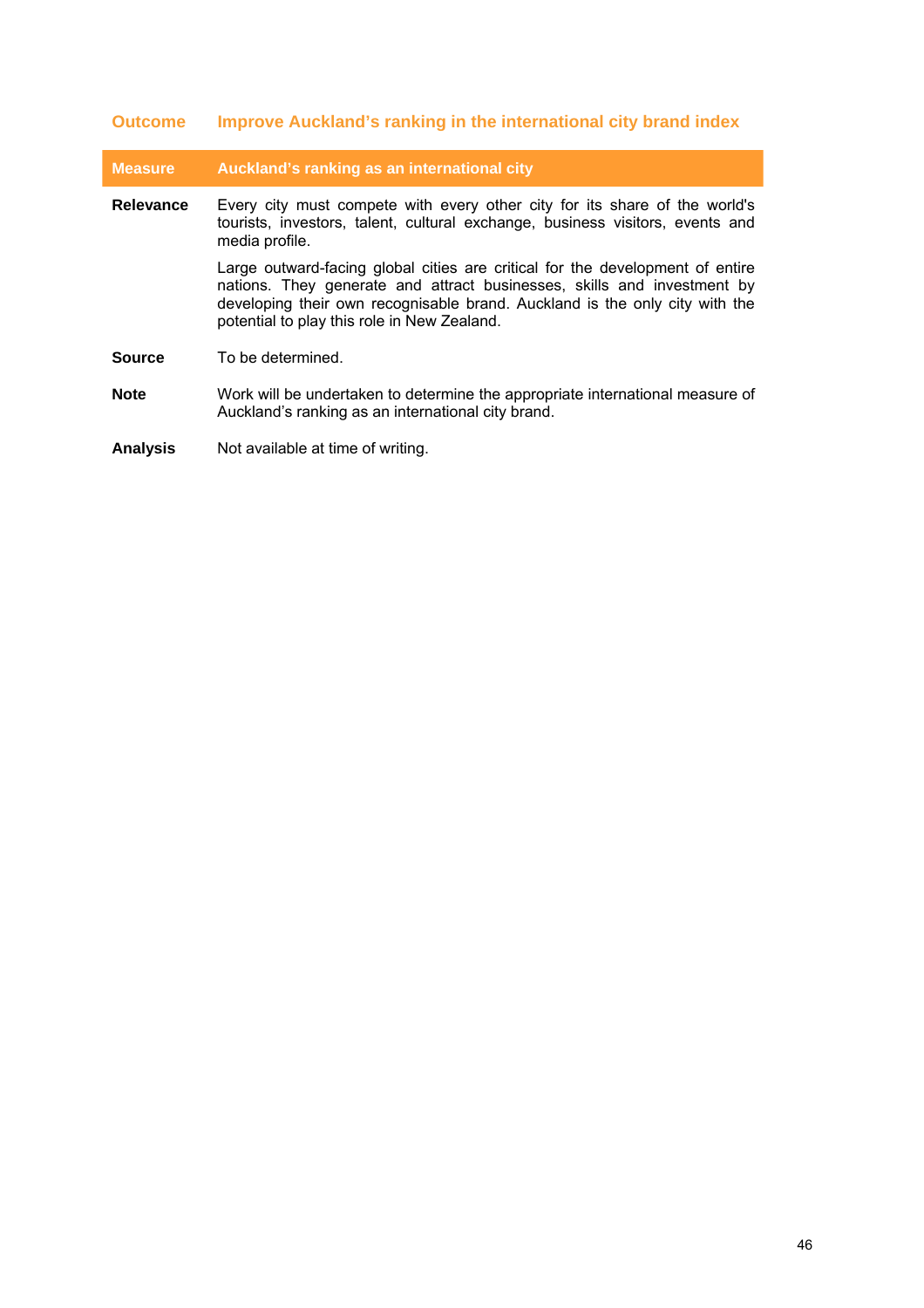| <b>Measure:</b>  | Number of people who disembark (either temporarily or permanently) at<br>the Auckland port.                                                                                                                                                                                                                                                        |                                                                                                                                                                                                         |                                      |        |                             |                     |
|------------------|----------------------------------------------------------------------------------------------------------------------------------------------------------------------------------------------------------------------------------------------------------------------------------------------------------------------------------------------------|---------------------------------------------------------------------------------------------------------------------------------------------------------------------------------------------------------|--------------------------------------|--------|-----------------------------|---------------------|
| <b>Relevance</b> | Increasing cruise passenger numbers are another indicator of the increasing<br>attractiveness of Auckland. The Cruise sector also adds value to the wider<br>economy through ship provisioning and in particular through transit activity<br>where passengers spend time (nights) in the city either prior to or at the<br>completion of a cruise. |                                                                                                                                                                                                         |                                      |        |                             |                     |
| <b>Source</b>    | The data on cruise ship visitors presented here are from a one-off report by<br>Market Economics for the Ministry of Economic Development, Cruise New<br>Zealand and Tourism New Zealand                                                                                                                                                           |                                                                                                                                                                                                         |                                      |        |                             |                     |
|                  |                                                                                                                                                                                                                                                                                                                                                    | Market Economics (2010). New Zealand Cruise Industry Study. The report is<br>available from the Ministry of Business, Innovation and Employment (formerly<br>Ministry of Economic Development) website. |                                      |        |                             |                     |
| <b>Note</b>      | Cruise New Zealand also records cruise ship booking data at the beginning of<br>each cruise season (October) for the following six months.                                                                                                                                                                                                         |                                                                                                                                                                                                         |                                      |        |                             |                     |
| <b>Analysis</b>  | There were 130,172 potential cruise ship visitors during 94 ship days of the<br>2009/10 season. Over 85 per cent of all passengers were international<br>visitors. Auckland however accounted for only 16 per cent of all visitor days.                                                                                                            |                                                                                                                                                                                                         |                                      |        |                             |                     |
|                  | Table 8: Port days in Auckland and New Zealand, 2009/10                                                                                                                                                                                                                                                                                            |                                                                                                                                                                                                         |                                      |        |                             |                     |
|                  |                                                                                                                                                                                                                                                                                                                                                    | International<br><b>Passengers</b>                                                                                                                                                                      | <b>Domestic</b><br><b>Passengers</b> | Crew   | <b>Total Person</b><br>Days | <b>Ship</b><br>Days |
|                  | Auckland                                                                                                                                                                                                                                                                                                                                           | 76.919                                                                                                                                                                                                  | 14.442                               | 38.811 | 130,172                     | 94                  |

### **Outcome: Increase number of cruise ship visitors**

Source: Market Economics Limited. The New Zealand Cruise Industry Study 2009/10.

<span id="page-46-0"></span>New Zealand 555,124 24,612 253,242 832,978 535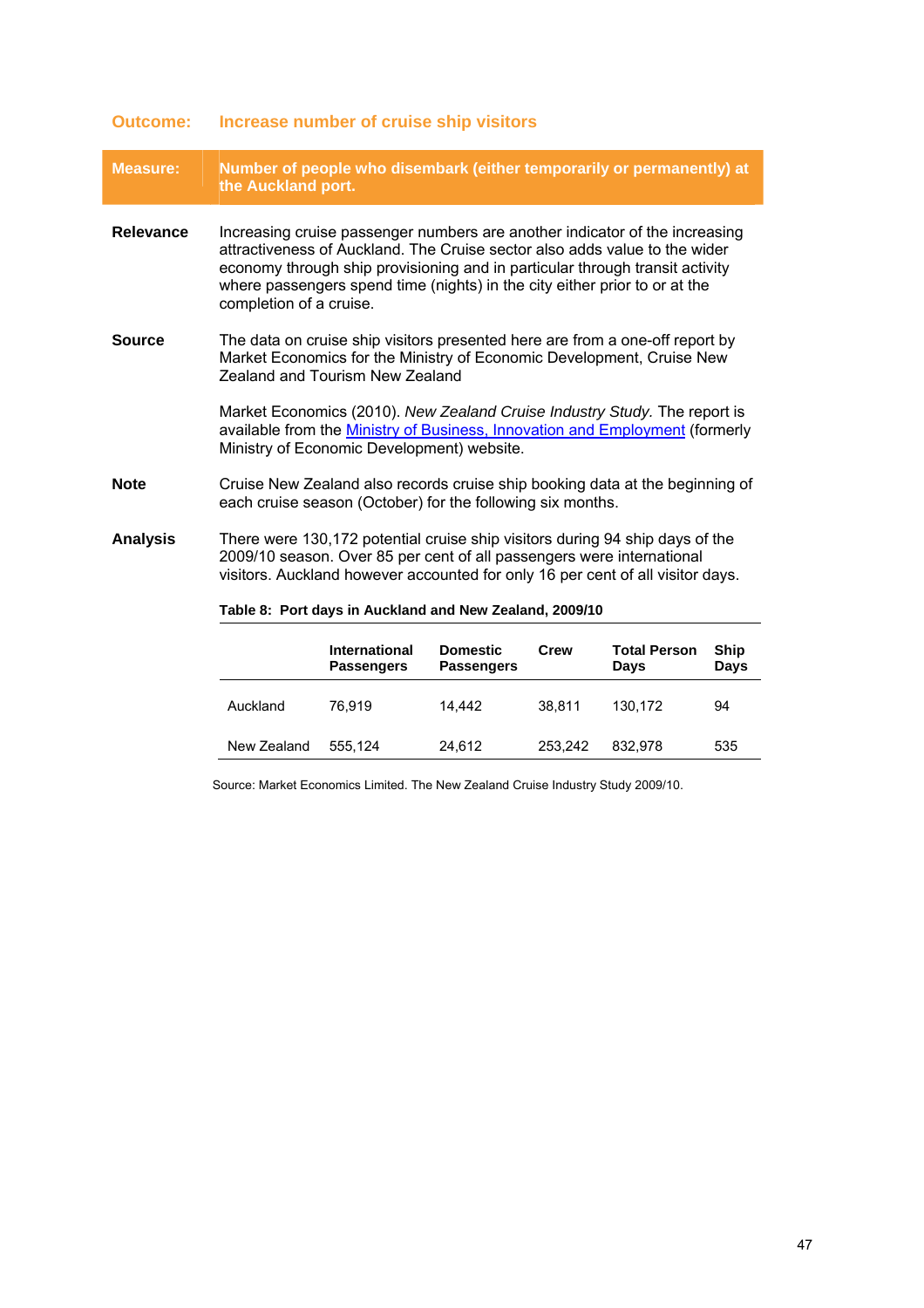| <b>Outcome</b>   | Grow the return on regional investment from major events<br>attracted from \$14 million to \$70 million in 2021/22                                                                                                                                    |
|------------------|-------------------------------------------------------------------------------------------------------------------------------------------------------------------------------------------------------------------------------------------------------|
| <b>Measure</b>   | Return on regional investment from major events                                                                                                                                                                                                       |
| <b>Relevance</b> | Events play an important role in delivering vibrancy to a city through attracting<br>visitors, generating economic return, providing international exposure and<br>enhancing liveability                                                              |
| <b>Source</b>    | A range of data sources is used to derive the return on regional investment<br>(RORI) from major events invested in, including estimates of total event<br>attendance, surveys of event attendees and participants, and analysis of<br>event budgets. |
| <b>Note</b>      | Auckland Tourism, Events and Economic Development (ATEED) has<br>commissioned a comprehensive programme of research from an external<br>provider to assess the RORI of events within its sponsorship portfolio.                                       |
|                  | This measure is also included in the Council's Long Term Plan (LTP) 2012-<br>22.                                                                                                                                                                      |
| <b>Analysis</b>  | In 2010/11, the RORI of ATEED's event portfolio was estimated at \$14 million.<br>In 2011/12, this grew to \$28.9 million, against a target of \$20.0 million. For the<br>2012/13 financial year, ATEED's RORI target is \$30 million.                |

I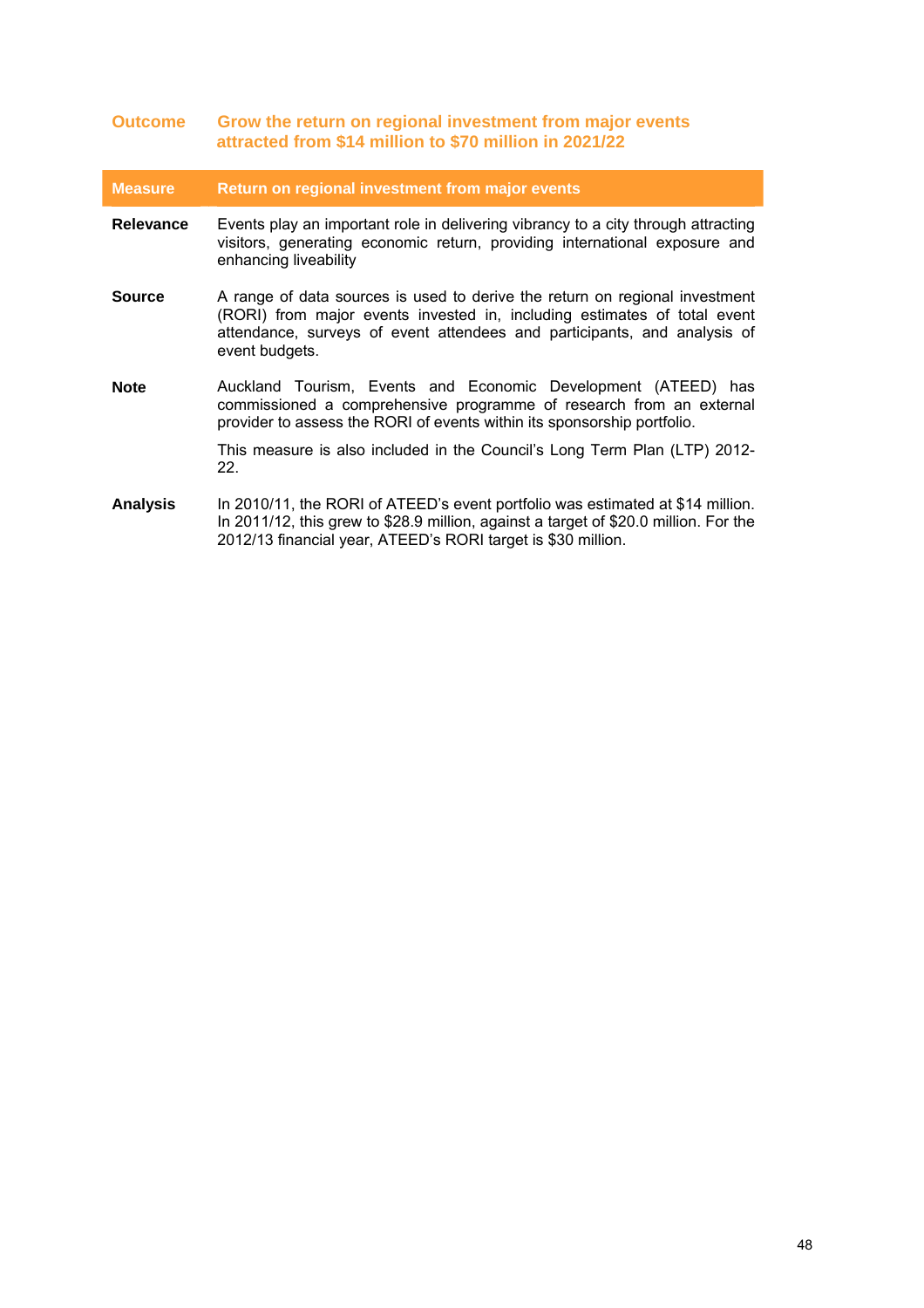<span id="page-48-0"></span>Key performance indicators (KPIs) for each of the 14 actions and 66 sub-actions in the Auckland Economic Development Strategy (EDS) will be developed as part of the work programmes for each of the strategic priorities and cross-cutting themes.

For some of the actions, KPIs have already been developed by Council Controlled Organisation's ATEED and COMET who are the Council's delivery agencies for economic development, when developing their Statements of Intents, as well as by the Council when developing Council's Long Term Plan 2012-2022.

Progress on actions and KPIs will be reported through the EDS Annual Implementation Update.